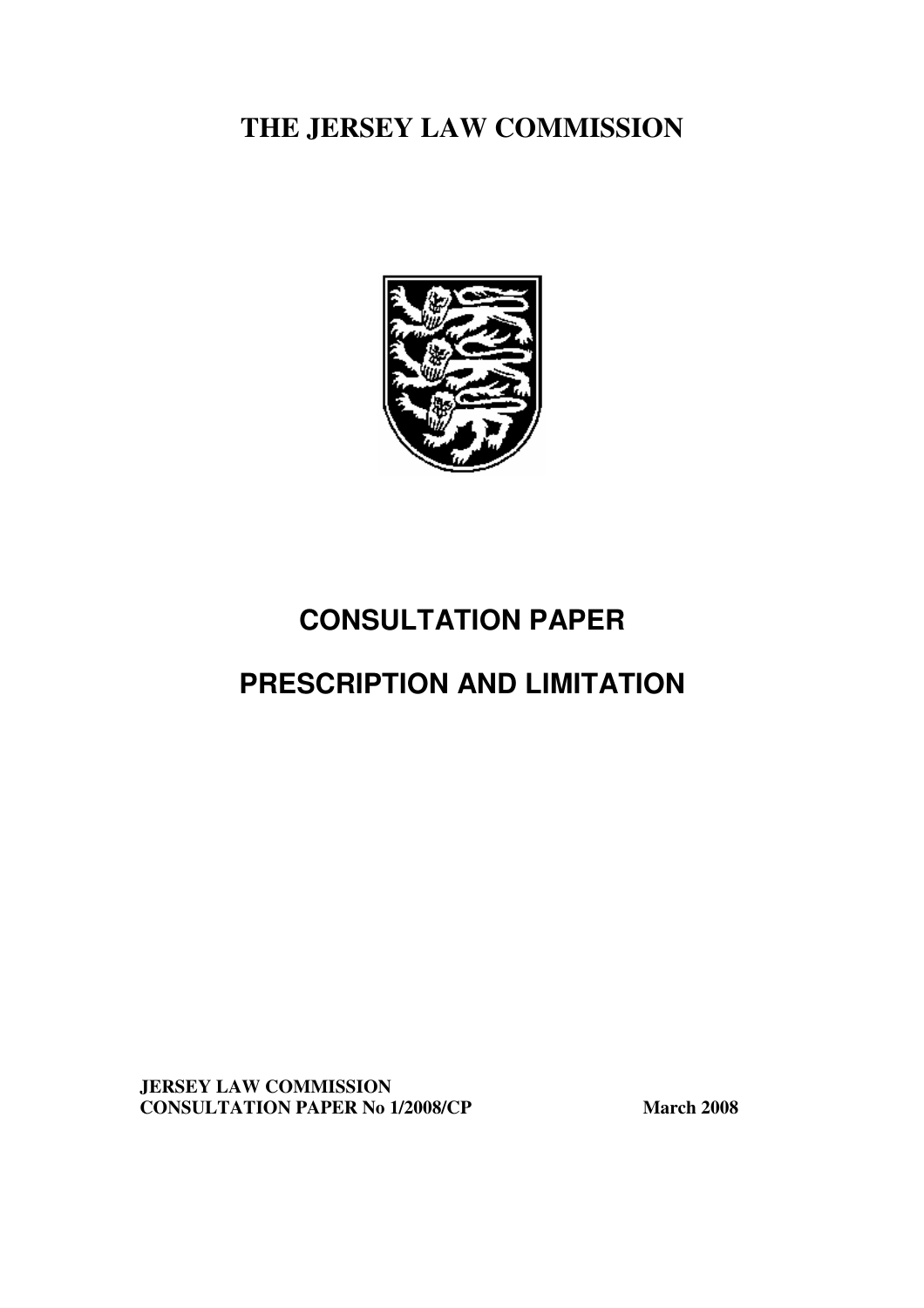### **The Jersey Law Commission was set up by a Proposition laid before the States of Jersey and approved by the States Assembly on 30 July 1996.**

The Commissioners are:

 Mr David Lyons, English Solicitor, *Chairman*  Advocate Alan Binnington Mr Clive Chaplin, Solicitor Advocate Kerry Lawrence Advocate John Kelleher Mr Peter Hargreaves

The Jersey Law Commission invites comments on this consultation paper before 31 July 2008 in writing addressed to:

> The Jersey Law Commission Whiteley Chambers Don Street St. Helier Jersey JE4 9WG

> > Tel no.: 01534 504237 Fax no.: 01534 504444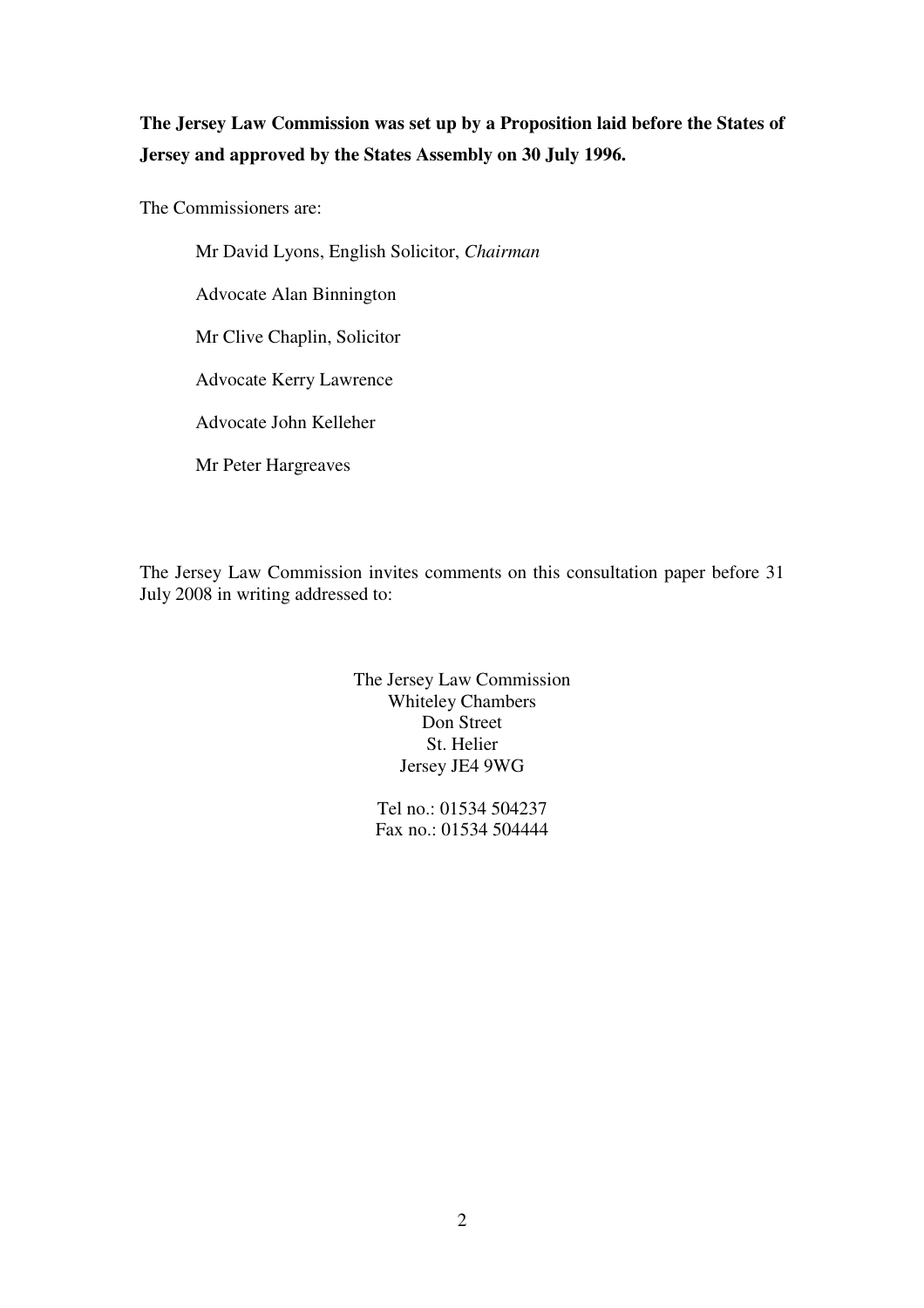# **THE JERSEY LAW COMMISSION**

## **CONSULTATION PAPER**

### **PRESCRIPTION AND LIMITATION**

### **CONTENTS**

| 1               |                                                                                |  |
|-----------------|--------------------------------------------------------------------------------|--|
| $\overline{2}$  |                                                                                |  |
| 3 <sup>7</sup>  |                                                                                |  |
| $\overline{4}$  |                                                                                |  |
| 5 <sup>5</sup>  | What are the relevant prescriptive periods that apply to actions in Jersey? 30 |  |
| 6               |                                                                                |  |
| $7\overline{ }$ |                                                                                |  |
| 8               |                                                                                |  |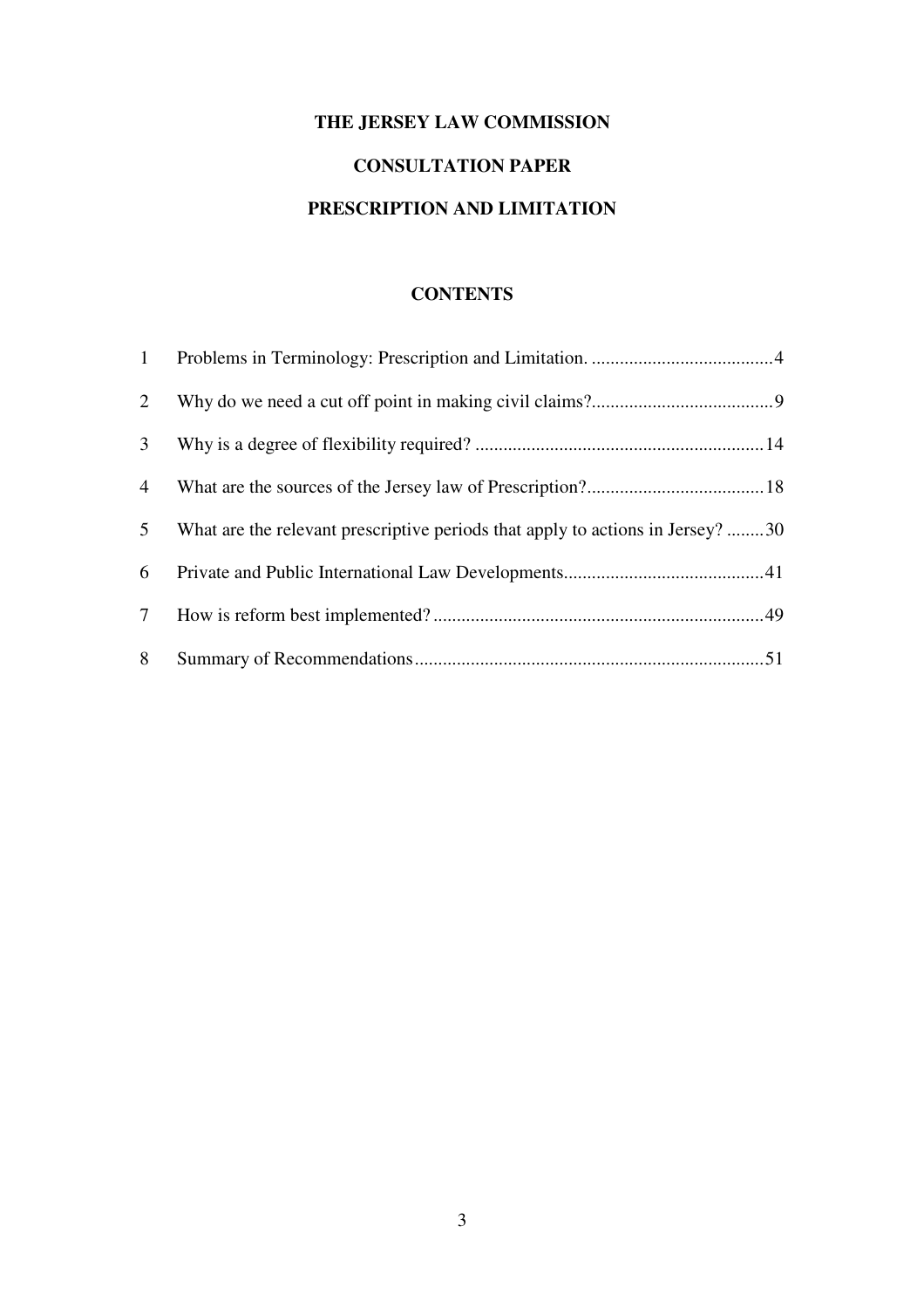#### **1 Problems in Terminology: Prescription and Limitation.**

- 1.1 In the context of the law of prescription, there are differences in the use of terminology and the definitions of the terms that are most often used: prescription itself and limitation. The former is often found, although not exclusively, in the civil law context, while the latter is the generally accepted term in common law jurisdictions. The fundamental distinction to be made between prescription and limitation appears to depend on whether the issue is if the claimant's right to bring an action has been barred or if the right in the object has been altered by a duration in another's possession. Limitation focuses on the action or claim while prescription refers to the impact of the effluxion of time on the underlying right to ownership. Both terms lead to similar objects, the possible extinction of a claim or a right, but prescription appears to be wider because it allows for the possibility of the acquisition of rights.
- 1.2 Prescription is originally a concept first found in Roman Law. It is either "acquisitive" in that an individual is allowed to acquire title to an object or property after a specified period of time or "extinctive" in that it extinguishes the right of the previous owner or possessor. Thus, the effect of acquisitive prescription is to create a new right. In its application to rights *in personam*, extinctive prescription applies by denying the existence of the right once the period of prescription expires, while in reference to rights *in rem* and particularly ownership, either form of prescription may operate.<sup>1</sup> For example, the French Civil Code acknowledge both varieties, stating that 'prescription is a means of acquiring or being liberated by a certain lapse of time under those conditions determined by law.<sup>2</sup> Other civil codes unpack this statement by dealing with acquisitive and extinctive prescription separately, an example being the Maltese Civil Code.<sup>3</sup> In Jersey, prescription is said by Le Gros<sup>4</sup> to be

<sup>&</sup>lt;sup>1</sup>B. Nicholas, An Introduction to Roman Law (1962, Clarendon, Oxford) at 121.<br><sup>2</sup>Artials 2219, Cade givil

<sup>&</sup>lt;sup>2</sup>Article 2219, Code civil.

 $3$ Article 2107 - " (1) Prescription is a mode of acquiring a right by continuous, uninterrupted, peaceable, open and unequivocal possession for a time specified by law. (2) Prescription is also a mode of releasing oneself from an action, when the creditor has failed to exercise his right for a time specified by law."

<sup>4</sup> Formerly Viscount of Jersey.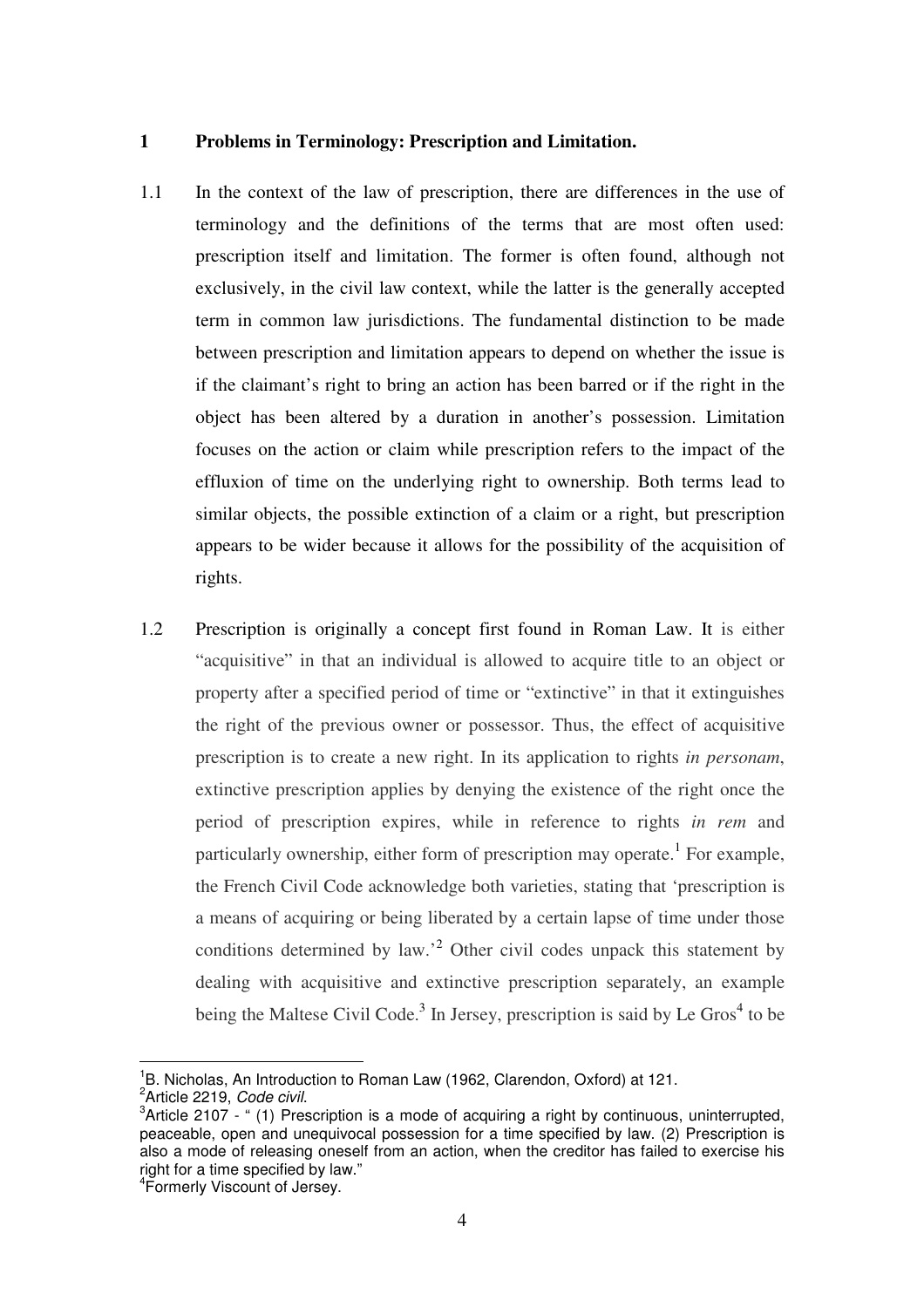defined in the Ancien Coutumier as being "*une préclusion de réponse, procréée de temps procédé ou escheu*".<sup>5</sup> This appears to reflect an element of acquisitive prescription "caused by time proceeding or passed", but which, as extinctive prescription would have it, "avoids a reply" or "response" to the ownership being asserted.

- 1.3 Limitation works somewhat differently because its focus is on the action or claim. At the end of the prescribed period, a failure to bring the action allowed by law will prevent the claim-holder from asserting the right, if it has not already been effectively barred through the operation in some common-law jurisdictions of the equitable doctrines of laches, where unreasonable delay in bringing a claim may cause an injustice if relief were granted, and acquiescence, where the infringement of another's rights with no action taken in return infers acquiescence in those actions. Assuming the action is barred does not necessarily mean that the right has been extinguished, although in practice an inability to enforce the claim may amount to the same thing. The result is that the claim is unenforceable or 'imperfect' but limitation does not render it void.<sup>6</sup> In practice, in England and Wales, if the claimant has an alternative means of enforcement, then he may pursue this remedy.<sup>7</sup> Occasionally, however, limitation statutes may contain elements of extinctive prescription, an example being the position in England and Wales with actions for conversion and title to  $land<sup>8</sup>$
- 1.4 The broad distinction drawn by some commentators between limitation and prescription as systems appears to hinge on two fundamental consequences. The first is that an *in rem* right may be asserted against any person except the one against whom a claim has been barred. The example Nicholas gives is of the passing of property from one hand to another. A claim is not available against the former due to a limitation rule applying, but should the item fall into the possession of another, then a claim may yet arise. The second

 $\overline{a}$ 

<sup>&</sup>lt;sup>5</sup>C. Le Gros, *Traité du Droit Coutumier de l'Ile de Jersey* (1943, Les Chroniques de Jersey, Jersey) at 230.<br><sup>6</sup>Nicholas, op. cit. at 120.

 $7$ Allen v Waters [1935] 1 KB 200 (lien). There is also an alternative dispute-resolution system permissible for Jews before a Beth Din, whose law does not recognise statutes of limitations.  $3$ Sections 3(2) and 17, Limitation Act 1980 respectively.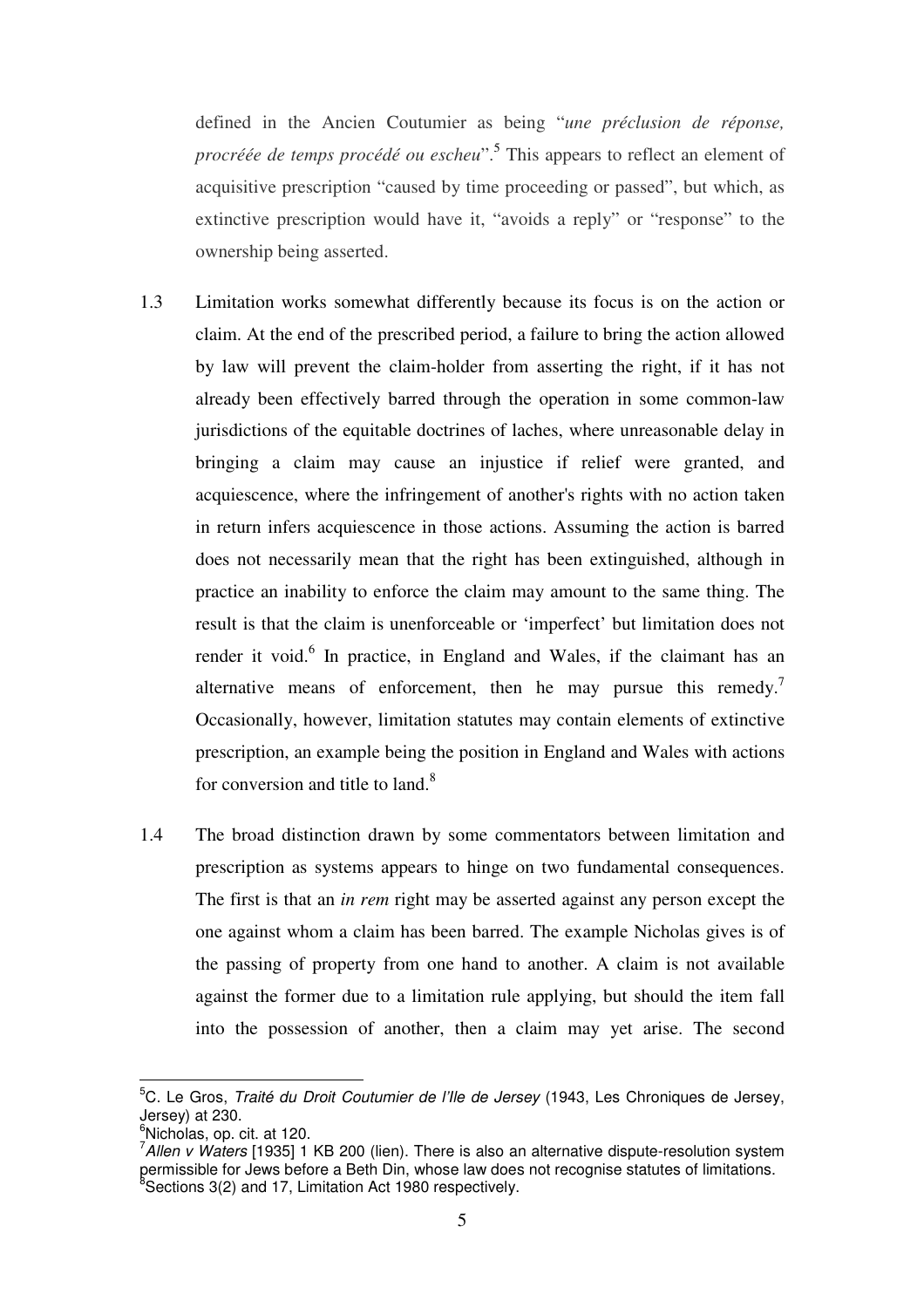distinction is that acts performed in pursuance of a right remain valid even if they are performed outside a period of limitation. Thus, the payment of a debt after an action has been barred does not entitle the payer to reclaim the moneys.<sup>9</sup> There may be a further distinction in that limitation periods, because they do not usually have the same effect as extinctive prescription, require to be pleaded as a defence to bar the claim and a common law court will not generally intervene to establish the fact of limitation.<sup>10</sup>

- 1.5 In instances of both prescription and limitation, periods are set out by legislation. In some instances of prescription, this often reflects a customary law position, an example being the *longi temporis praescriptio* of 10 or 20 years, introduced by a *rescripta* of Septimus Severus and Caracalla in 199CE, but based, it is said, on a practice in the province of Egypt of Hellenic origins.<sup>11</sup> By way of contrast, it is said that the common law does not recognise a principle of limitation and that, consequently, all periods of limitation have had to be introduced by statute.<sup>12</sup> Nevertheless, in England and Wales, an exception may lie to this authoritative statement in the workings of the common law institutions of the presumption from long user and the lost modern grant, which attempt to replicate the effect of prescription through the judicious use of a fictional grant.<sup>13</sup> Furthermore, the equitable principle of laches may be the equivalent of just such a principle of limitation.<sup>14</sup>
- 1.6 The position in Jersey is that there is no "*all embracing"*15 limitation statute that is analogous to the position in many other jurisdictions. As will be set out below more fully in section 4, it appears that many traditional prescription periods are set out in customary law such as the *Charte aux Norman[d]s*

 $\overline{a}$ 

<sup>&</sup>lt;sup>9</sup>Nicholas, op. cit. at 120.

<sup>&</sup>lt;sup>10</sup>R. Redmond-Cooper, Limitation of Actions (1992, Sweet and Maxwell, London) at 2.<br><sup>11</sup>J-P. Levy and A. Castaldo, Histoire du Droit Civil (2002, Dalloz, Paris) at paragraph 414.<br><sup>12</sup>A. McGee. Limitation Periods (2002, S

<sup>1.041.</sup> 

<sup>&</sup>lt;sup>13</sup>K. Gray and S. Gray, Elements of Land Law (2005, OUP, Oxford) at paragraphs 8.189-8.190. This approach was adopted in the Jersey case of Baudains v Simon (1971) JJ 1949 concerning the establishment of a *chemin de voisiné*. Interestingly, more than a century previously, Advocate D'Allain repudiated the (English) idea of a lost grant in his evidence to the Civil Law Commissioners of 1861 at paragraph 10,520-10,523. He contended that in Jersey, an actual grant must be proved and would not be presumed.<br><sup>14</sup>T. Prime and G. Scanlan, The Law of Limitation (2001 OUP, Oxford) at 1.<br><sup>15</sup>Sir Philip Bailhache, Bailiff, referring to an argument raised by the counse

Commission in Jersey Financial Services Commission v Black [2002] JLR 294 (Royal Court).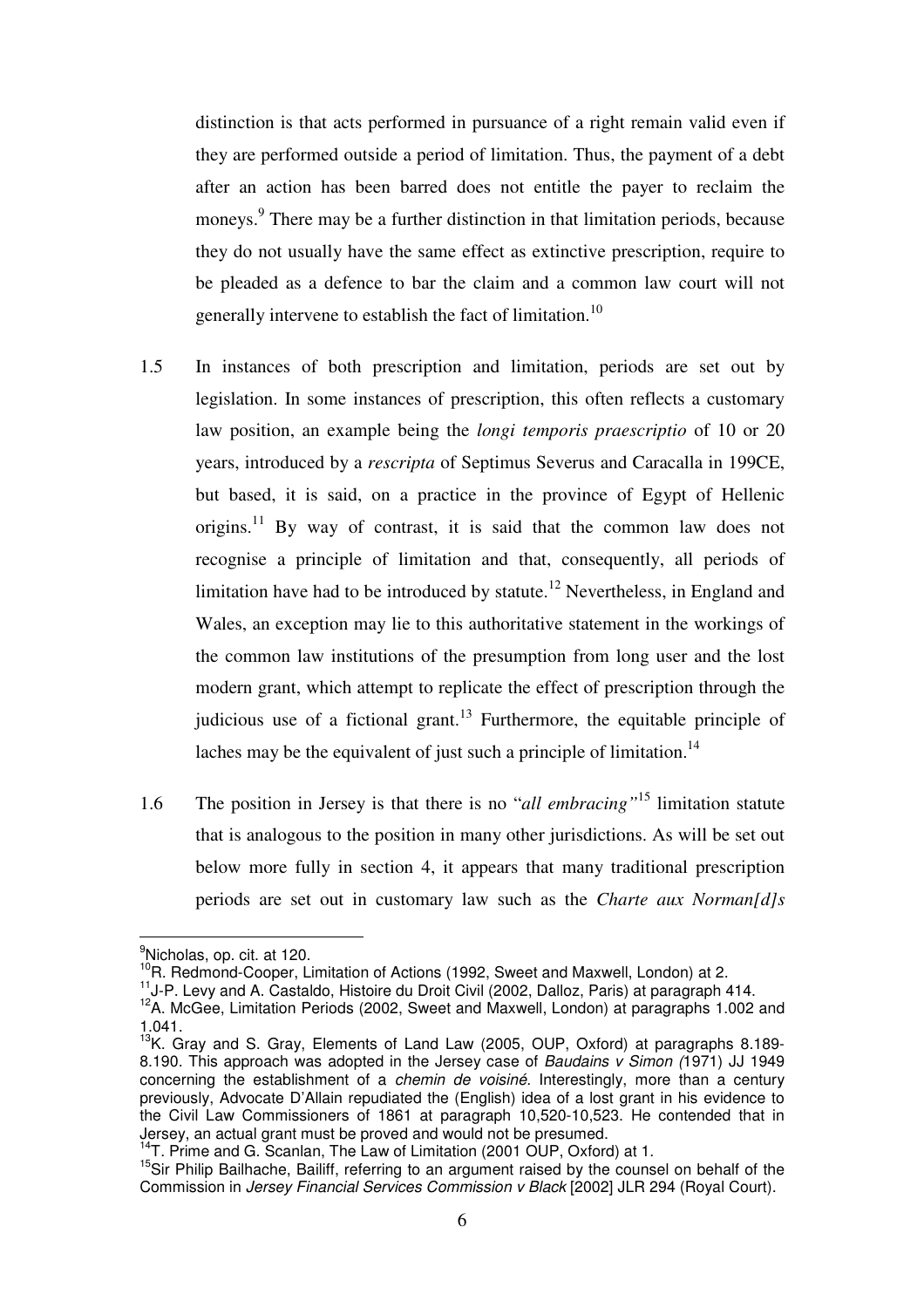$1314<sup>16</sup>$  as evidenced by the commentators and treatises on Jersey law as well as judicial pronouncement in the case-law. In more modern times, specific legislation has dealt with prescription in discrete contexts, such as in the area of torts through the Law Reform (Miscellaneous Provisions) (Jersey) Law 1960. In some instances, prescription periods have been abolished, for example in relation to criminal offences.<sup>17</sup> A table of the customary and statutory terms applicable is contained in Annex One.<sup>18</sup>

- 1.7 In Jersey, the language of the law uses both the terms "limitation" and "prescription", and occasionally interchangeably.<sup>19</sup> For example, references to limitation can be seen in Article 7 of the Law Reform (Miscellaneous Provisions) (Jersey) Act 1967 and in various Jersey cases<sup>20</sup> as well as in the index to the Jersey Law Reports (which we note are compiled in England).
- 1.8 The use of the term "prescription", however, has a far more established pedigree in the Island and is, for example, the term utilised by Jersey commentators such as Poingdestre<sup>21</sup> and Le Geyt<sup>22</sup> and is utilised in the index to the "*Table des Décisions*" that formerly summarised local decisions from the late nineteenth century. The following Jersey statutes and procedural rules employ the term "prescription": Article 34 of the Arbitration (Jersey) Law 1998; Rule 25 of the Petty Debts Court Rules 2004 and Rule 6/4of the Royal Court Rules 2004.
- 1.9 Anomalously, referring to both terms, there is the example of Article 57 of the Trusts (Jersey) Law 1984.<sup>23</sup> This is perhaps a reflection of the customary sources of borrowing, where either other legal systems have been influential in

<sup>&</sup>lt;sup>16</sup>Promulgated by Louis X (Le Hutin) r.1314-1322.

<sup>&</sup>lt;sup>17</sup>By the *Criminal Procedures (Prescription of Offences) (Jersey) Law 1999.*<br><sup>18</sup>See also the comment in the Editorial Miscellany: Prescription Problems (2003) JL Review 1.

<sup>&</sup>lt;sup>19</sup> See Gale & Clarke v. Rockhampton & Antler [2007] JCA 117B at para.175<br><sup>20</sup>For example in the headnotes to *Maynard v Public Services Committee* (1995) JLR 65 and *In re Woolley* (1991) JLR Notes-11c (Royal Court).<br>
<sup>21</sup> Lieutenant Bailiff of Jersey 1669-1676.<br>
<sup>22</sup> Lieutenant Bailiff of Jersey 1676-1695.<br>
<sup>22</sup> This situation is replicated elsewhere, for example in the language of

statute, titled the Prescription and Limitation (Scotland) Act 1973 as well as the Title to Land (Prescription and Limitation) Act (Cap 60:02, Laws of Guyana).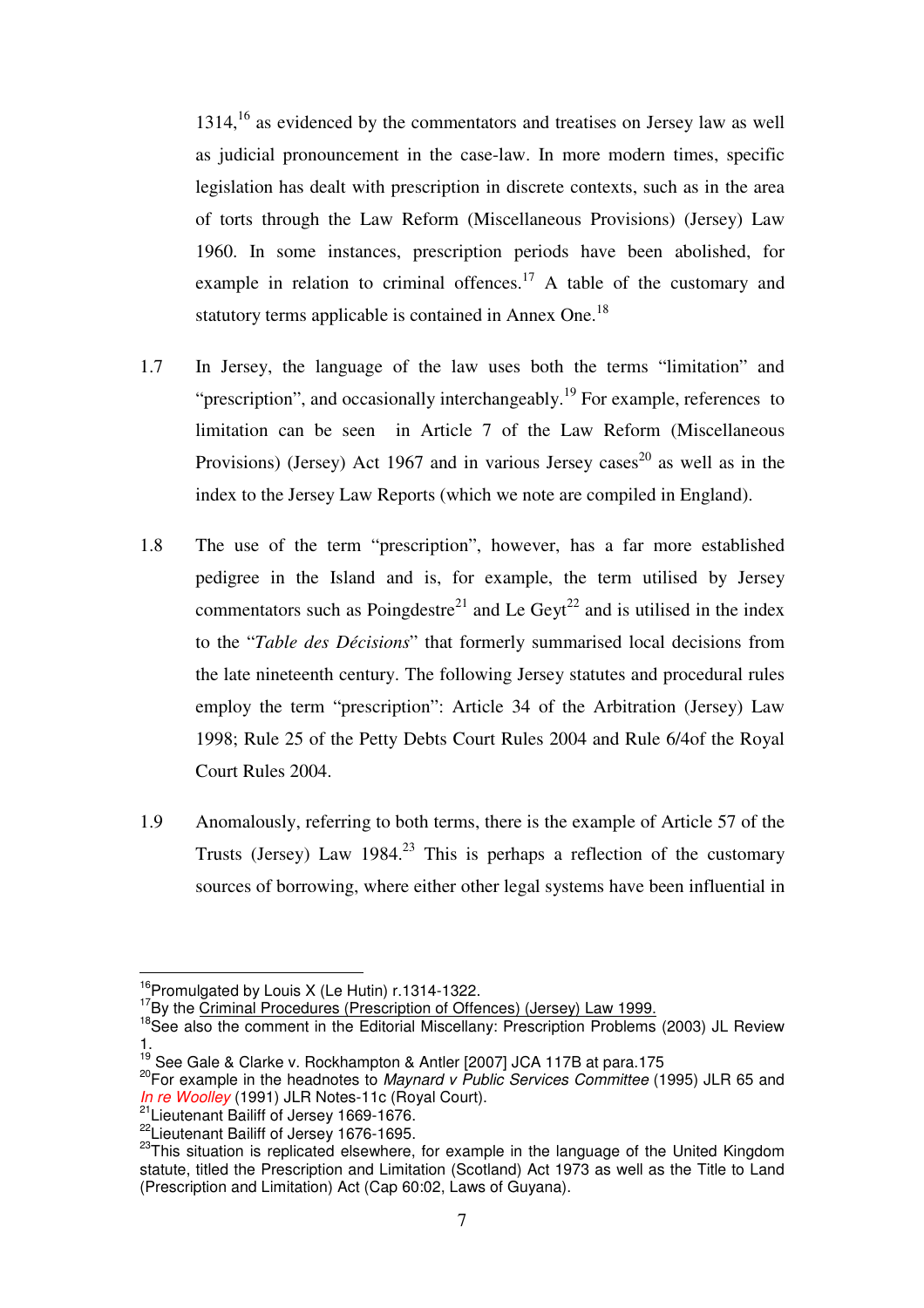the development of jurisprudence in Jersey<sup>24</sup> or terms and definitions have been borrowed because the law elsewhere has been developed or defined 'more fully' than in Jersey. In terms of chronology, it was more common so to borrow French terminology up until the middle of the 19th century and English thereafter. $25$ 

- 1.10 Nonetheless, as observed by the Privy Council in a case from Guernsey, even within systems derived essentially from Roman and French customary law, "examination of the various laws of prescription in fact shows examples, within these supposedly analogous systems, of purely extinctive prescription, prescription extinguishing the remedy but not the right, prescription defined purely in terms of acquisition, and prescription effective both to confer title and to extinguish adverse claims. It is not uncommon, within a single system, for the law to select different combinations of these elements in relation to different subject matters, and also to progress from one kind of prescription to another...". 26 This observation is comforted by the observation of Birt, Deputy Bailiff admitting that the case law basis of prescription made it difficult to find a "consistent theme or principle" underlying the various prescriptive periods.<sup>27</sup>
- 1.11 For that reason, because aspects of both limitation and prescription appear to have influenced the development of the law in Jersey, any reform would have to consider the terminology that should be employed (and consistently so) within the reform process. Appropriate issues for consultation would thus be, if the decision were taken to reform the law in Jersey by means of a statute,  $^{28}$ whether the term 'prescription' should be retained, in part in order to encourage the consistent use of the term throughout any reforms and, whether, in consequence, a definition would be desirable, inspired perhaps by the Civil Code examples cited above. In this consultation document, the term "prescription" is preferred.

<sup>&</sup>lt;sup>24</sup>Jersey Financial Services Commission v Black [2002] JLR 294 at paragraph 23 (Royal Court), per Sir Philip Bailhache, Bailiff.

<sup>&</sup>lt;sup>25</sup>Foster v A.G. [1992] JLR 6 at paragraph 21 (Court of Appeal), per Le Quesne, JA. <sup>26</sup> Vaudin v Hamon [1979] AC 569 at 582.

<sup>27</sup> In Re: Esteem Settlement [2002] JLR 141 at paragraph 252 (Royal Court), per Birt, DB. <sup>28</sup>See below in section 7.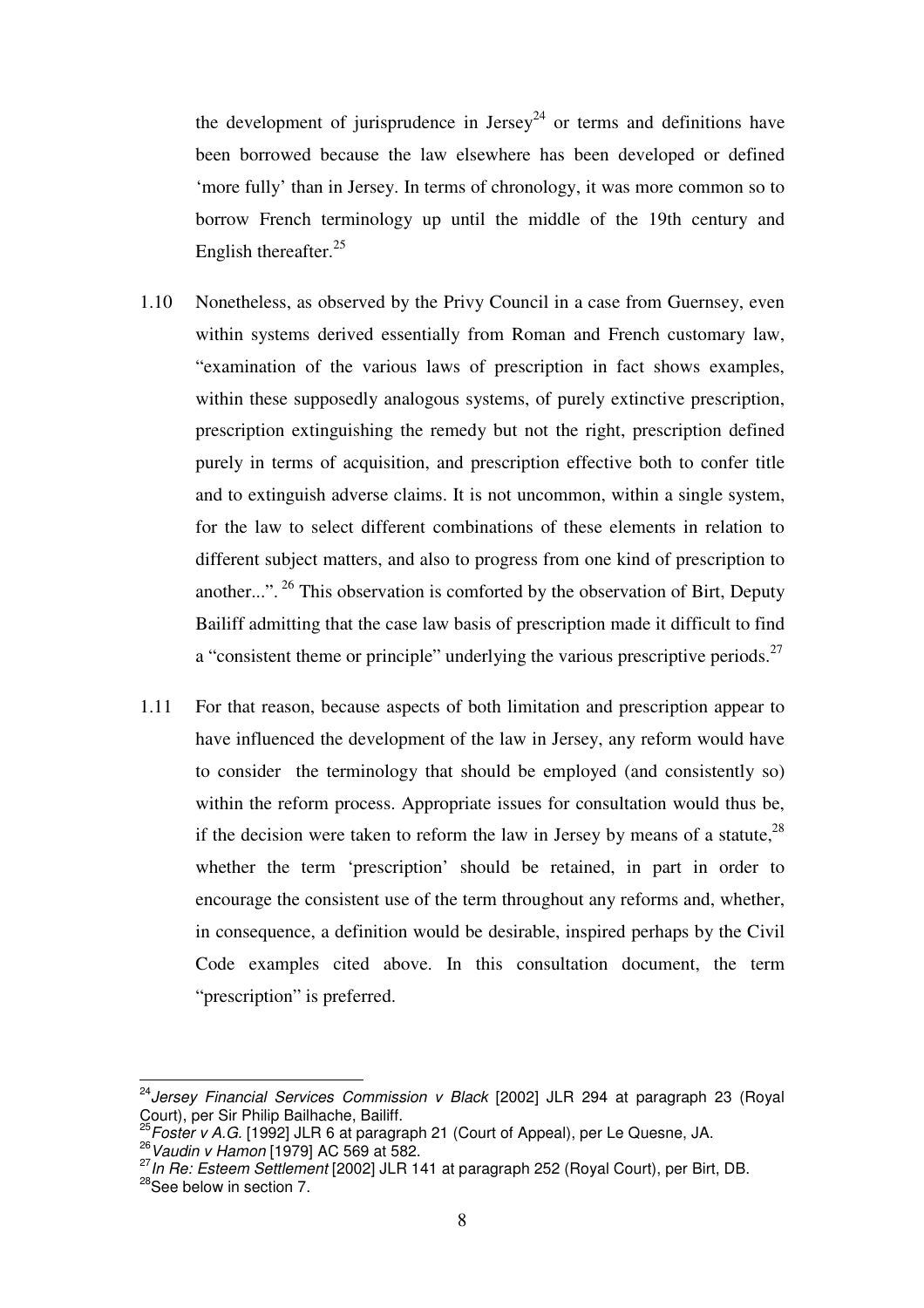### **2 Why do we need a cut off point in making civil claims?**

2.1 The general justification may be stated as follows:

"All statutes of limitation have for their object the prevention of the rearing up of claims at great distances of time when evidences are lost, and in all well regulated countries the quieting of possession is held an important element of policy".<sup>29</sup>

- 2.2 There are, in fact, a number of arguments that may be made for the existence of a rule of prescription. Many of these have been cited in the context of law reform initiatives in other jurisdictions and may be usefully divided into issues of principle, issues of procedure and, more recently in the literature, issues of economic efficiency.
- 2.3 Issues of Principle
	- (a) A rule of prescription serves to discourage true owners from "sleeping on their rights" by failing or neglecting to take appropriate steps to maintain possession. One of the maxims of Roman law is "*vigilantibus non dormientibus, jura subveniunt*". 30 This rule, founded on the principle that law should assist those willing to protect their rights, also grounds the sanction effect of the prescription rule, which is to deny relief to the party seeking to assert ownership beyond a socially acceptable period. The Irish Law Commission has recognised this when dealing with the issue of reform by referring to the effect of a limitation period in "discourag[ing] plaintiffs from unreasonably delaying in instituting proceedings", which incidentally serves as an incentive for claimants to be "vigilant in the protection and legal vindication of their own rights and interests. $131$  The issue of the claimant's conduct is germane to the view taken in equity that prompt action is required to enforce any rights.
	- (b) The concomitant benefit is of course that those against whom claims are intended are protected by the sanction effect of the prescription rule

<sup>&</sup>lt;sup>29</sup> Trustees of Dundee Harbour v Dougal (1852) 1 Macq. 321, per Lord St. Leonards LC. <sup>30</sup>The law will assist the vigilant, not the sleeping.<br><sup>31</sup> Law Reform Commission of Ireland, Consultation Document on the Statutes of Limitations

<sup>(1998) (&</sup>quot;Irish Consultation Document") at paragraph 1.02.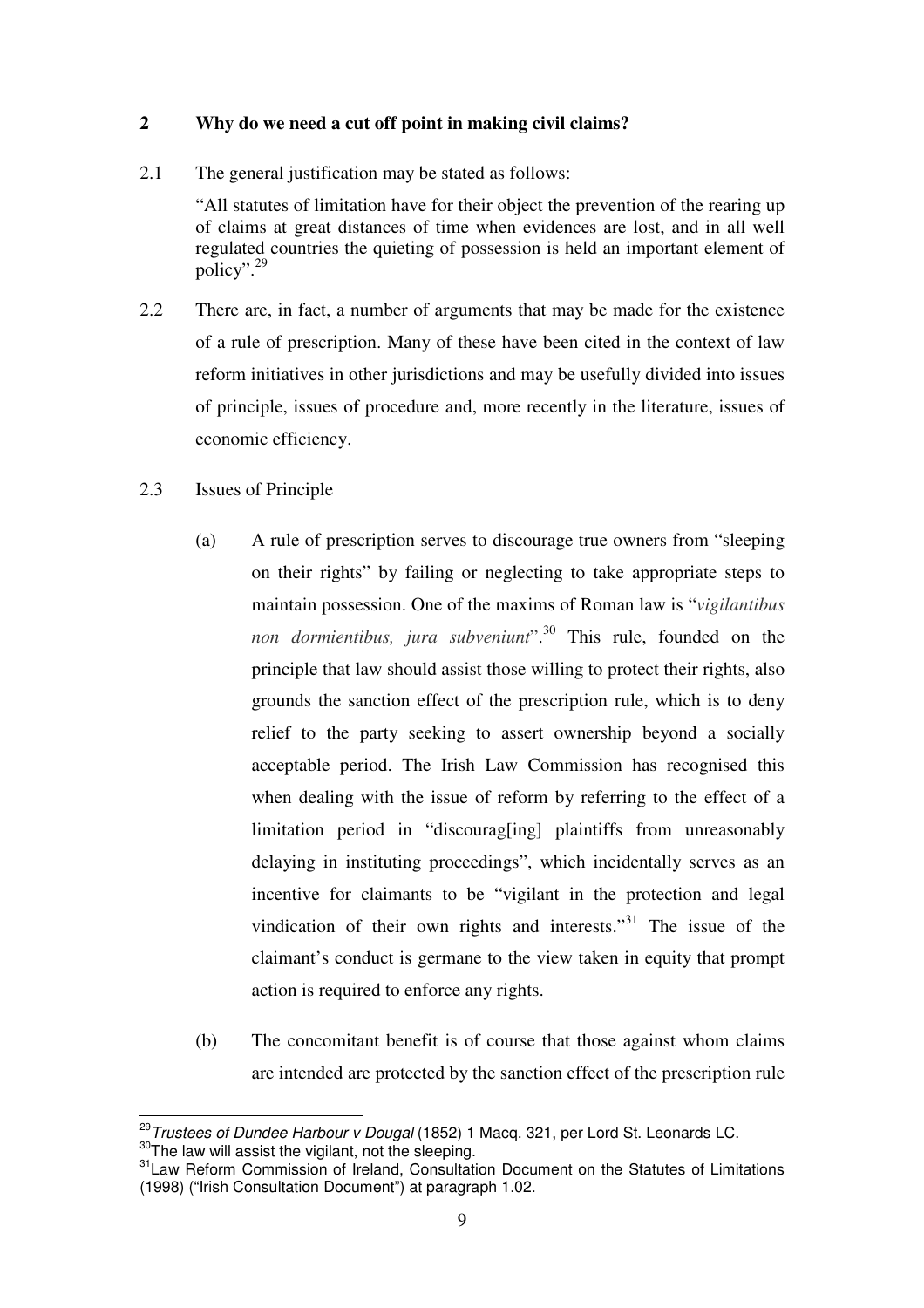and may rest easy in their ownership or possession. This is one of the reasons why statutes introducing limitation periods or a rule of prescription are often called "statutes of peace".32 In this context, an oft-cited maxim is "*interest reipublicae ut sit finis litium*",33 quoted approvingly in a number of English cases and which ensures that the "quiet of the community" is obtained through providing a rule on limitation as a known limit on litigation beyond which title and rights cannot be called into question.<sup>34</sup> Nonetheless, there is an issue here of the appropriateness of the limits that are set by legislation and that any limit should not act in a perverse way to quell claims prematurely.

- (c) In any event, because rules of prescription or limitation operate so as to deny relief or curtail a right to pursue a claim or action, it is necessary to note that they require justification that they are in the public interest. In practice, the issue will not be so much whether the rules are justified but how the rules operate so as to balance competing factors of certainty and procedural fairness in permitting or denying parties the pursuit of claims. However, it is recognised that rules of prescription and limitation serve to balance the competing claims, rights and interests of claimants and defendants and, for that reason, are justified if they lead to greater fairness and equity as between parties.<sup>35</sup> Frequently, it is also argued that public interest may be established by reference to some or all of the procedural and economic issues that are discussed below.
- 2.4 Issues of Procedure
	- (a) Procedural arguments tend to look to reasons of procedural and practical efficiency, the impact of evidence and the requirements for factual certainty. The efficiency argument is invoked in the context of prescription in that the existence of such a rule facilitates the transfer of ownership and the investigation of ownership interests, while

<sup>&</sup>lt;sup>32</sup>McGee. op. cit. at paragraph 1.034.

<sup>33</sup>The State's interest is that there be an end to litigation.<br>  $\frac{34}{3}Cholmondeley$  v Clinton (1820) 2 Jac & W 1, per Sir Thomas Plummer MR.  $\frac{35}{1}$ rish Consultation Document at paragraph 1.09.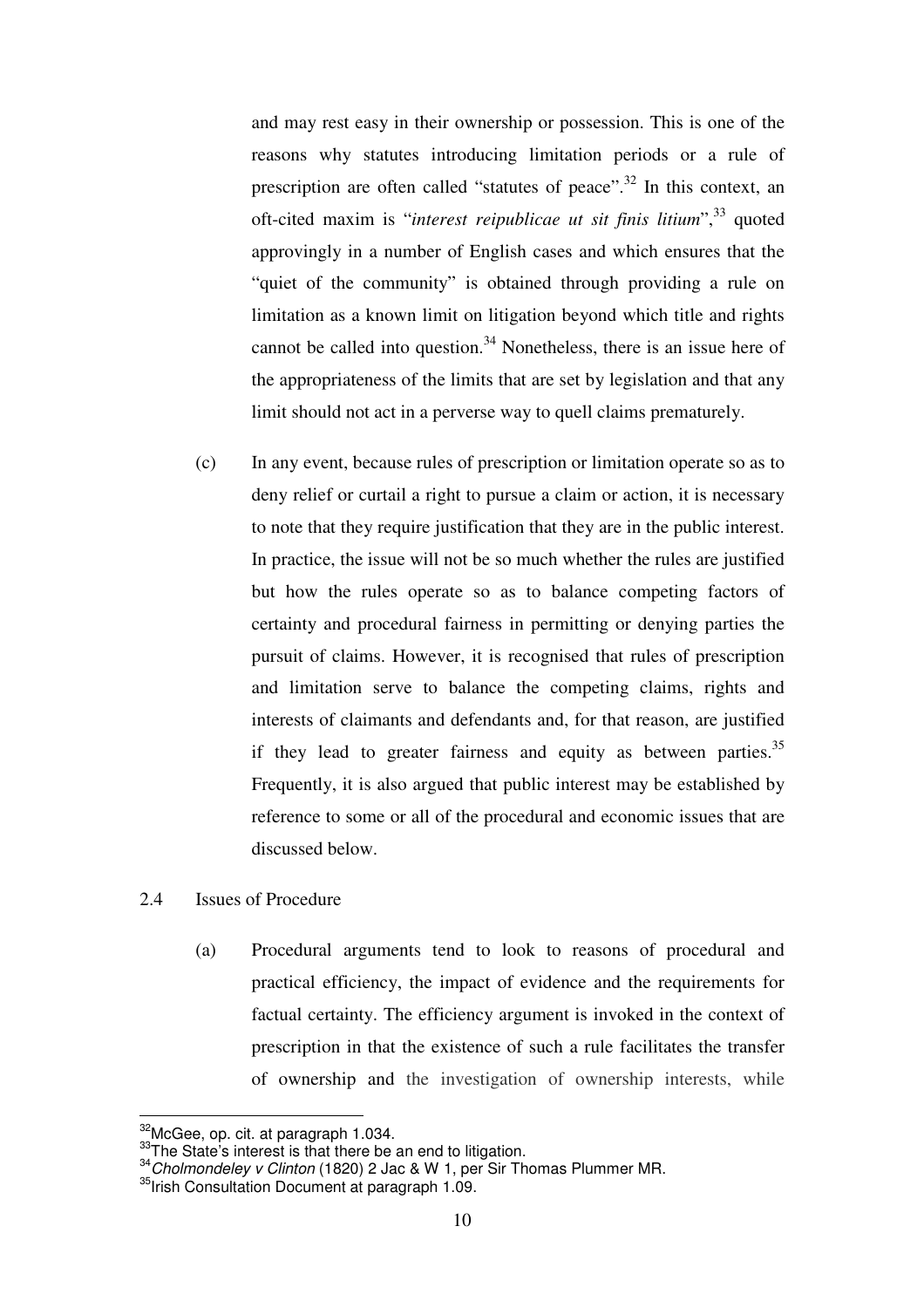serving also to reduce costs incidental to the transaction. The question of evidential needs is dealt with by the fact that a rule of prescription means that "illegal claims after the evidence necessary to defeat them has been lost" cannot be brought. This leads to factual certainty being established by closing off the right to bring claims and thus ensures the maintenance of society's interest in "security of title", which includes security of ownership and of possession.

(b) Procedural efficiency militates for claims to be pursued as soon as practicable. It would be unreasonable for defendants to be faced with the indefinite possibility of a claim made against them. Fairness between the parties (a reflection of a principled attitude as to whether a rule on prescription should exist), would require the defendant not to be prejudiced by stale claims being made at a great remove from the events which give rise to the right or claim. The requirement for factual certainty is served by the existence of a rule of prescription which results in parties being able to rely on the passing of the appropriate limitation period so as to order their affairs and avoid the possibility of a claim being brought. There is a trade-off here between the period for which liability is open and the security obtained once it is closed. In connexion with land claims in particular, a sense of security is considered particularly acute, as observed by the American jurist Oliver Wendell Holmes when he stated that:

"A thing which you have enjoyed and used as your own for a long time ... takes root in your being and cannot be torn away without your resenting the act and trying to defend yourself, however you came by  $it \rightarrow .36$ 

(c) In this context, there is a particular problem related to evidence and the evidentiary burden on parties to claims. Although issues such as the loss of evidence through deterioration or destruction of physical evidence, the unreliability of memory and the death or removal outwith the jurisdiction of potential witnesses affect both claimants and defendants, it is considered that evidentiary loss imposes a greater burden on defendants who may not be conscious of the need to

 $\overline{a}$ 

 $36$ O.W. Holmes, 'The Path of Law' (1897) 10 Harvard Law Review 457 at 477.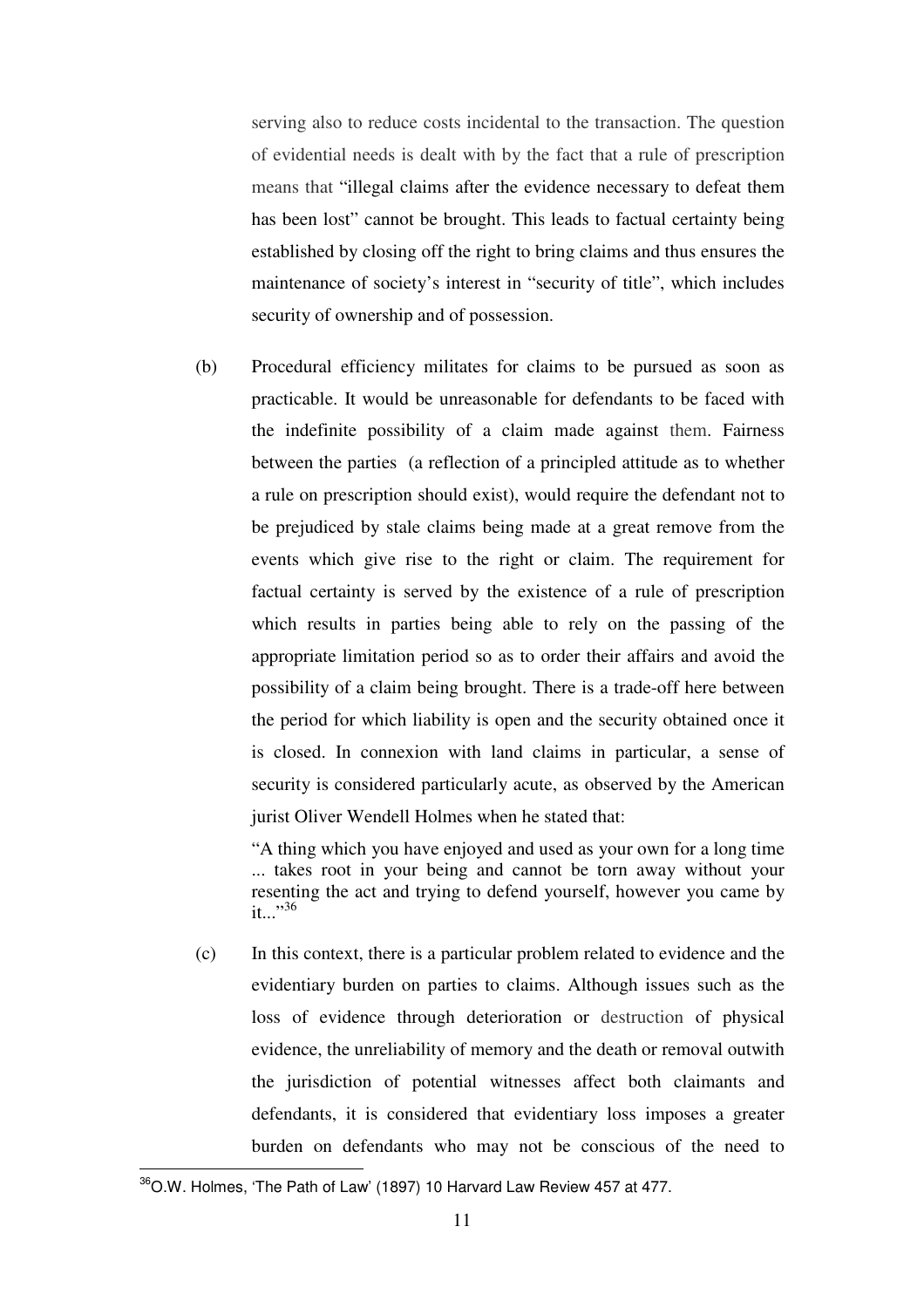preserve evidence because they are not aware of the possibility of a claim. In this context, it is often the claimant who, knowing of the possibility for an action, will take steps to set down a recollection of events or otherwise obtain and preserve evidence. This view is accepted in Jersey, where Birt, Deputy Bailiff has stated that limitation periods serve an important function by ensuring claims do not become stale and that they are brought "at a time when memories are still comparatively fresh and evidence is likely to be available."<sup>37</sup>

- (d) The constant evolution of societal mores and attitudes may also be a particular concern here, as the Irish Law Commission have noted, because it is often harder to measure the conduct of the parties sometime after the events at the heart of the dispute have taken place.<sup>38</sup> This may affect the position of potential witnesses and the attitude of the court to the wrong complained of or the nature of the rights at issue. It is evident that even august courts have had difficulties reconciling the views that they have come to consequent on a change in curial and societal opinion with the law they may be obliged to defend.<sup>39</sup>
- 2.5 Issues of Economic Efficiency
	- (a) There are a number of arguments here in connexion with:
		- (i) why a rule of prescription assists economic efficiency;
		- (ii) the general reasons relating to the use of society's resources; and
		- (iii) more specifically, the use of judicial resources.

 $37$  Gallaher v Dauny (2001) JLR 302 at 309.

<sup>38</sup>Irish Consultation Document at paragraph 1.13.<br><sup>39</sup>A pertinent example is the palpable reluctance of the House of Lords in J A Pye (Oxford) Ltd v Graham [2002] 3 WLR 221 to award the land to the adverse possessors. The failure of the reforms meant to address this issue through the Land Registration Act 2002 to affect matters retrospectively have now been criticised by the European Court of Human Rights in their judgment of 15 November 2005.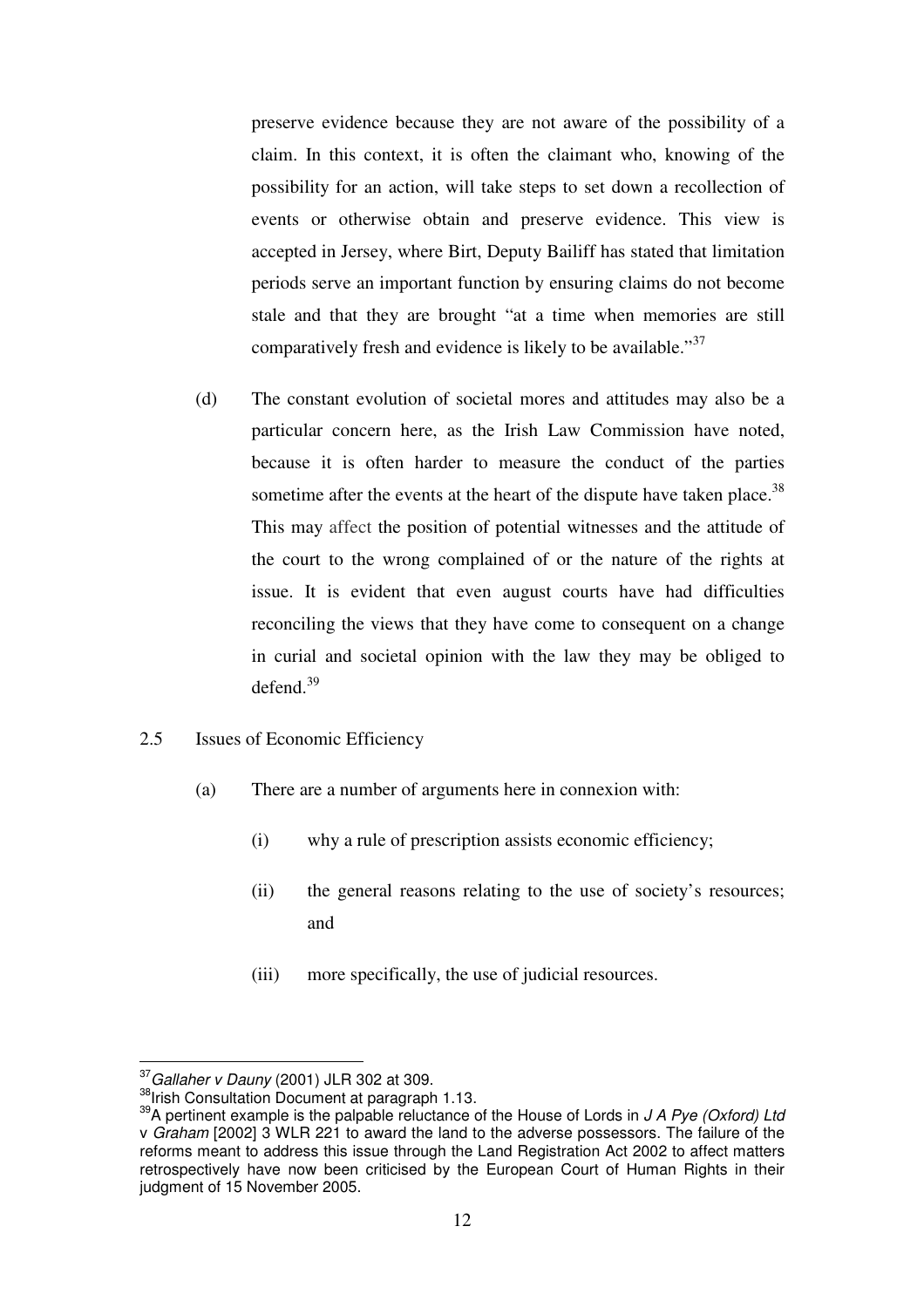- (b) 2.4.2 In this context, a rule of prescription ensures that transfers of property to much "higher-valuing users" can occur.<sup>40</sup> This is a reflection of the view that it serves society's interest for procedures to be set allowing a productive user to obtain title from an unproductive user so as to prevent valuable resources from being left idle or remaining uncertain as to status.<sup>41</sup> This is an encouragement of general economic efficiency and for the use of natural resources, particularly where the claim relates to the use of land.
- (c) The security brought about by having a rule on prescription also has an economic impact. The issue of transaction costs attendant on investigations into title and defending or pursuing claims is very cogent and undoubtedly a cost-benefit analysis may be carried out in this connexion.<sup>42</sup> In a wider context, however, social and economic security may, in the absence of a limitation period, be harmed because of the consequences that follow on from this. In particular, open-ended liability may generate disproportionate transaction costs and the need for those most at risk of liability to reflect this in the unit cost of goods and services, leading to increased overheads and the likelihood that transaction costs will be passed on to consumers. In other instances, the availability of insurance may be affected and, where provided, unlimited or uncertain liability may lead to greater costs in terms of premiums and possible higher thresholds for waivers or deductibles as well as limits on the indemnity provided.<sup>43</sup>
- (d) A related transaction cost argument specifically focuses on the use of the resources of the judicial system. The availability of the judicial system as a means of providing for resolution and settlement of disputes is an important factor in society. The public interest is

 $\overline{a}$ <sup>40</sup>L.A. Fennell, 'Efficient Trespass: The Case For 'Bad Faith' Adverse Possession', Illinois Law and Economics Working Papers Series (Working Paper No. LE05-021) at 3, copy available at: <www.law.uiuc.edu/academics/iple/papers/LE05-021FennellEfficientTrespass.pdf> (last viewed 13 November 2005).<br><sup>41</sup>R. Cooter and T. Ulen, Law and Economics (2000, Longman, Reading MA) at 143.

<sup>&</sup>lt;sup>42</sup>In Jersey, the investigation of title is costly enough due to the absence of any system that guarantees title as, for example, exists in England.<br><sup>43</sup>Irish Consultation Document at paragraph 1.15.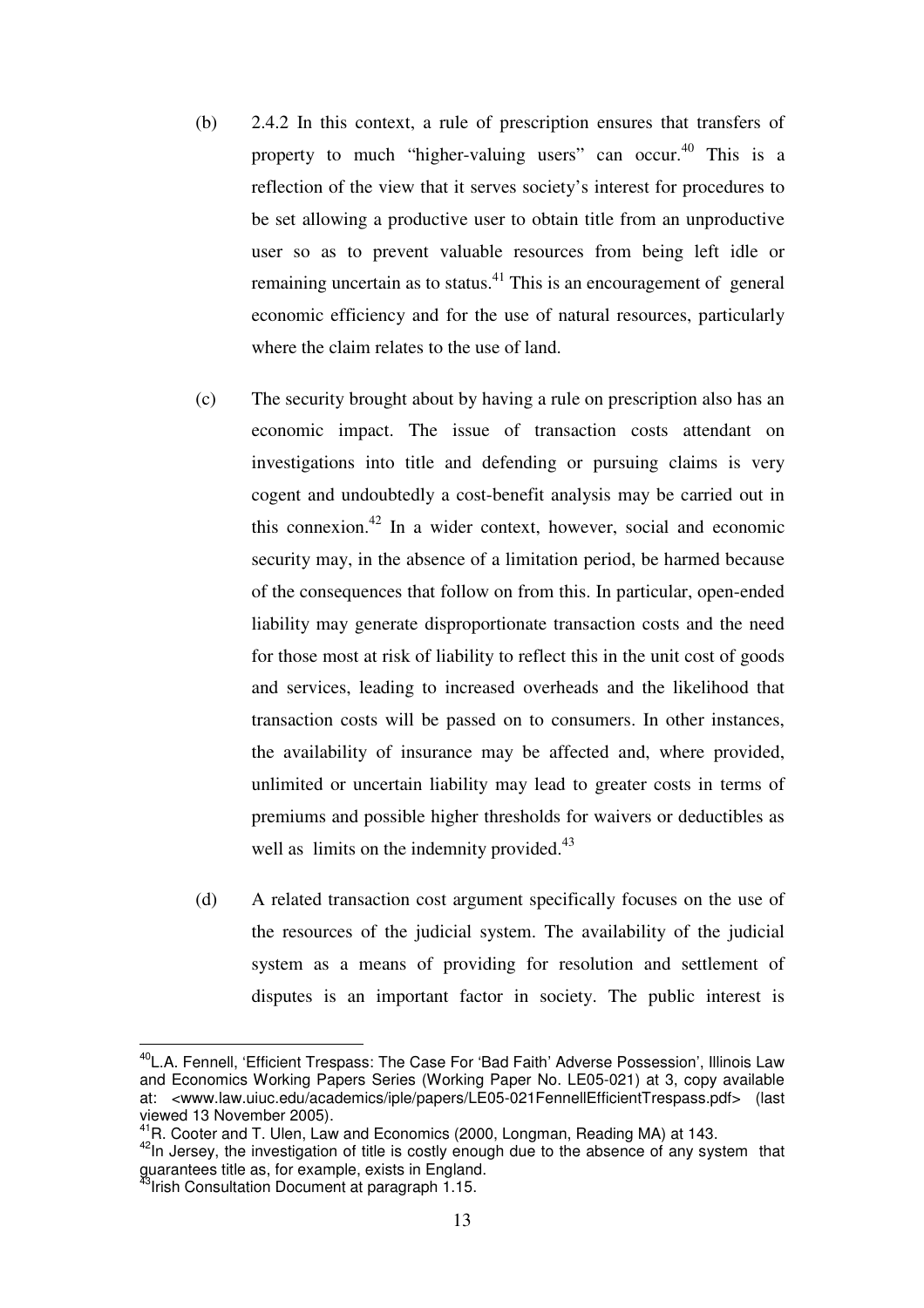therefore served by the efficient and timely resolution of claims and not by the reviving of stale claims with all the attendant transaction costs due to evidentiary loss and reduced confidence in factual certainty. The optimal use of judicial resources would require that court time be used for the resolution of relatively recent claims and that burdens are not placed unduly on judges and courts by litigation that, like the fictional *Jarndyce v Jarndyce*, 44 endure to the detriment of the litigants and the assets that are the subject of the litigation.<sup>45</sup>

- 2.6 In summary, it may be opportune, having considered the many valid policy reasons for the maintenance and reform of a system of prescription for Jersey, for a statement of those reasons to be contained in any resulting legislation. These could then guide a court in interpreting that legislation.. Examples of such statements, often contained in extensive preambular recitations or in a specific provision at the beginning of a text, abound in Continental, European Union and international law. In the common law, such statements are unusual, but are occasionally found. A pertinent example in England and Wales is section 1 of the Arbitration Act 1996.
- 2.7 Furthermore, with respect to any future developments in the field of prescription, the creation of a text that deals with prescription should be as exhaustive a treatment of this area as possible. This may include a presumption in the text that there is a prescription period for all matters unless statute says otherwise.

#### **3 Why is a degree of flexibility required?**

"[I]n encouraging the timely resolution of disputes, a limitations system must strike a proper balance among the interests of potential claimants, potential defendants and society at large. Potential claimants have an interest in obtaining a remedy for injury from legally wrongful conduct; potential defendants have an interest in being protected from endless claims; and society at large has an interest in providing a range of remedies for injury from wrongful conduct and an orderly and fair process for determining when it is appropriate to award them."46

 $\overline{a}$ 

<sup>&</sup>lt;sup>44</sup>Serialised in instalments in C. Dickens, Bleak House (1852-3, Bradbury and Evans, London).<br><sup>45</sup>Irish Consultation Document at paragraph 1.16.

<sup>&</sup>lt;sup>46</sup>Alberta Law Reform Institute, Report No 55: Limitations (1989) at 16.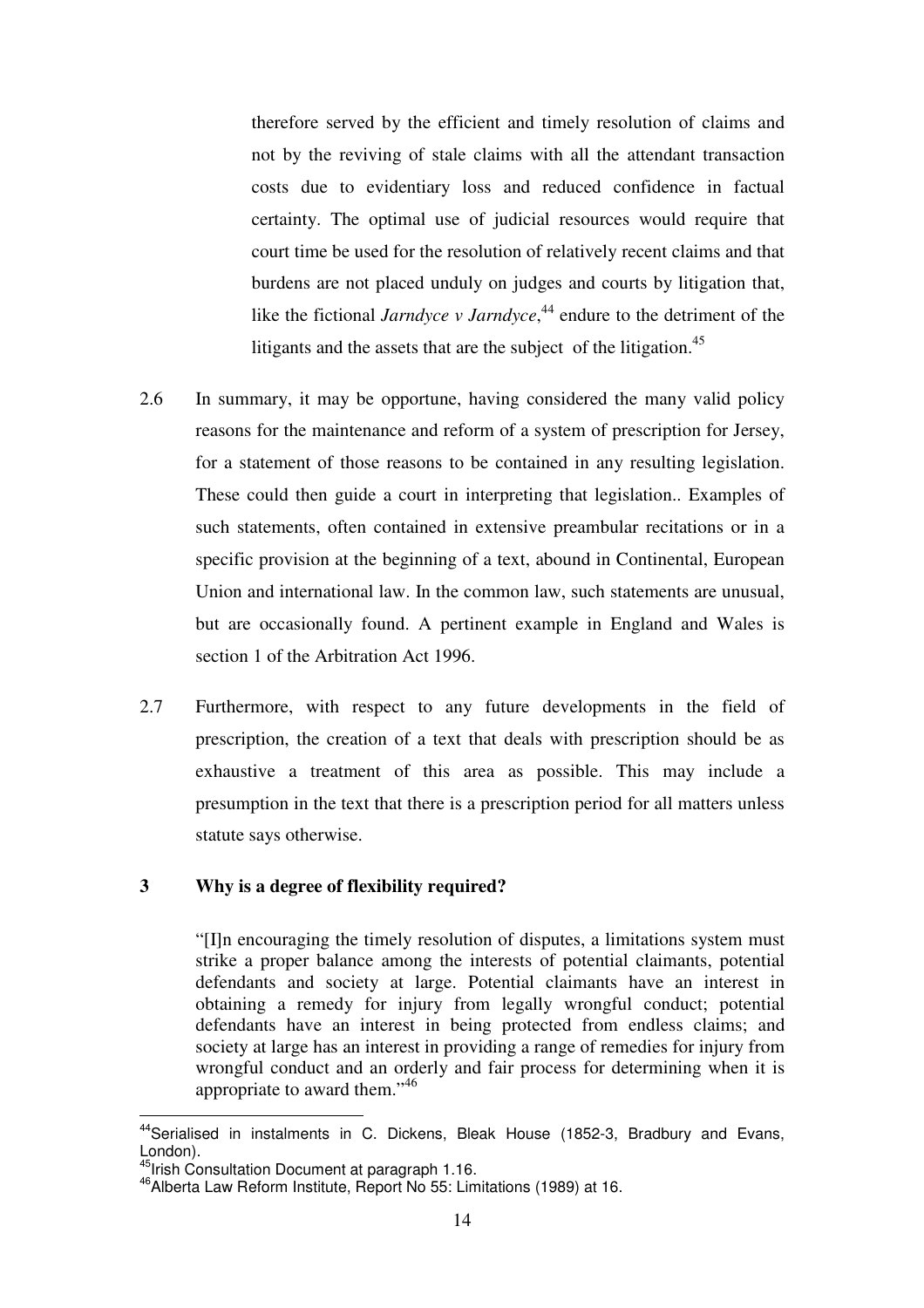- 3.1 The policy reasons behind why periods of prescription or limitation exist seems to be overwhelming. The cumulative arguments, dealing with issues of principle, procedure and economic efficiency, are sufficiently weighty that the principle of a system of prescription may readily be accepted. In dealing with any reforms, however, a balancing exercise will need to be carried out between the particular and competing interests of users of this system (plaintiffs, defendants and contributors), while the overall interests of society in making a system of prescription available must be recognised.
- 3.2 The Irish Law Commission were particularly exercised by the issue of the "social dimension" in the context of the plaintiff's right to establish and bring a claim, quite apart from the "individual dimension" affecting the positions of plaintiff and defendant alike. The argument is that the plaintiff's rights are important, not just for the plaintiff, but for society at large. Therefore, particularly when dealing with civil claims, the maintenance of standards depends directly on the possibility of claims being enforced, perhaps by virtue of a deterrent effect on would-be avoiders of legal rules. This is particularly acute where no comprehensive regulatory regime exists to govern behaviour or, where in place, it is insufficiently enforced. $47$
- 3.3 This does have an economic parallel in that arguments of economic efficiency are predicated in many instances on transaction costs being known in advance and thus capable of being factored into calculations of the economic benefits or otherwise of entering into particular contracts or carrying out potentially harmful tort-generating economic activities, where parties are assumed to act from rational self-interest.<sup>48</sup>
- 3.4 In this context, two issues of particular importance arise. The first is how the periods of prescription are to be set, how they are to be defined in relation to when in time they commence and when they are to be brought to an end. The second is whether there are any particular conditions attached to the status of either plaintiffs or defendants that would require discretion in the application

<sup>&</sup>lt;sup>47</sup> Irish Consultation Document at paragraph 1.18.

 $48$ Cooter and Ulen, op. cit. at 202-205 (contract) and 330 (tort).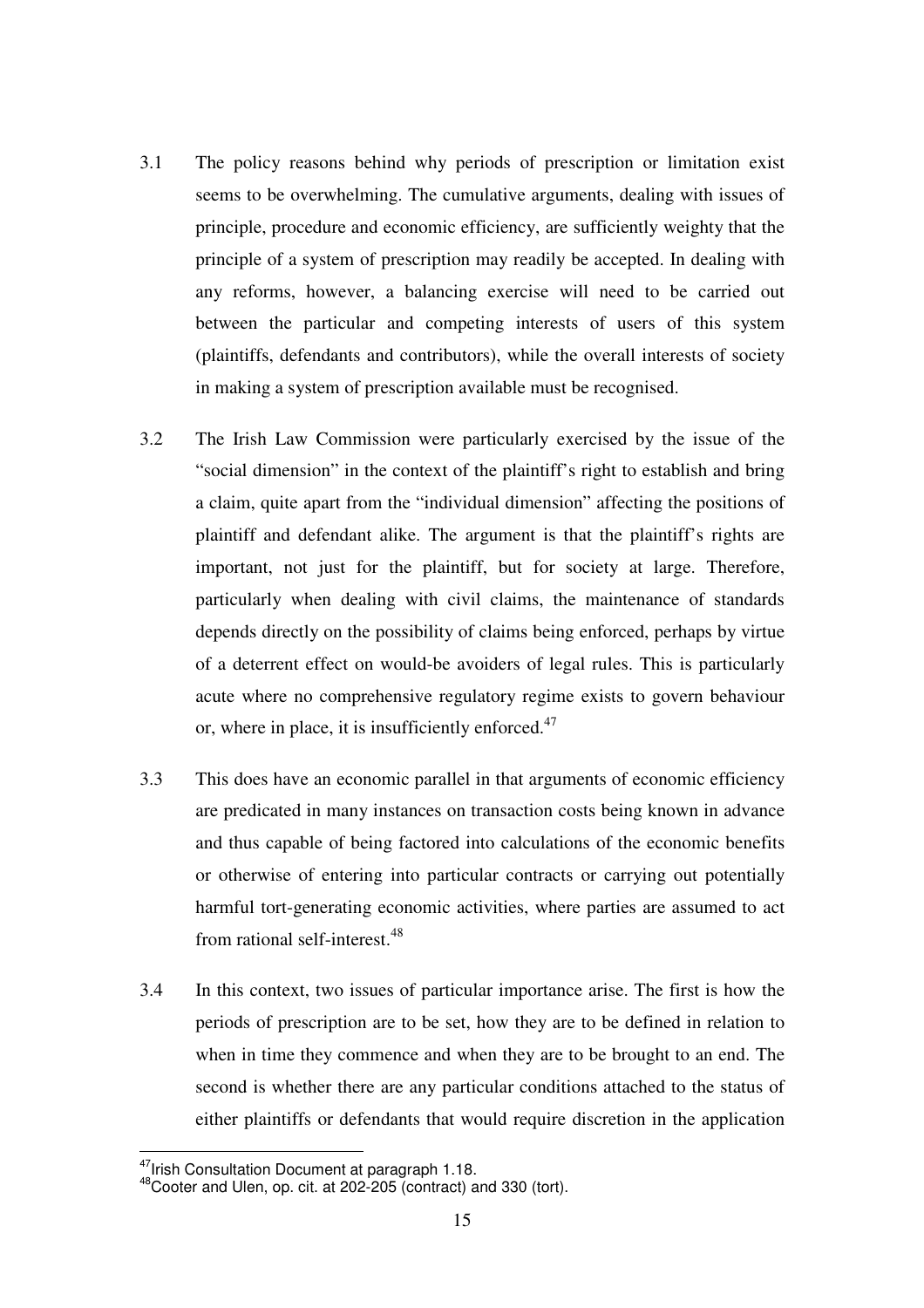of the relevant rules on prescription and commencement of time, particularly with respect to whether the running of prescription may be suspended. The two issues may be related, in that the commencement and running of a prescription period may depend on the identity and quality of the plaintiff, especially where this party suffers from a legally-recognised disability.

- 3.5 Taking the first issue, of time, into consideration, it is clear from the earlier discussion that the arguments for certainty and security arising from the availability of a prescriptive period are unanswerable. Preventing claims that are stale, or which cause evidential uncertainty and thus occupy disproportionate resources in establishing the truth or otherwise of a claim, is in society's interest. Incidentally, it also provides a sanction for a failure to pursue claims, which is also in society's interest.
- 3.6 Nevertheless, the calculation of when a period of prescription begins (and thus notionally when it ends) may be problematic. In general, there are two approaches: one depends upon whether a cause of action has accrued and the other upon whether sufficient knowledge exists on the part of the plaintiff, assessed objectively on a reasonableness test, that a claim may be brought.
- 3.7 The first cause of action approach is consistent with the idea of prescription as a period that reflects the running of time against claims and which bolsters rights acquired as a result of the effluxion of time. The second approach is consistent with the view that injustice may result where an arbitrarily defined period of prescription comes to an end before the plaintiff has the requisite knowledge of the possibility of a claim.
- 3.8 As the Irish Law Commission also discuss, the "sensitivity or otherwise of limitation periods to the circumstances of the plaintiff" is a "vexed question".<sup>49</sup> This includes where the knowledge of the plaintiff is a necessary ingredient in establishing the commencement of a prescriptive period as well as where the plaintiff is subject to a legal disability (which may or may not have an impact on the knowledge required to establish a claim.) In this context, the Court of Appeal of Jersey has held that prescription will not run

 $\overline{a}$ <sup>49</sup>Irish Consultation Document at paragraph 1.19.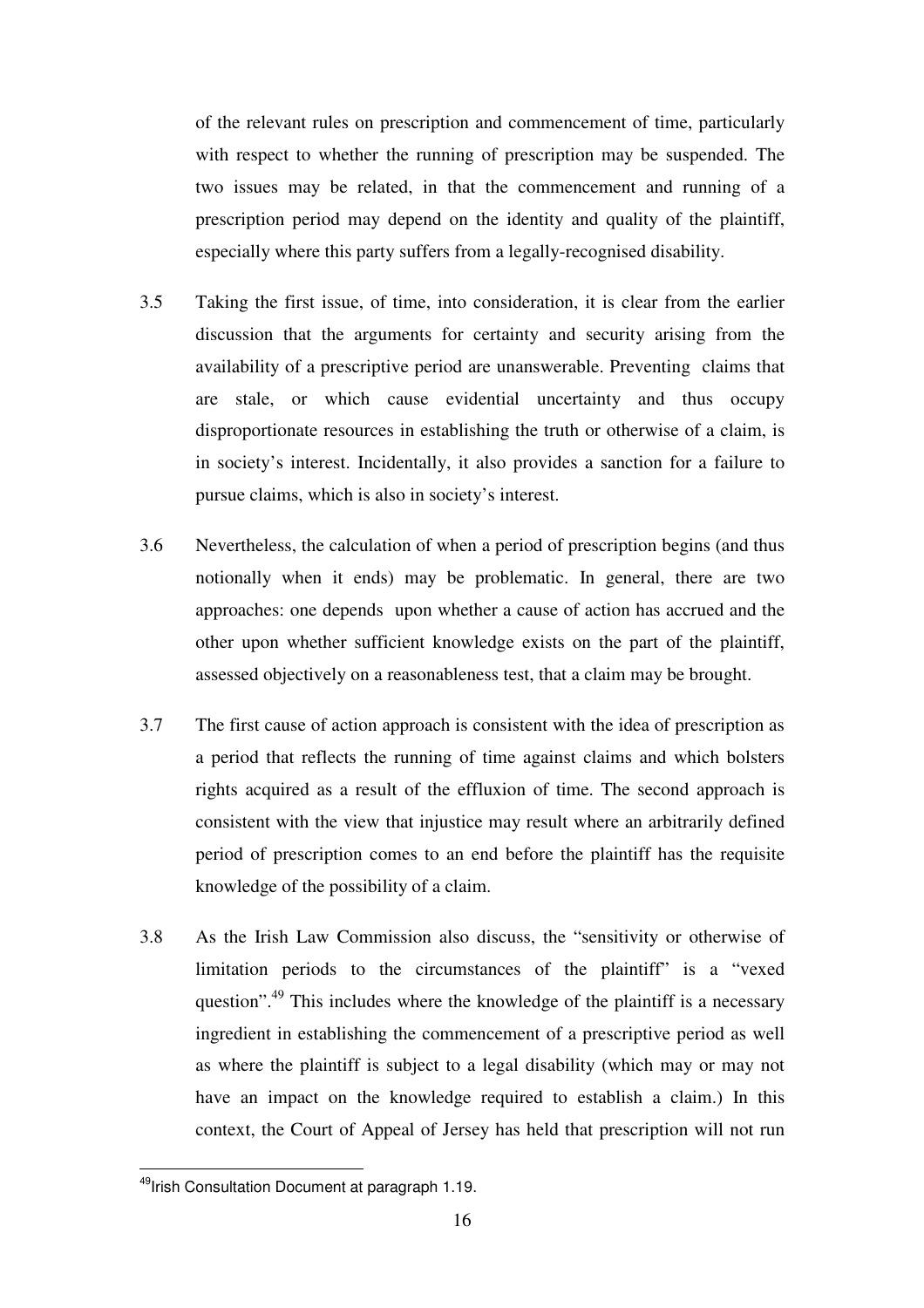against the plaintiff where he can show at trial that he has been prevented from pursuing his legal right by an *empêchement d'agir*, or practical impossibility. This is an application of the principle, known to Jersey law, that "*contra non valentem agere nulla currit praescriptio*".<sup>50</sup>

- 3.9 Furthermore, the strictness of a prescriptive period has to balance the possible injustice to the plaintiff, given his particular circumstances, with the overall interest of society in seeing a finality to litigation. There is a strong argument here that, despite the plaintiff's individual circumstances, a rule against indefinite exposure to the possibility of litigation might be necessary.<sup>51</sup> This is reflected in many jurisdictions, particularly in Europe in the context of consumer protection legislation, where long-stop provisions set out an, often generous, but ultimate period beyond which claims are no longer possible.
- 3.10 In summary, any reform proposals must consider how the appropriate balance might be struck between the competing rights of the parties to litigation. In this, consideration may need to be given to defining how prescriptive periods may be calculated, what tests to apply and, depending on the test used, whether the concept of long-stop provisions should be introduced into Jersey law.
- 3.11 In this context, a further issue will be whether discretion should be a feature of the reforms, thus permitting courts to determine how prescription is to be calculated and, particularly, what factors govern plaintiffs and/or defendants in deciding the commencement, suspension or termination of prescription periods.
- 3.12 A further issue, canvassed by a number of Law Commission reports from the United Kingdom and the Commonwealth, relates to the extent to which it may be permissible for parties to agree to vary limitation or prescriptive periods in terms of length as well as set different starting points for such periods.<sup>52</sup> The consensus seems to be that the nature of the limitation defence, which must be specifically pleaded to bar claims, invites the view that parties should

<sup>&</sup>lt;sup>50</sup> Public Services Committee v Maynard [1996] JLR 343.

 $51$ <br>Inish Consultation Document at paragraph 1.20.<br> $52$ See discussion in Prime and Scanlan, op. cit. at 34-36.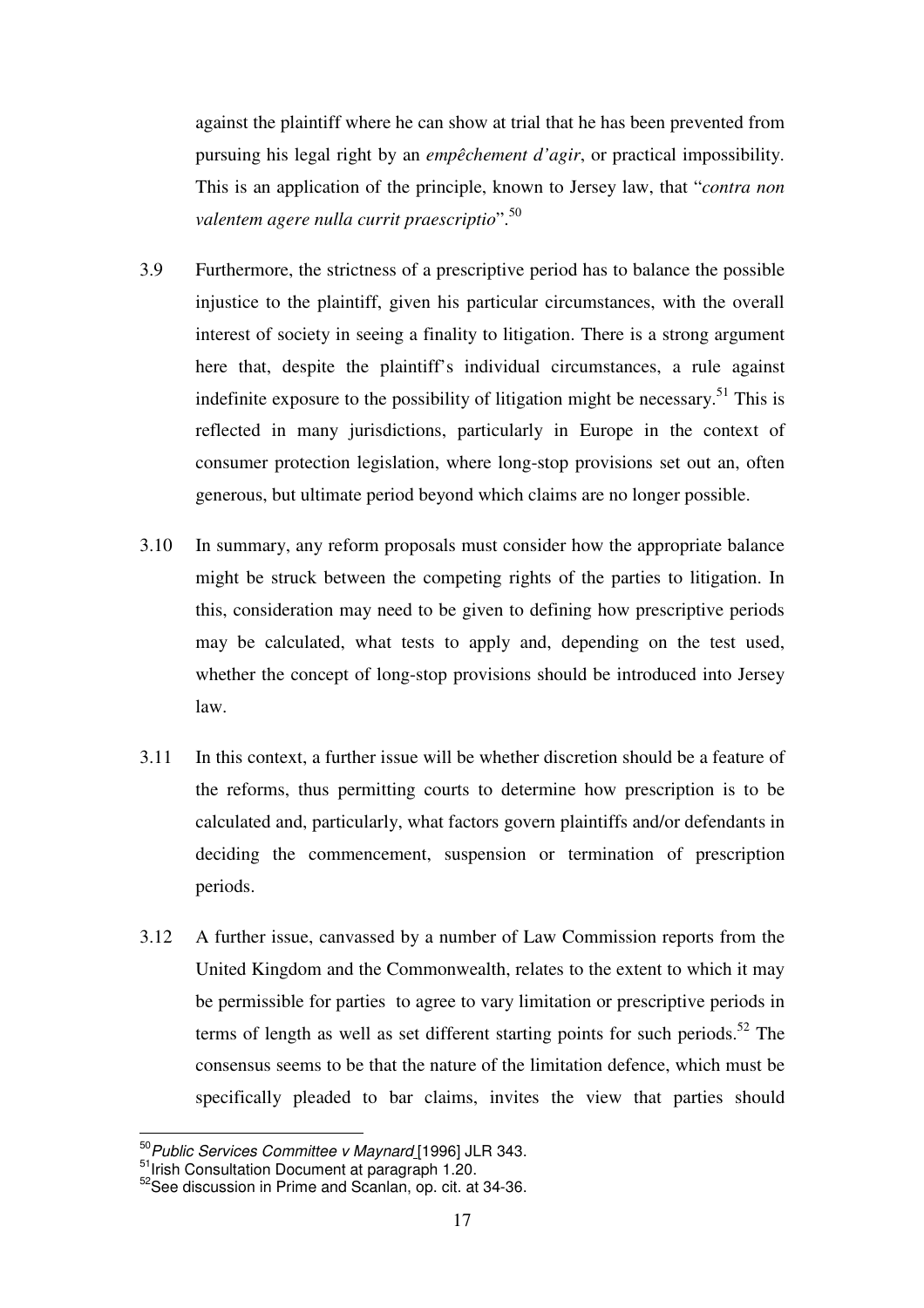therefore be free to set their own arrangements for what is in essence a procedural matter. Furthermore, the general acceptability of waivers of limitation seems to invite a similar concession in terms of parties being able to form a binding agreement to extend the benefits of any limitation period.<sup>53</sup>

3.13 Such agreements should, however, be open to challenge upon legitimate grounds, for example, in the event that an agreement was not obtained freely or contractual terms waiving or extending periods infringed consumer protection legislation or rules on unfair terms in contracts. Whilst the consensus of the work by various Law Commissions is that the principle of freedom to contract should extend to periods of limitation, nevertheless, public policy issues may still intervene in a number of respects. An agreed extension in time may, for example, not be desirable where it would have the effect of overriding any longstop provisions that may be introduced by legislation, especially where the rationale for these provisions is predicated on reasons of evidential certainty and the state interest in there being a finality to litigation.

#### **4 What are the sources of the Jersey law of Prescription?**

 $\overline{a}$ 

- 4.1 The Jersey law of prescription is essentially to be discovered from three sources which, in order of importance, are as follows:
	- (a) Jersey customary law and particularly as evidenced by writers on Jersey law such as Poingdestre,<sup>54</sup> Le Geyt<sup>55</sup> and Le Gros,<sup>56</sup> although the Court will also be prepared to consider Norman commentators on

<sup>&</sup>lt;sup>53</sup>Ibid., at 35, citing the work of the Alberta Law Reform Institute in their Report No 4 of 1986 (Limitations) at paragraph 8.3. Note that whilst prescription periods can be extended in Jersey by agreement, an admission of liability will not of itself stop prescription under Jersey law: Gallagher v Dauny (2001) JLR 302.<br><sup>54</sup>Lieutenant Bailiff of Jersey 1669-1676. Some caution should be exercised as to his

Remarques et Animadversions sur la Coutume Reformée de Normandie which was concerned primarily with the Coutume Reformée and the extent to which it was applied in Jersey: the Court in Esteem (at 141) found it to have been incorrectly cited by Counsel as to the existence of a 30 year prescriptive period.

<sup>&</sup>lt;sup>55</sup>Lieutenant Bailiff of Jersey 1676-1695. His work entitled Privilèges, Loix et Coutumes was applied on the issue of prescription in Albright v Harrison (née Wailes) (1952) JJ 31 and also in Esteem (2002) JLR at 141. **Surfaith and Steem (2002)** JLR at 141. **Surfaith of Jersey who in 1943 produced a Traité du Droit Coutumier. He was, for example,** 

cited by the Privy Council on prescription in Snell y Beadle (2001) JLR 118 at paragraph 38. page 134.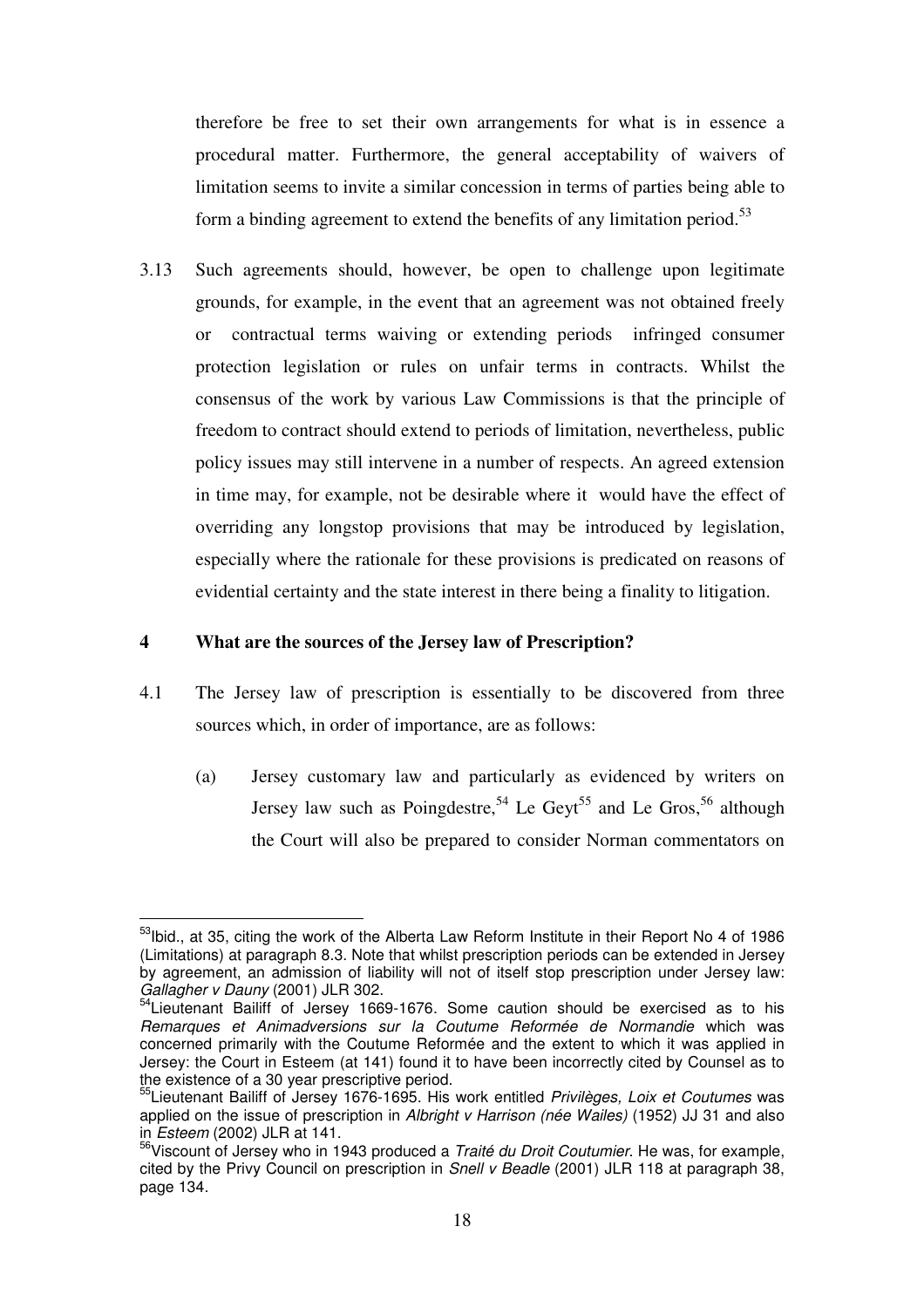the subject<sup>57</sup> and other writers of distinction such as Pothier,<sup>58</sup> in so far as they can elucidate the proper Jersey legal position;

- (b) Decisions of the Jersey Courts; and
- (c) Statute, for example, the Law Reform (Miscellaneous Provisions) (Jersey) Law 1960 which provides a 3 year period for actions "founded on tort."
- 4.2 In ascertaining the relevant prescriptive period for a particular action which is not expressly dealt with in any of these sources, the Royal Court will attempt to categorise such a cause of action so as to identify the prescriptive period that should, as a matter of principle (and policy), be applied.<sup>59</sup>
- 4.3 Classification
	- (a) As a general proposition, the Jersey Courts will group together various actions in accordance with the classifications that can be gleaned from customary law and, also, from other relevant French legal sources in so far as they can clarify or expand customary law. There are notable exceptions to such a "French" or "civilian" classification, for instance in respect of the law of tort, which is discussed below. However, in *Esteem*, 60 the Court had regard to the French division of actions as stated by Guyot in 1776 as:
		- (i) personal actions (*les actions personnelles*), whereby a personal obligation arises towards another by reason of contract, quasicontract, delict or quasi-delict;
		- (ii) real actions (*les actions réelles*), whereby a person seeks to regain possession of a thing that is withheld by another;

<sup>&</sup>lt;sup>57</sup>See generally Snell v Beadle (2001) JLR 118.

 $58$ Born 1699. Died 1772. He was, for example, cited with apparent approval in *Esteem* (2002) JLR at 141 as to the classification of actions for the purpose of determining appropriate prescription periods.

<sup>&</sup>lt;sup>59</sup>See for example *Esteem* (2002) JLR at 141. Furthermore, in *Robertson v Lazard Trustee* Co Ltd (1994) JLR 103 at 108, Bailhache, Bailiff sought to discover the prescriptive period by "characterizing the nature of the action." In that case the Plaintiff had sought to annul various<br>inter vivos gifts of movables

 $\frac{1}{60}$ (2002) JLR at 140.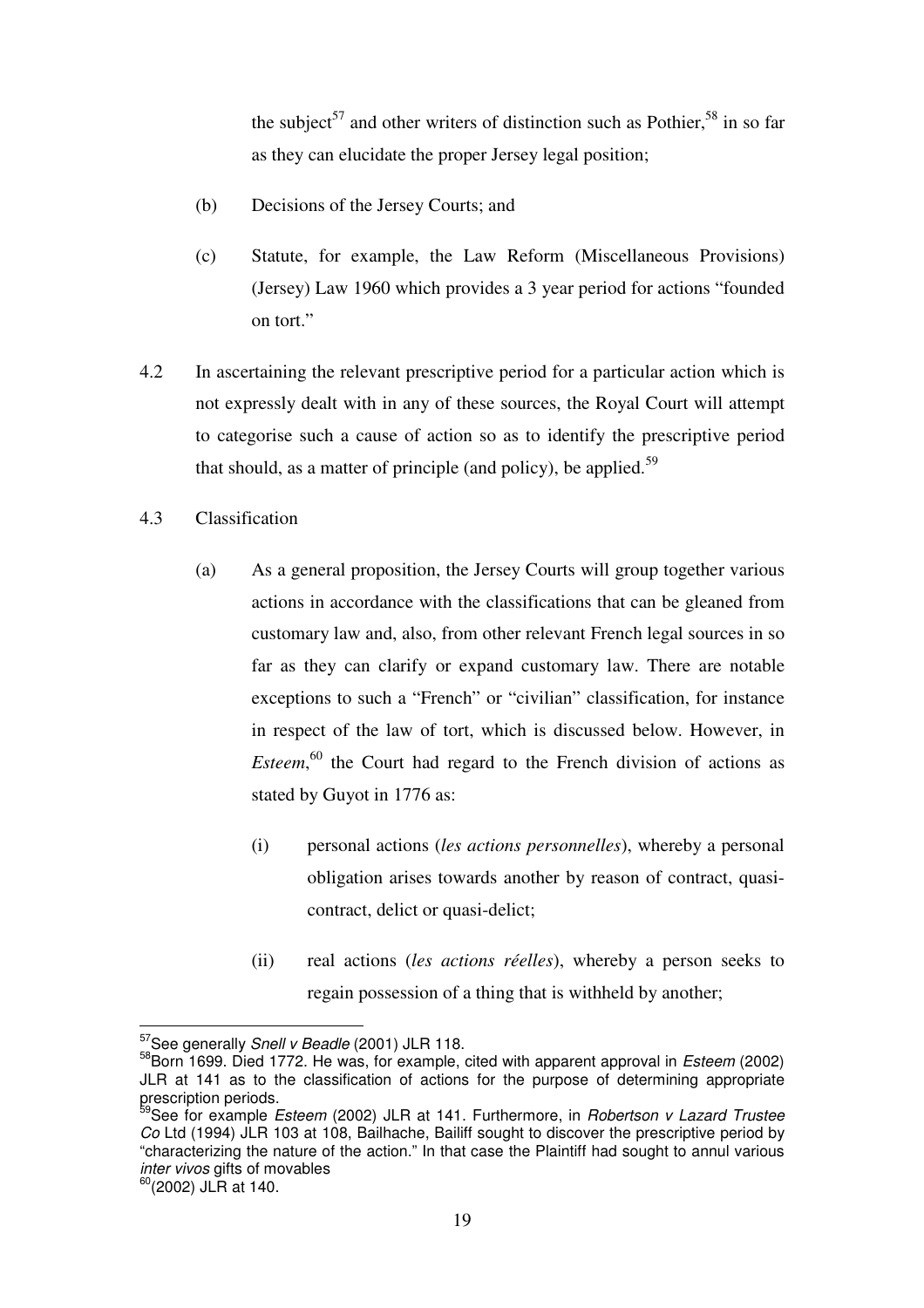- (iii) mixed actions (*les actions mixtes*), involving both elements of the above.
- (b) The Court in *Esteem* further went on to expand upon the above position by reference to other writers such as Pothier who subdivided a personal action into an *action personnelle mobilière* and an *action personnelle immobilière*. In the former case, the "*objet*" or aim of the action is a sum of money or other movable, whilst in the latter case, it is an immovable.
- (c) The distinction in classification between an *action personnelle mobilière* and an *action* personnelle *i*mmobilière is part of Jersey law and is something that is touched upon by Le Geyt when dealing with prescription:

*"Toutes Cedules & Obligations faites entre Habitans & Resseans de l'Isle qui ni sont demandées judiciarement ou renouvelées dans dix ans continuels en fait de meuble, comme aussi toutes obligations mobiliaires de Rolles de Cour & condemnations de cette nature, ensemble tous Comptes de procurations, administrations & generalement toutes autres actions purement pour meuble entre Habitans & Resseans, sont aussi prescrites par le mesme tems & de la mesme maniere. Toutesfois une obligation pour l'interest de laquelle une rente assignée se reçoit de tems en tems n'est pas sujette à cette prescription."<sup>61</sup>*

- (d) This passage from Le Geyt led the Royal Court in *Albright v Harrison (née Wailes*) (1952) JJ 31 to hold that the prescriptive period of 10 years applied to an action for *damages* arising out of a delay in granting possession of a property that had been purchased by contract passed before the Royal Court. The action was held to be an *action personnelle mobilière* being an action *purement pour meuble.* Consistent with this decision is *Drummond Hay v Godfray* (1905) 223 Ex 494, where the ten year period was applied to an action for the return of certain movables.
- (e) By way of contrast, *Albright* suggested that an *action personnelle immobilière* was prescribed by the period of a year and a day. The

 $\overline{\phantom{a}}$  $61$ Le Geyt, op. cit. at 64 (Title X, Article 9).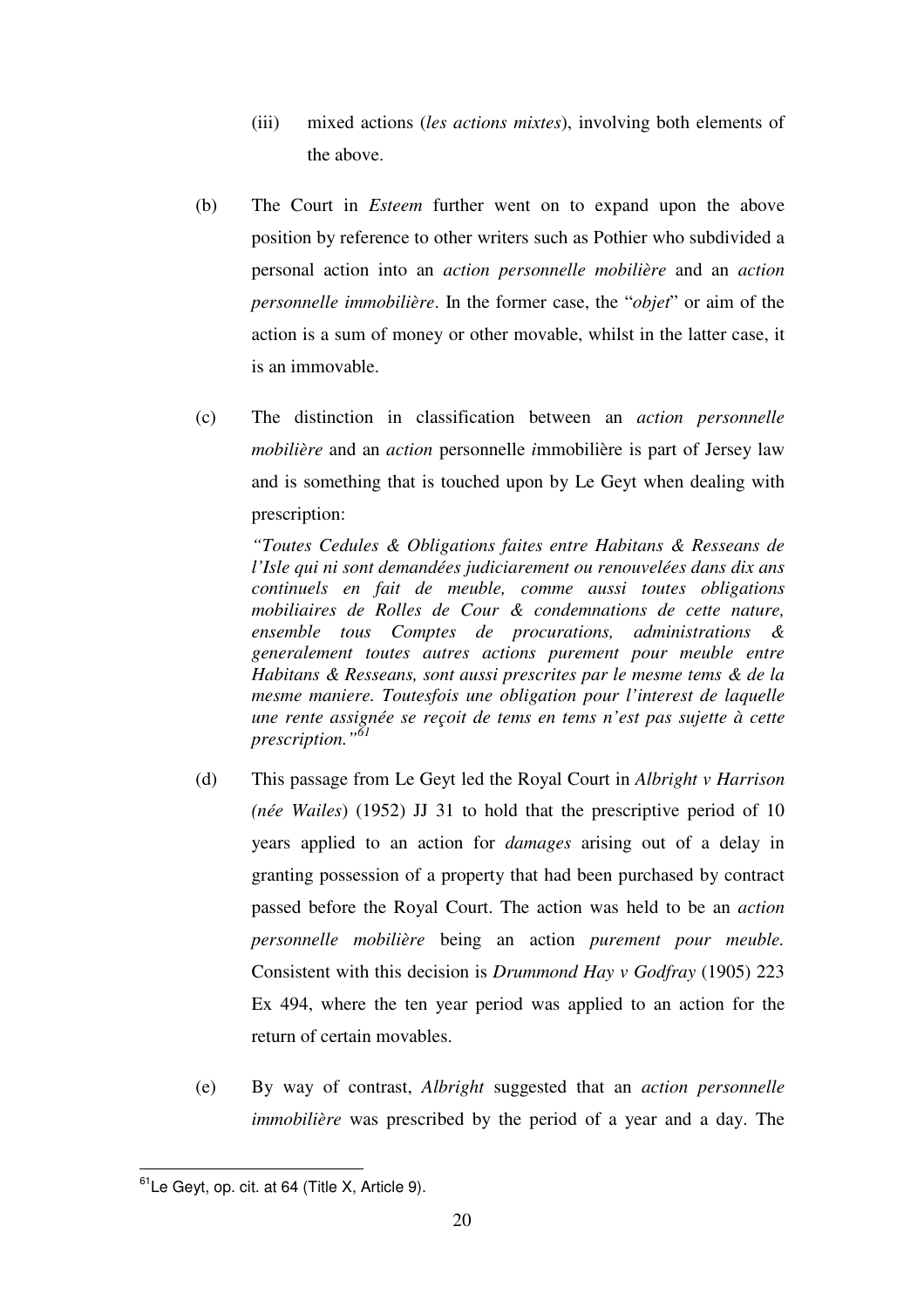Court referred to *Giot v Giot* (1876) where an action had been brought requiring a party to honour its promise to pass a contract for the sale of land (or presumably, in default, pay damages<sup>62</sup>) and this action was dismissed as being outside such a period.

- (f) It is, however, immediately observable that an action to pass a conveyance or pay damages has as its aim the conveyance of an immovable or, in the alternative, a movable in the form of damages. To this extent the action appears to be mixed and it is not readily apparent why a period of a year and a day should, as a matter of policy, apply to both forms of relief.
- (g) In *Bichard v Bichard* (1875) 47H. 436 an action was brought to rectify a contract of *partage* (that had been passed before the Royal Court twelve years previously) for mistake: it was contended that one of the parties had not received their just share of land under such contract owing to "*une erreur dans la mesure des terres qui lui ont été*  allotties". The Plaintiff asserted that such a claim could not be barred other than by a prescriptive period of 40 years, or alternatively, 25 years. Nevertheless, the Court dismissed the action as being prescribed and stated that it should have been brought before the expiration of a period of a year and a day from "*l'ouverture du droit d'action*". It would seem that the subject matter of the contract, in this case land, meant that such a period applied rather than a 10 year-period.<sup>63</sup>
- (h) It is important to note that *Albright*, *Giot* and *Bichard* all involved claims arising from a contract. $64$  Accordingly, it is incorrect to advance the principle that contractual claims necessarily bear a ten year prescriptive period. Instead, these authorities appear to ascribe prescriptive periods according to the subject matter or aim of the action

 $62$ See Le Breton v Norman, Connétable et aus. (1887) 212 Ex. 269 where an action in this form was brought. The maxim nulle promesse  $\acute{a}$  héritage ne vaut prevents specific performance. Hence this formulation of relief. 63This would appear to have been a harsh decision given the apparent ignorance of the Plaintiff of the error but it should be noted that the

existence of an empêchement d'agir was not argued, to which see paragraph 5.11 below.

 $64$  The same situation occurs in Vardon v Holland (1964) JJ 375 where infringement of a right of way that was conferred by contract was still prescribed after a year and a day. Surely the infringement also constituted a breach of contract?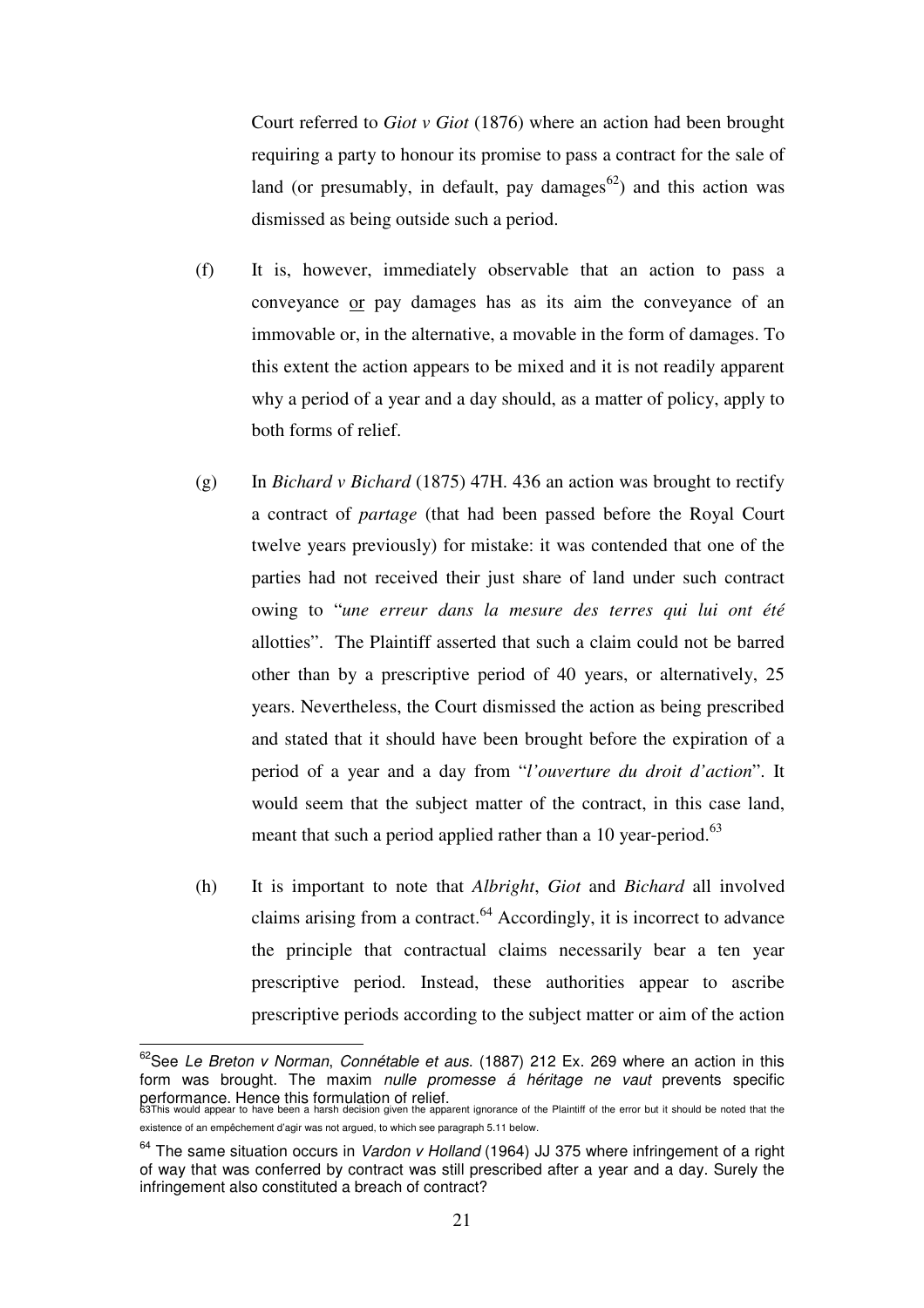in question. Further, even from this broad principle, custom appears to have evolved such exceptions and refinements that Le Geyt lists a ragbag of relationships which, whilst most will be underpinned by contract, enjoy prescriptive periods of a year and a day, three years and ten years:

"*Action pour services & corvées…promesse verbale…loyers & gages de gens de métier, Maçons, Charpentiers, Couvreurs, Laboureurs & autres Mercenaires est prescrite après an & jour passés…Il en faut excepter la livraison de Marchand à Marchand, qui ne se prescript que par dix ans, au lieu que la merchandise vendue en detail n'a que l'an & jour. Il en faut excepter aussi les salaries des Domestiques & les gages des procureurs ad lites, qui durent trois ans seulement, s'il n'y a point d'interpellation ni de compte reglé".*<sup>65</sup>

- (i) It is doubtful that such prescriptive periods would be applied to such relationships today and it is likely that custom has developed since the time that Le Geyt was writing. Nevertheless, until the point is argued and decided, the position is unclear.<sup>66</sup>
- (j) It is, however, difficult to deduce coherent principle from these and earlier cases and this can be sensed in *Albright* itself where the Court was driven to suggest that an action "*savouring* of the realty" will be prescribed by a year and a day. Unfortunately, in respect of the older decisions, the rationale behind the categorisation of actions in Jersey will not be wholly apparent because until 1950 the Royal Court did not give detailed reasons for its decisions.<sup>67</sup> Instead, for decisions prior to 1950 (and even for some until 1961) we are largely confined to the Acte of Court in any given case to discern the reason(s) for a given decision.68 In part, this has contributed to the difficulty in discerning coherent principle for determining the prescriptive period that should be applied to a given cause of action. Perhaps, at best, the cases discussed above merely suggest that actions relating to land are prescribed after a year and a day and actions in respect of movables are

<sup>&</sup>lt;sup>65</sup>Le Geyt, op. cit. at 64 (Article 11).

<sup>&</sup>lt;sup>65</sup>See *Connétable of St Helier v Gray & AG* [2004] JRC 177.<br><sup>67</sup>See the Preface to the Jersey Judgements 1950.<br><sup>67</sup>See the Preface to the Jersey Judgements 1950.<br><sup>68</sup> This has been part of the explanation as to why *star* Qatar v Al Thani 1999 JLR at 125-126. This French stye is referred to as a jugement motivé and has lead some to doubt the usefulness of citing cases prior to 1950.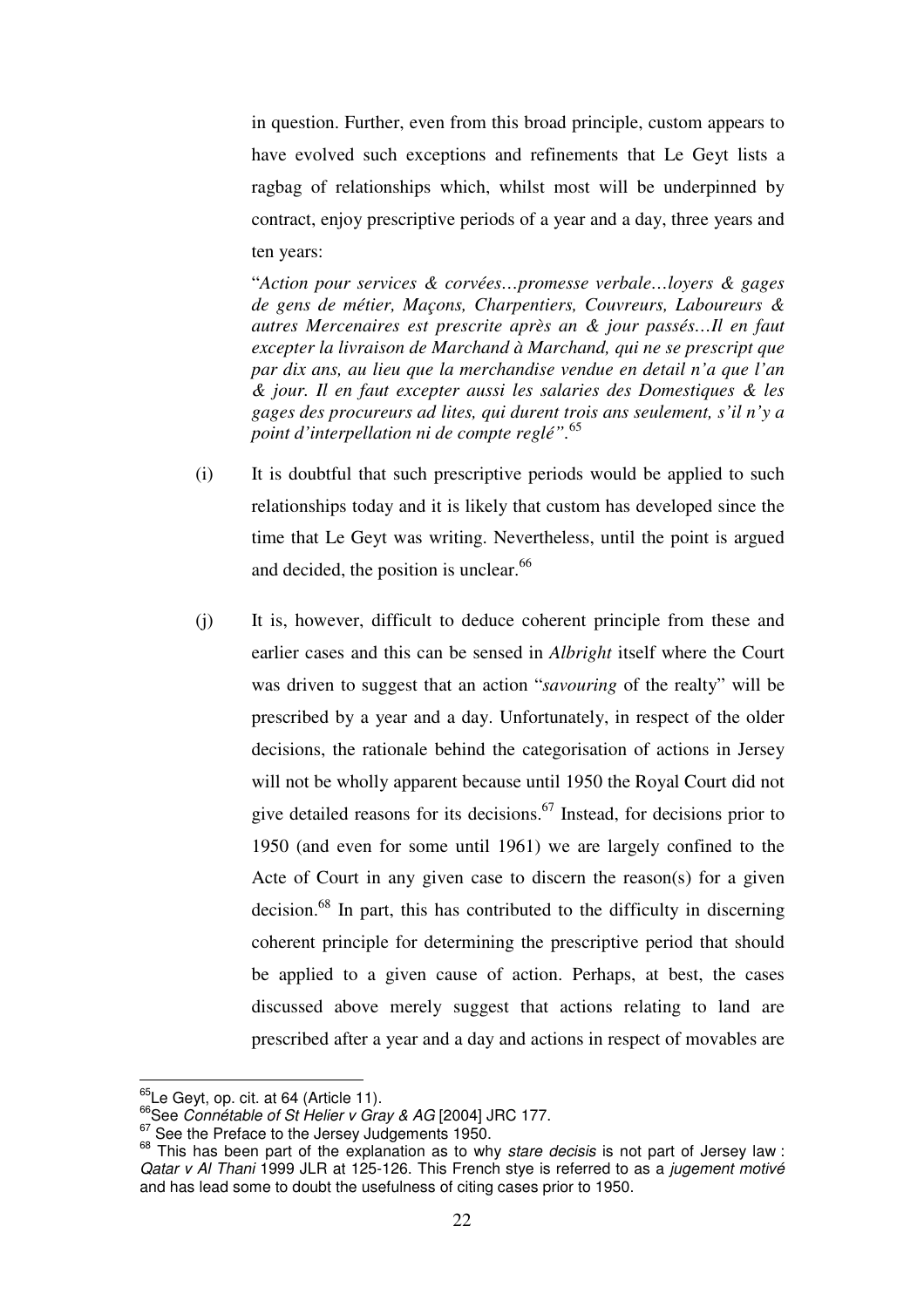prescribed after ten years: this may not be viewed as a terribly helpful or sophisticated distinction. Nevertheless, the shorter period in respect of immovables may well be the result of particular public policy considerations and the importance attached to land ownership in a small Island.

- 4.4 The problem posed by current classification
	- (a) Whether one adopts the classification provided by Guyot or Pothier, or the limited principle that emerges from older case law, a number of problems arise. As we shall consider in more detail below, tort actions have a prescriptive period of three years notwithstanding the fact that the particular tort alleged may relate to land or to a movable, or an injunction is sought or damages. In tort actions, therefore, the prescriptive period depends upon the cause of action itself $^{69}$  rather than the subject matter or the aim of the action.
	- (b) Difficulties can further arise when one is faced with an obscure<sup>70</sup> cause of action or one that has evolved<sup> $71$ </sup> in more modern times. In essence, the dramatic development of Jersey law in the past fifty years has meant that new causes of action do not always fit the conventional mould. Accordingly, classification of either an obscure cause of action or one that has recently evolved, may require determination by the Court and lead to significant legal costs being incurred in the process.
	- (c) *Jersey Financial* Services *Commission v Black & Ors*

 $\overline{\phantom{a}}$ 

(i) For example, in *Jersey Financial Services Commission v Black et Ors*, the Court had to grapple with whether or not a prescriptive period applied to an application under Article 20(7) of the Collective Investment Funds (Jersey) Law 1988, and, if

 $69A$  distinction used to be made as to a *tort personnelle* and a *tort matériel*. According to Speed v Nixon 1977 JJ 1 at 2-3 this distinction led to differences in prescription periods and the procedure to be adopted. However, the distinction is not relevant to modern Jersey law.  $^{70}$ E.g. The Pauline action considered in *Esteem*.

 $71E.a.$  One introduced by statute such as an application under Article 20(7) of the Collective Investment Funds (Jersey) Law 1988, as considered in Jersey Financial Services Commission v Black (2002) JLR 294 (Royal Court) and (2002) JLR 443 (Court of Appeal).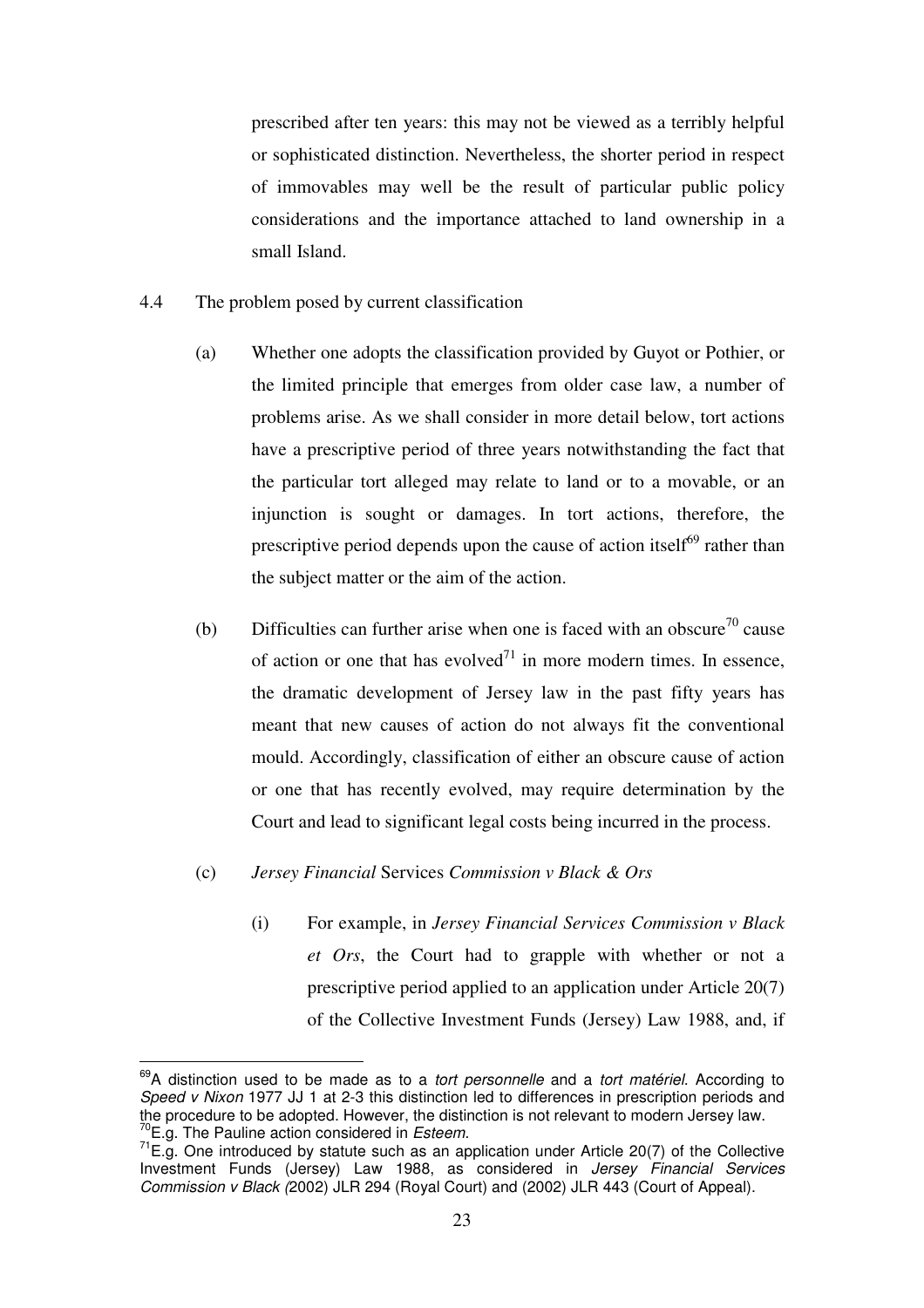so, which period. In basic terms, Article 20(7) vested a discretionary power in the hands of the Court to force particular persons to make a payment into court for subsequent distribution. The Law was silent as to whether or not a prescriptive period applied to such an application and, unsurprisingly, customary law similarly did not provide a ready answer.

- (ii) At first instance, the Bailiff held that the application was "founded on tort" and that pursuant to Article 2(1) of the Law Reform (Miscellaneous Provisions) (Jersey) Law 1960 a prescriptive period of 3 years applied. On appeal, the Jersey Financial Services Commission argued that there was no prescriptive period that applied to such public law proceedings or, if there was, the action was an *action personnelle mobilière* in that it had, as its aim, the payment of money and therefore was prescribed by the period of 10 years. The Respondents maintained their argument that had succeeded in the Royal Court below that the application was "founded on tort" and thereby had a prescriptive period of 3 years or, in the alternative, was prescribed by the period of a year and a day. This latter period, it was contended, would arise by virtue of the "infraction" of the 1988 statute that (it was said) formed the basis of the application.<sup>72</sup>
- (iii) The Court of Appeal, however, allowed the appeal and held that an application under Article 20(7) was not "founded on tort" and that there was, in fact, no period of prescription that applied to such an action.<sup>73</sup> Nevertheless, the multitude of

 $\overline{a}$ 

 $72$ Reliance was placed upon La Loi (1843) sur la Prescription des Poursuites: 'Toute infraction à une Loi…pourra être poursuivie et punie….pourvu que les poursuites aient été instituées….dans l'an et jour de l'infraction.'

 $73$ Contempt proceedings are probably also not subject to any prescriptive period if English law is to be followed in this respect (*Taylor v Ribby Hall Leisure Ltd* [1998] 1 WLR 400). Similarly, time does not appear to run against the Crown: "prescription n'a lieu contre le domaine du roi".". (Terrien, Livre 4, ch 2; although Poingdestre has more to say upon this point: Lois et Coutumes p.95.)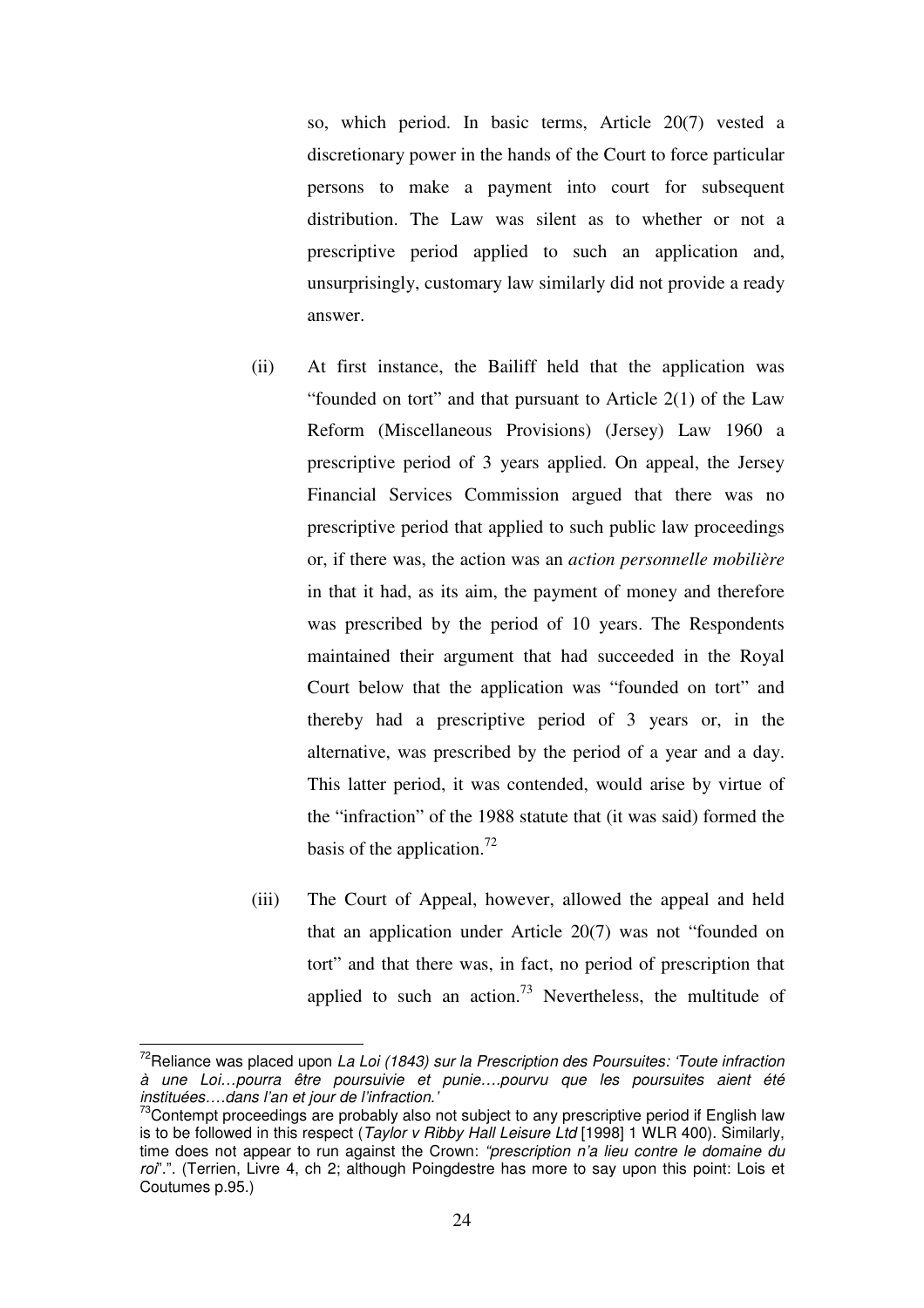(credible) arguments that were placed before the Court of either a one, three or ten year-period applying, together with the divergence in opinion between the Court of Appeal and the Royal Court, justify concern<sup>74</sup> that the law of prescription in Jersey requires reform so as to provide greater certainty.

### 4.5 Customary law and tort

- (a) Whilst the problem faced in *Jersey Financial Services Commission v Black et Ors* arose over a novel statutory provision, the case foundered in the Royal Court upon the issue as to the meaning of "tort" as a matter of modern Jersey law. Unfortunately, the concept of tort is likely to lead to further problems when dealing with the classification of actions for the purpose of prescription and this is explained in greater detail below.
- (b) Since at least the 1970s, Jersey has followed English law in the approach to the law of tort to the extent that "*the English concept of tort [now] governs legal thinking*" in the Island.<sup>75</sup> As a matter of civilian law, however, delict or *délit* would represent the functional equivalent of tort:

"We have, so far, been referring rather indiscriminately to the notions of delict and tort. "Delict" (derived from "*delinquere*" – hence the word "delinquent") is the civilian term generally used to designate a civil (as opposed to criminal) wrong. Its common-law counterpart is "tort", which in turn, has its etymological root in the Latin term "*tortus*", meaning "crooked" or "twisted". Delict and tort are functional equivalents, since both of them refer to certain wrongful acts which the law is prepared to redress, either with a decree for restitution in kind or with an award of damages. But the approach adopted towards defining the scope and essence of such wrongful acts is entirely dissimilar."<sup>76</sup>

(c) However, in Jersey since at least 1843, *délit* has meant a criminal offence rather than a civil wrong. $^{77}$ 

<sup>&</sup>lt;sup>74</sup>See Editorial Miscellany: Prescription Problems (2003) JL Review 1.

<sup>&</sup>lt;sup>75</sup>S. Nicolle QC, The Origin and Development of Jersey Law (2003, privately published, Jersey) (3rd ed.) at paragraph 15.24.<br>
<sup>76</sup>R. Zimmerman, Law of Obligations (2000, OUP, Oxford) at 907.

 $77$  Jersey Financial Services Commission v Black (2002) JLR 294 at 306.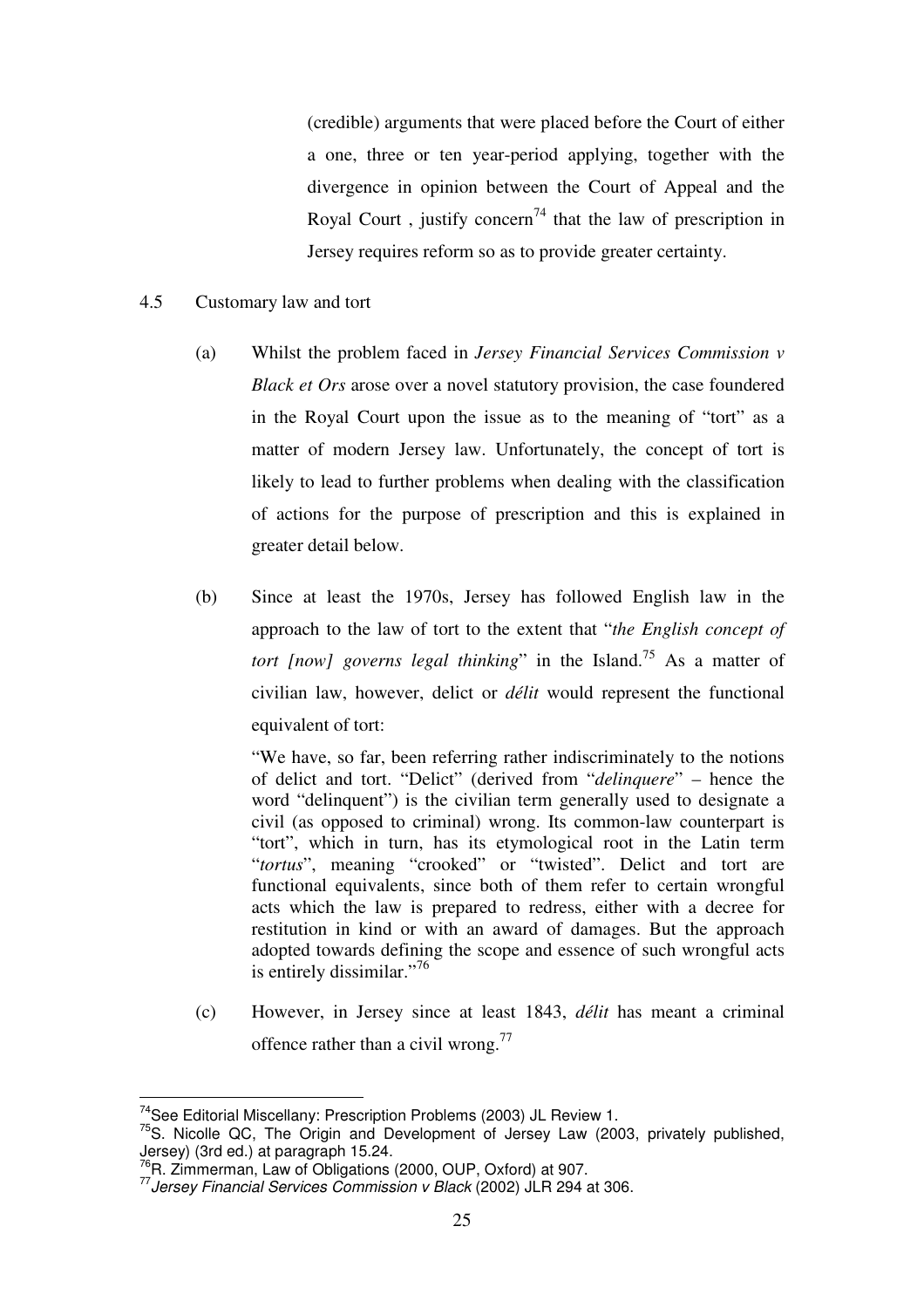- (d) Such a reception of English principle in the form of tort causes difficulty in that it provides a concurrent remedy with other, more established causes of action that have a different juridical basis. This issue can perhaps best be illustrated by the decisions of the Royal Court and Court of Appeal in Gale and Clarke v Rockhampton and Antler<sup>78</sup>, a case in which the Bailiff, at first instance, was moved to say that "it is clear that the law of prescription cries out for reform". The decisions turned on the interface between *voisinage* and tort and demonstrates the difficulties created by new, evolving forms of action in the Island.
- (e) *Voisinage* has been described by Matthews and Nicolle79 as follows:

*"Voisinage* imposes on the owners of adjoining properties certain reciprocal rights and duties, which do not constitute servitudes, nor indeed do they require any titre to establish their existence. The nature of *voisinage* was examined by the Court in Searley –v- Dawson (1971) 1 JJ 1687, where the principle of *voisinage* as set out by Pothier, Oeuvres, 1844 ed., Tome 5, Traité du Contrat de Société, page 240 (page 322 of the 1821 ed), was approved as forming part of Jersey law. It is characteristic of Jersey law, as (in this respect at least) a civil law system, that it should treat an aspect of law which in England would be regarded as part of the law of nuisance (i.e., as a tort) as a part of the law relating to land. As Pothier put it (page 245 of the 1844 ed cited in Searley –v- Dawson, page 328 of the 1821 ed),

*"Le voisinage oblige les voisins à user de son héritage, de manière, qu'il ne nuise pas à son voisin"*.

*"("voisinage"* requires that neighbours should each use their own property in such a way that they do not injure their neighbour*").* 

*(*This statement was applied recently, in Mitchell –v- Dido Investments Ltd 1987-88 JLR 293 at 312*)".* 

(f) In the Rockhampton case the Plaintiffs owned a number of properties on La Grande Route de St.Aubin. The First Defendant was the owner of a block of flats, known as Rockhampton Apartments, which were developed by the Second Defendant. It was alleged that during those

 $\overline{a}$ 

<sup>&</sup>lt;sup>78</sup> [2006]JRC 189A (Royal Court); [2007]JCA 117B (Court of Appeal)<br><sup>79</sup>P. Matthews and S. Nicolle QC, The Jersey Law of Property (1991, Key Haven Publications Plc, London) (2nd ed.) at paragraph 1.50.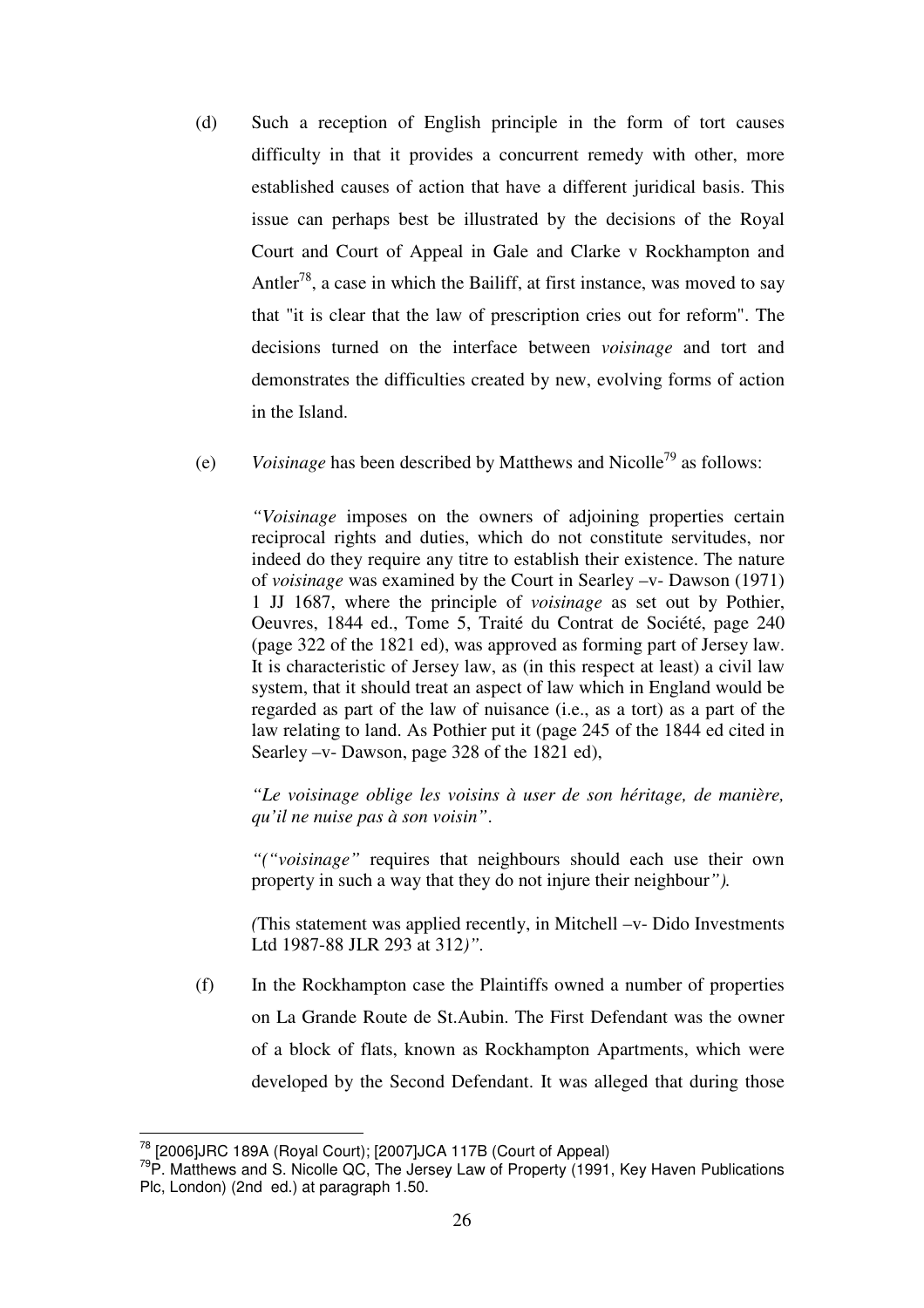development works the actions of the Defendants caused cracking and subsidence to the Plaintiffs' neighbouring properties, resulting in substantial damage to the Plaintiffs' property.The claim was brought both in negligence and voisinage but it was accepted that the cause of action in negligence was prescribed, the proceedings having been served more than three years after the cause of action accrued. The point before the court, tried as a preliminary issue, was the applicable prescription period for a claim brought in voisinage. Both at first instance and on appeal the argument went beyond that narrow point and extended to the question as to whether a quasi contractual doctrine of voisinage was part of Jersey law, a question which the Bailiff (and subsequently the Court of Appeal) answered in the affirmative, going on to hold that the applicable prescription period was ten years, as an action peronelle mobiliere., The matter was complicated by the fact that the Royal Court in *Searley v Dawson* had accepted Pothier's classification of *voisinage* as a quasi-contract between neighbours whereas the Court in *Mitchell v Dido Investments Ltd* accepted that,<sup>80</sup> in respect of the tort of nuisance, the law of Jersey follows the law of England.

In the course of delivering judgment in the Court of Appeal McNeill JA said :

"Looking at the matter broadly, this does not seem to me to be an inappropriate period. It must be highly likely that when an infringement or anticipated infringement occurs, a claim – and if necessary, action – will be brought immediately. However, given the nature of the problem which this action presents – interference with support – there could easily be instances where structural damage, or the severity of structural damage, is not evident for a number of years. This is quite different from noise nuisance, noxious fumes or unacceptable levels of dust. Having considered the decision of the Royal Court in Charles Church (Spitfires) Limited and Anr v Aviation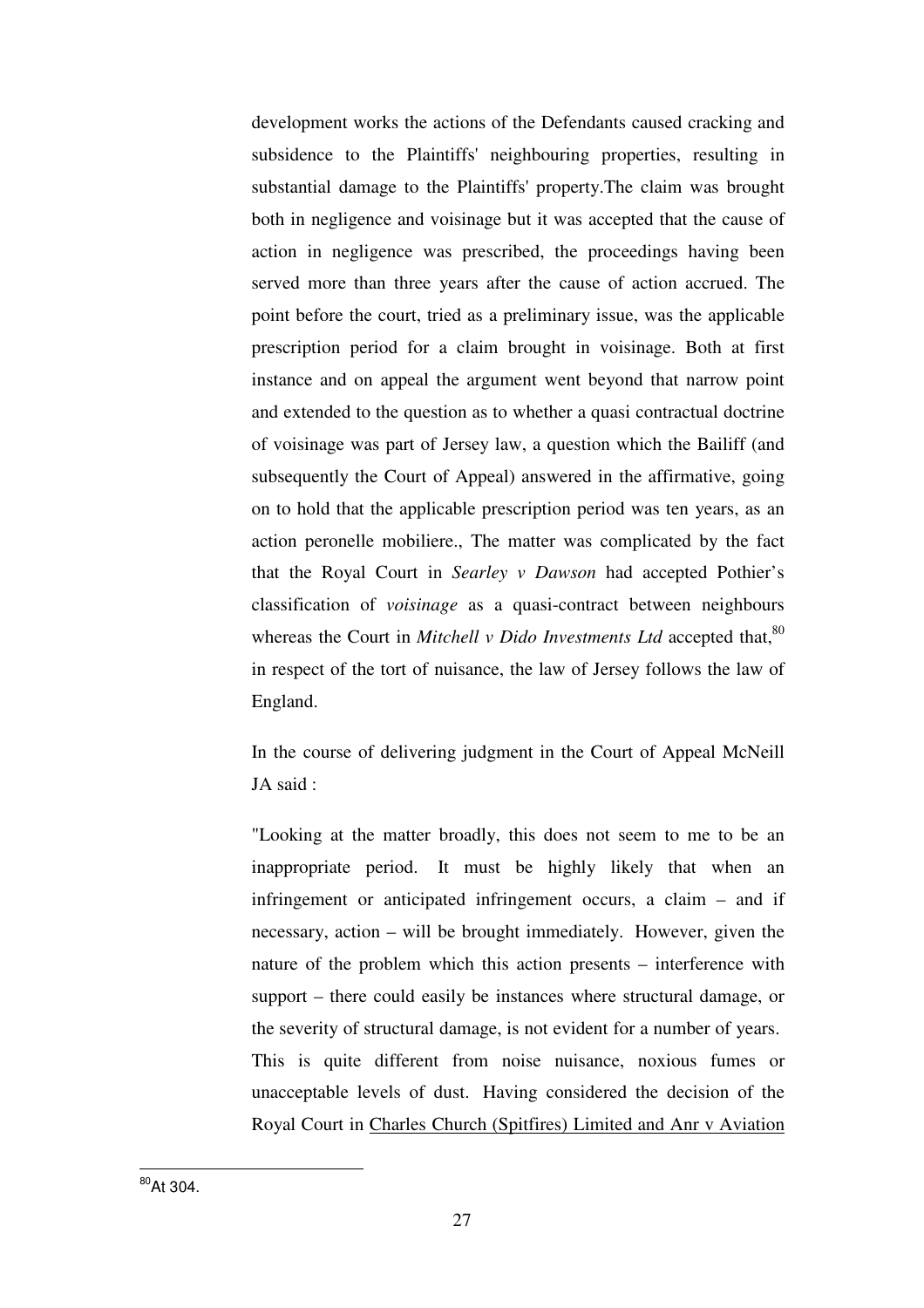Jersey Limited and Anr (1993) JLR 93, I note that individual circumstances relating to the nature of a defect may determine the time at which it has caused personal injury or damage to property so as to result in the accrual of a right of action and commencement of the prescriptive period. This may leave an uncertainty which is better avoided and for these further reasons I consider the Bailiff's view that a ten year period is applicable to be appropriate"

- *(g)* Whilst *voisinage* and the tort of nuisance may be virtually indistinguishable in relation to the particular interest to which they both seek to protect, the difference in their classification will lead to differing prescriptive periods being applied. Consider, for instance, a claim for damages against one's neighbour and based upon the principle of *voisinage*, which is a matter of quasi-contract. A 10 year prescriptive period will apply to such an action in accordance with the authority of Rockhampton. However, the tort of nuisance will be prescribed by three years in accordance with the 1960 Law. To add yet further confusion, there is also the authority of *Vardon v Holland*<sup>81</sup> to the effect that where a party's rights in the possession or enjoyment of an immovable are infringed, the resulting action is an "*action possessoire*" and prescribed after a year and a day.<sup>82</sup> Such differing prescriptive periods might be concluded to be anomalous and without any evident justification. As Birt, Deputy Bailiff observed in a different context in *Northwind Yachts Ltd* [2005] JRC 050, such a differential is not *"*very logical or convenient as there will then be endless argument [as to which category an action falls within]*"."*
- 4.6 Contract and Tort
	- (a) The availability of concurrent remedies that arise from different causes of action is particularly visible in respect of contract and tort. In both contexts, an identical obligation or duty may arise on the part of one

<sup>&</sup>lt;sup>81</sup> (1964) JJ 375.<br><sup>82</sup> In *Vardon v Holland* such period commenced from the date of the Plaintiff's demand to the Defendant.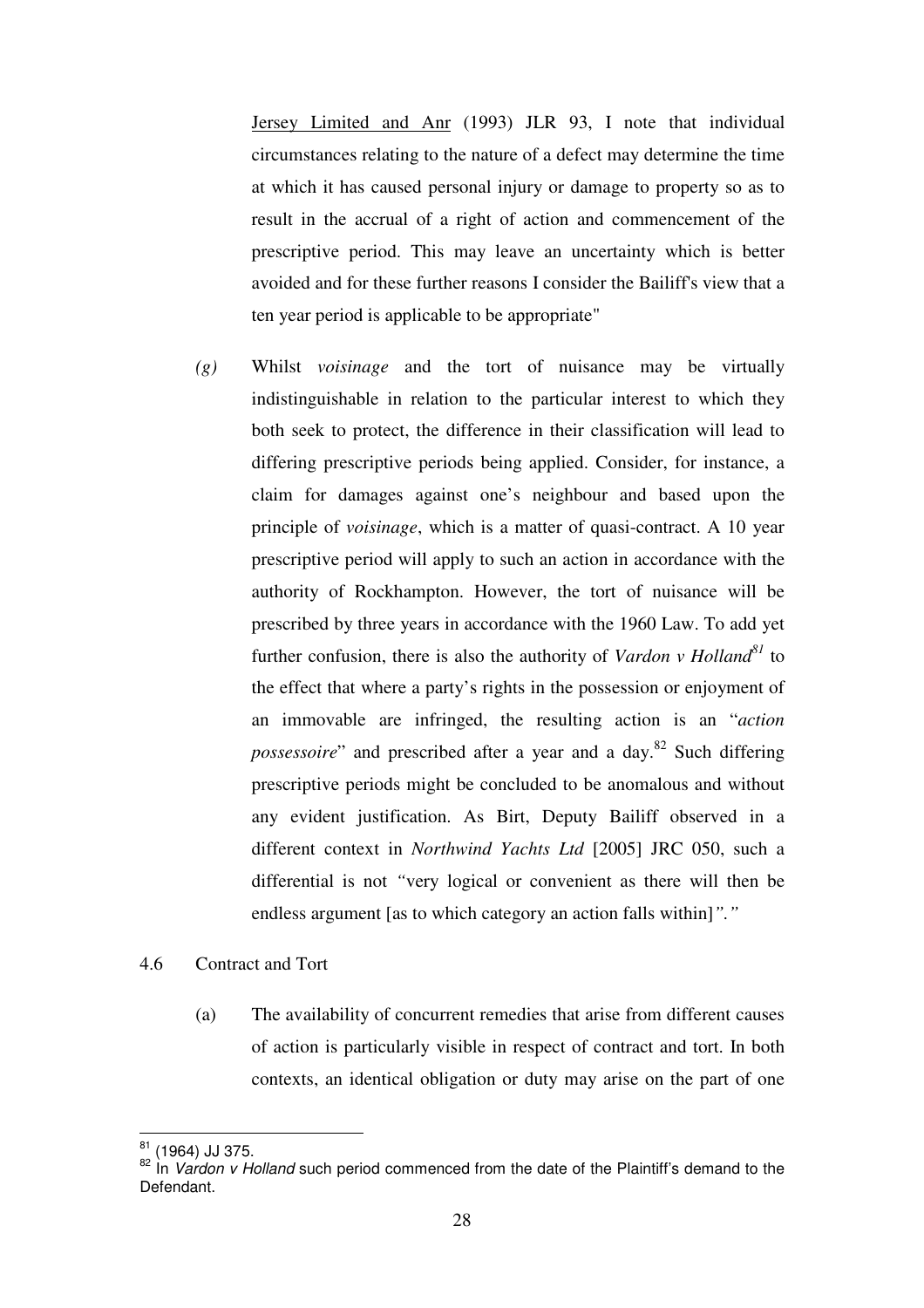person towards another. For instance, where a lawyer contracts to provide legal services to his/her client there will be an implied term of the contract that the lawyer will provide such service with reasonable skill and care and a similar duty will arise as a matter of tort.

- (b) In Jersey, however, the prescriptive periods for contract and tort are very different. As a general proposition, and subject to the caveat expressed in 4.2.8 above, the former may be said to enjoy a 10 yearperiod and the latter 3 years. Such a prescriptive imbalance for what can often be concurrent remedies, would seem to require some justification. In England, for example, the Limitation Act 1980 provides an identical period of 6 years (or 3 years for actions in respect of personal injuries). Guernsey has similarly adopted such periods.<sup>83</sup>For the reasons that are given above, the differential (and particularly one of 7 years) in Jersey is, therefore, most unwelcome.
- 4.7 Public Policy
	- (a) Even where Jersey law is clear as to the prescriptive period that should be applied, it seems safe to assume that the policy objectives that may have supported such periods in the 17th and 18th centuries - the days of Poingdestre and Le Geyt - are not necessarily the same as those that apply today. For instance, having applied a ten year prescriptive period to the Pauline action in *Esteem*, the Deputy Bailiff remarked:

"..a period of somewhat less than 10 years would strike a better balance between the need to protect creditors and the need to allow transactions to be relied upon. However, that is a matter for the legislature*."<sup>84</sup>*

(b) Similarly, in *Snell v Beadle* (2001) JLR 118 the doctrine of *déception d'outre moitié de juste prix* and its accompanying longer prescriptive period of 30 years received adverse comment from the majority in the Privy Council. Lord Hope of Craighead remarked:

*"*It is not generally recognized to be just, according to the notions of our time, that such a contract should be at risk of being re-opened for

<sup>&</sup>lt;sup>83</sup>See the Law Reform (Tort) (Guernsey) Law 1979.<br><sup>84</sup>At 144.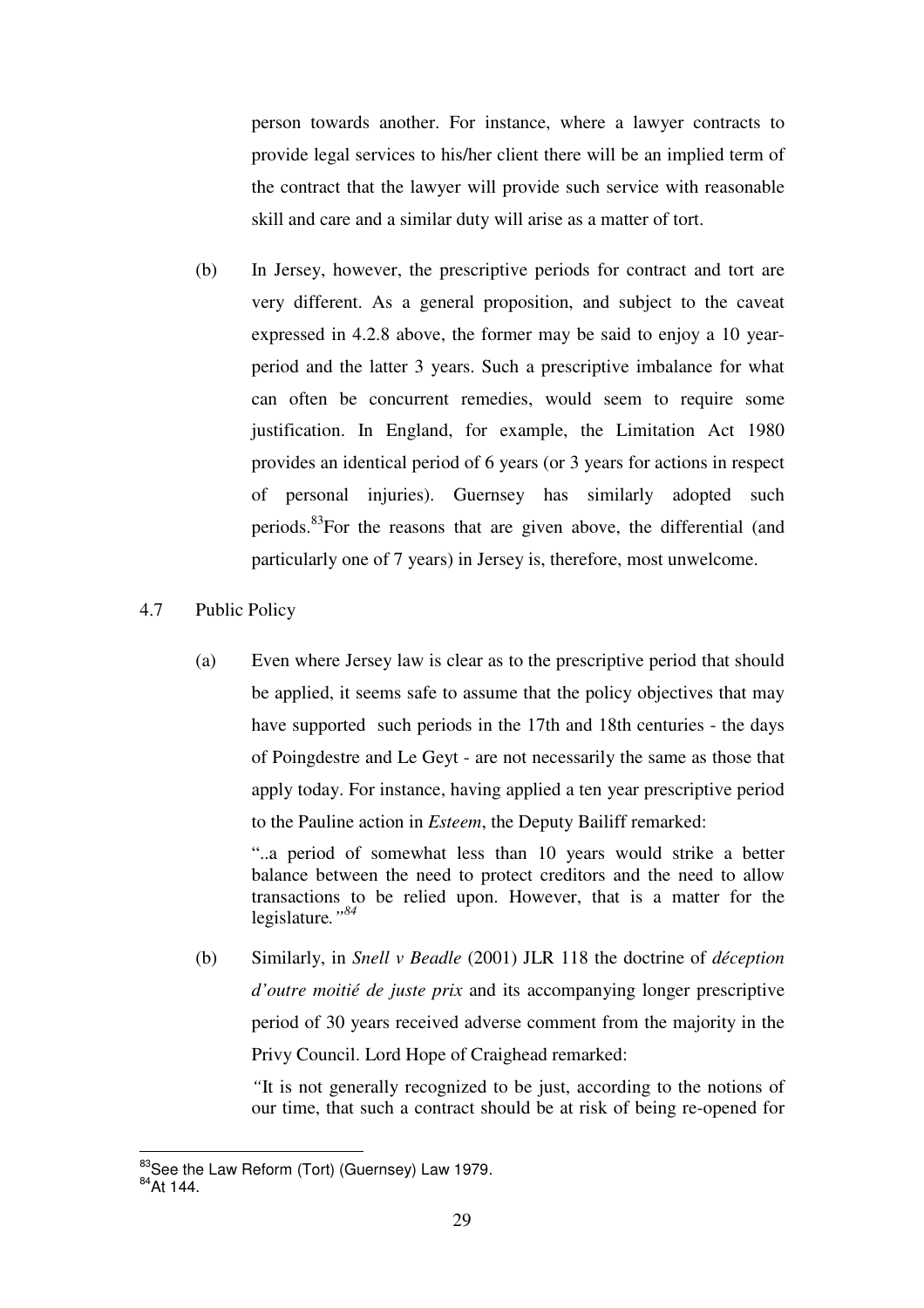30 years simply because it occurred later to one of the parties that he or she would have been able, by asking more, to obtain more than twice the price that was agreed to*."* 

(c) Interestingly, a similar criticism of such a long prescriptive period was expressed by Le Gros, some sixty years before :

*"Le terme de trente ans accordé au vendeur por demander la recision du contrat semble être trop long…La validité du titre ne devrait point être laisée en suspens pendant trente ans."*<sup>85</sup>

### 4.8 Summary

(a) It can be seen from the above that not only are there difficulties presented by the current approach to classification of an action for the purposes of ascertaining the relevant prescriptive period, but the periods that are currently applied merit reconsideration in terms of length and overall unity.

### **5 What are the relevant prescriptive periods that apply to actions in Jersey?**

5.1 A table summarising the main prescriptive periods is set out at Annex One. However, the more problematic areas and issues of significance are dealt with in greater detail below.

### 5.2 Contract

(a) In an action for breach of contract, the prescriptive period in Jersey is commonly stated to be 10 years.  $86\text{As}$  the explanation in paragraph 4.2.8 above makes clear, however, such a general proposition is, in fact, not justified. What appears to have occurred is that more recent Jersey authority has shifted towards an English method<sup>87</sup> of

<sup>85</sup>Le Gros, op. cit. at 353.

<sup>&</sup>lt;sup>86</sup> Racz v Perrier (1979) JJ 151 at 152: "It is further agreed that if a cause of action founded on contract arises more than ten years before the commencement of proceedings it is barred by prescription…". See also Maynard v Public Services Committee (1995) JLR 65 at 78; on appeal, sub nom Public Services Committee v Maynard (1996) JLR 343; Boyd v Pickersgill & Le Cornu (1999) JLR 284 at 287 "The prescriptive period in contract is 10 years"; Kinsella v Lido Bay Hotel (Jersey) Ltd. (2001) JLR 247 at 253, in which the longer (contractual) prescriptive period was noted.

 $87$ Section 5 of the Limitation Act 1980, for example, applies a period of 6 years for simple contract actions.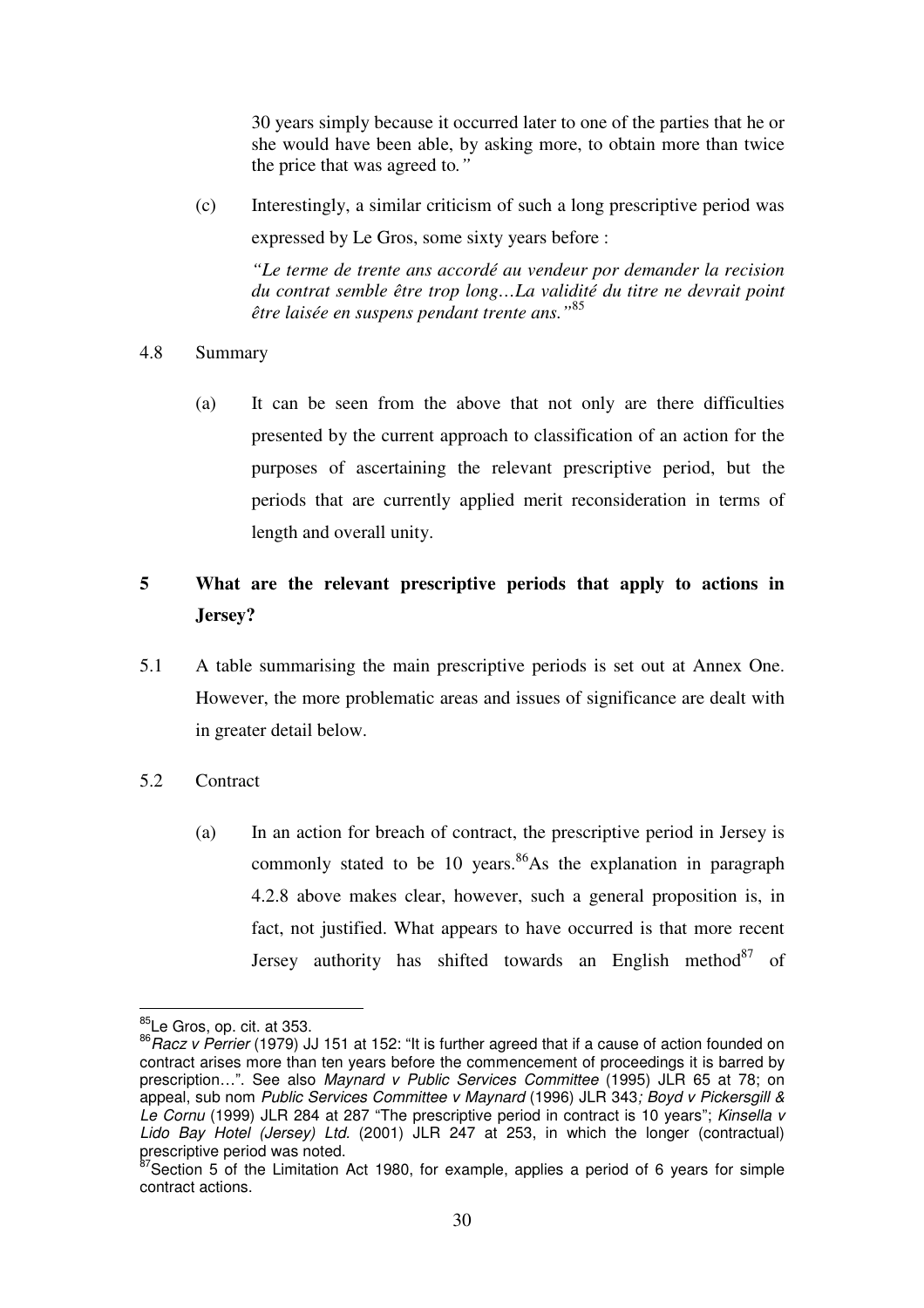classification and one (like the period applied to tort actions) which is based upon the cause of action itself and not the aim or subject of the action. According to cases such as *Albright, Giott* or *Bichard*, the latter appears to be the correct criterion. Accordingly, a contract claim might be prescribed by ten years if it is an *action personnelle mobilière* or, alternatively, by the period of a year and a day if it is an *action personnelle immobilière*.

- (b) It is also not entirely clear as to the date from which any prescriptive period commences. In *Boyd v Pickersgill & Le Cornu* (1999) JLR 284 the Court of Appeal assumed that the period automatically commenced on the date of the breach of contract being the date upon which the cause of action is said to arise. Sumption, J.A*. <sup>88</sup>* suggested his personal contentment at a cause of action arising in contract as at the date of breach, which was a view shared by Commissioner Le Cras in the first instance decision in *Maynard v Public Services Committee* (1995) JLR 65. However, it is clear from the majority decision in *Boyd* that it remains open to a future Court to conclude that the cause of action in contract cannot accrue whilst the Plaintiff did not know and could not reasonably have known of the existence of facts that would otherwise give rise to such a cause of action (the "reasonable discoverability test").
- (c) However, given the existence of the doctrine of *empêchement d'agir* which is considered below, it may be felt that the introduction of a "reasonable discoverability test" is unnecessary.
- 5.3 General Period for Personal Actions and All Actions Concerning Movables
	- (a) We have seen from earlier classification that a personal action includes the *action personnelle mobilière* which bears a prescriptive period of 10 years. In *Esteem,* the Royal Court attempted to lend greater clarity to this category of action and stated the position in broad terms:

 $\overline{\phantom{a}}$ <sup>88</sup>At 296.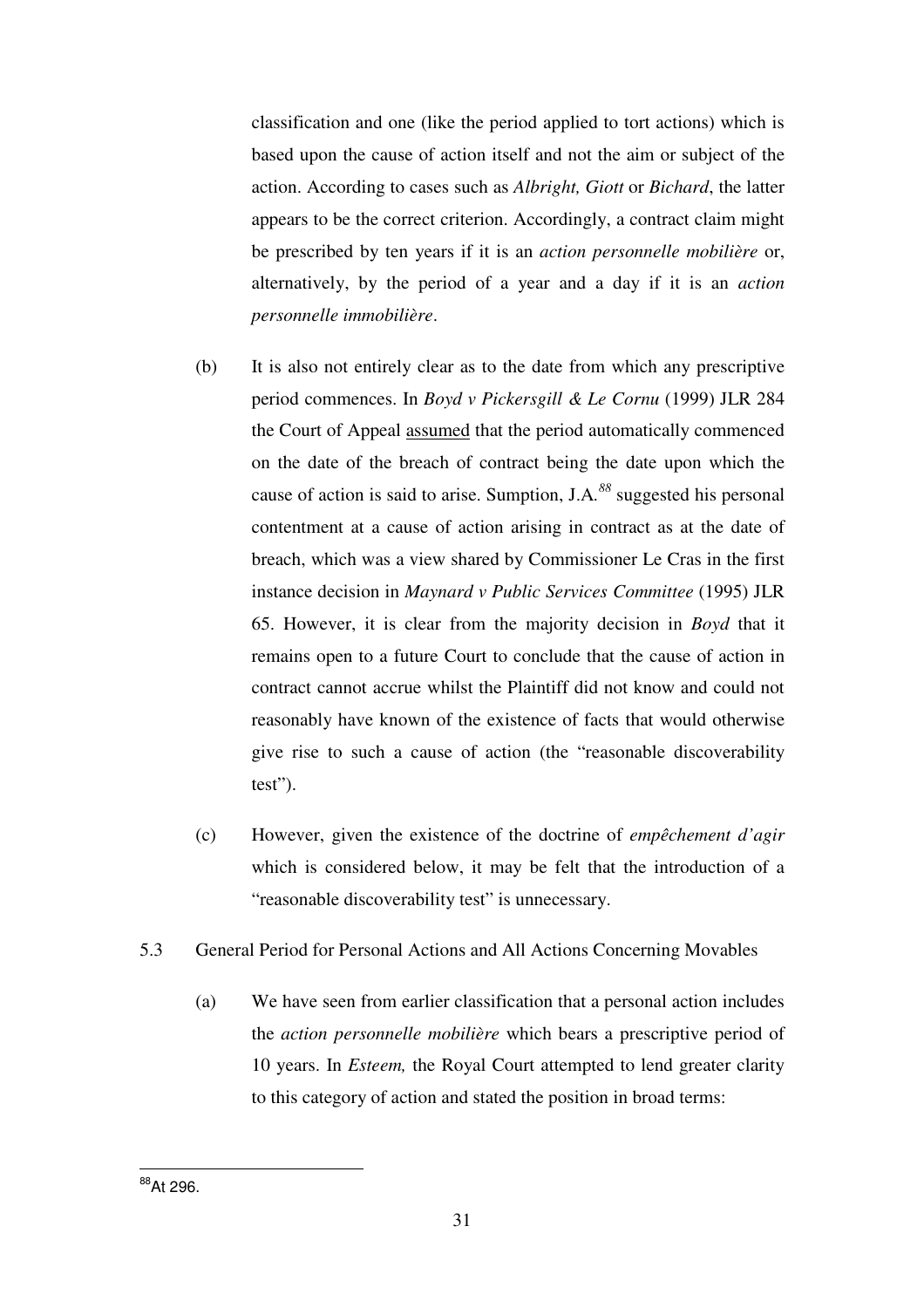"We think that the time has come to hold that the 10-year period referred to by Le Geyt is a general period which should be taken to apply to all personal actions and all actions concerning movables, save to the extent that they have already been held to be subject to a different period, e.g. Tort, actions concerning estates etc, or that some other period is, by analogy, clearly more applicable. The 30-year period should be confined to actions for *déception d'outre moitié* and other actions, if any, where that period is already established by judicial decision or by statute*."* 

- (b) The Royal Court's formulation, which refers to "personal actions" or "actions concerning movables", was apposite given the customary law classification referred to in section 4.2 above. However, the Court's generic reference to a ten year period applying to all "personal actions" fails to note the different approach that has been taken to an *action personnelle mobilière* and an *action personnelle immobilière* as noted in *Albright*. Both are (as Pothier further describes) "personal actions" but appear to enjoy different prescriptive periods under Jersey law.
- (c) More recently, and in keeping with the decision in *Esteem* , the Royal Court in *Northwind Yachts Ltd* [2005] JRC 050 stated its preliminary view that a breach of fiduciary duty by a director was prescribed after ten years.
- (d) A period of ten years also applies to an action brought upon a judgment: see Article 7 of the Law Reform (Miscellaneous Provisions) (Jersey) Law 1967 where time is specified to run from the date upon which the judgment becomes enforceable but the meaning of this provision is not entirely clear. However, some possible assistance may be gained from *Dyson v Helliwell* (1885) 210 Ex 391 where time was said to run not from the date of the order but from the date that it was entered into the Rolls of the Royal Court.
- 5.4 Tort

 $\overline{\phantom{a}}$ 

(a) In an action "founded on tort", the prescriptive period in Jersey is 3 years.89 However, as with contract, it remains uncertain as to when

<sup>&</sup>lt;sup>89</sup>Article 2 of the Law Reform (Miscellaneous Provisions) (Jersey) Law 1960.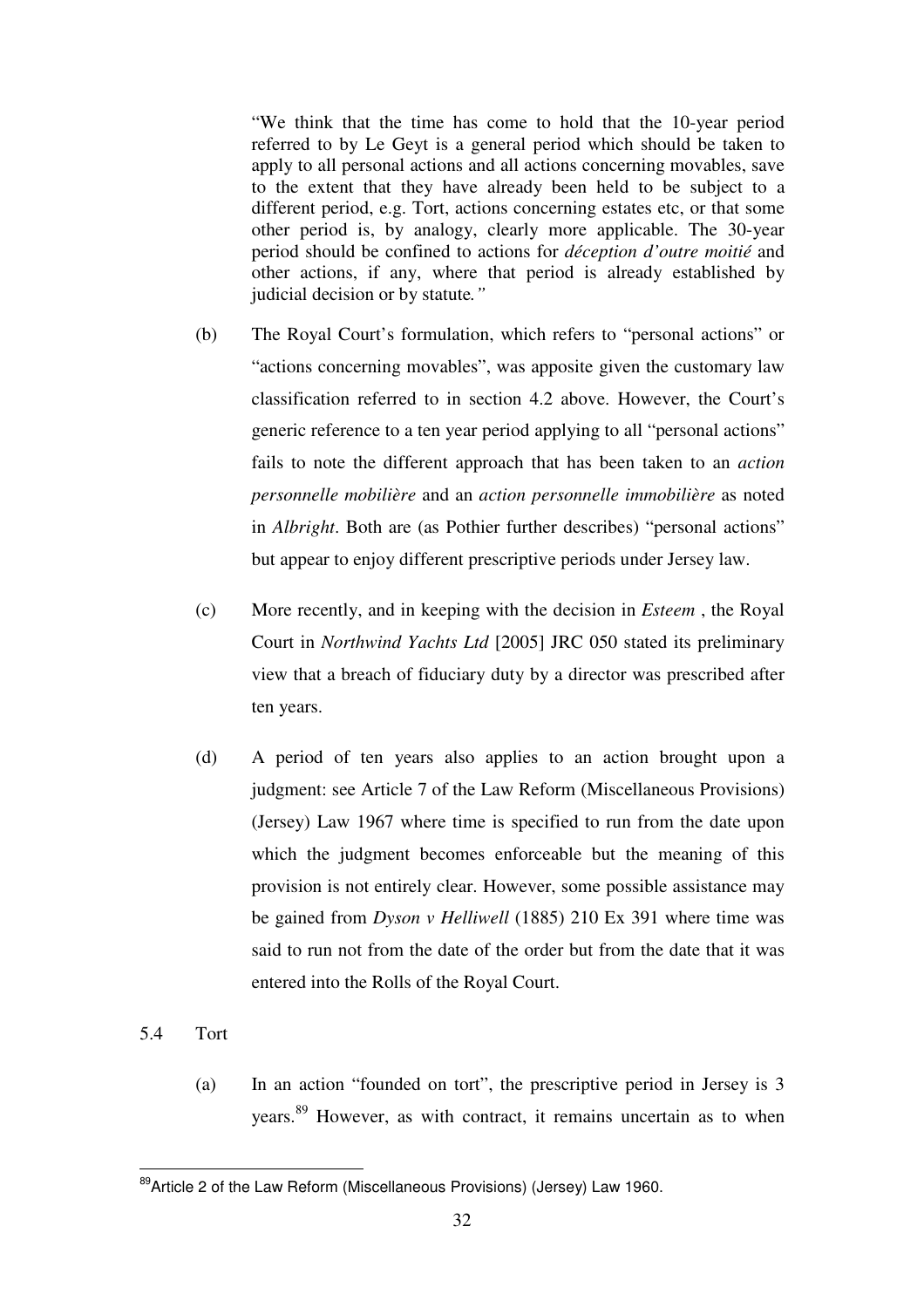such period starts. In tort, damage is normally<sup>90</sup> a prerequisite to such an action but the Court of Appeal in *Public Services Committee v Maynard* (1996) JLR 343 suggested the possibility that a cause of action in the tort of negligence might accrue not at the point that damage is sustained but upon the "reasonable discoverability test".

- (b) However, as we have noted above, it may be felt that the introduction of a "reasonable discoverability test" in tort is unnecessary.
- 5.5 Contribution Proceedings
	- (a) Contribution proceedings<sup>91</sup> between joint tortfeasors is possible under Article 5 of the Law Reform (Miscellaneous Provisions) (Jersey) Law 1960 which applies the three-year tort period under Article 2. The case of *Bell v Heating & Ventilating Engineering Company Ltd & Ors*  (1985-86) JLR 241 makes clear that the prescriptive period only starts once the tortfeasor claiming contribution has been held liable to the Plaintiff.
- 5.6 Estates
	- (a) The prescriptive period to annul a will of movables or a will of immovables is a year and a day. In the latter case, the period starts from the date of the Acte of Court ordering registration of the will of immovables. $92$  In the former case, the commencement date is not entirely clear, but the better view is that the period starts from the date that probate is granted; this being a *sine qua non* to the right to recover or receive the movable estate<sup>93</sup>. There is, however, authority to the effect that the period starts from death: see *Robertson v Lazard Trustee Co Ltd* (1994) JLR 103 at 112, apparently rejecting the Plaintiff's

<sup>&</sup>lt;sup>90</sup>Some torts do not require proof of actual damage e.g. libel.

<sup>91</sup>The 1960 Law deals with contribution and contributory negligence and both areas are worthy of reform in their own right.<br><sup>92</sup> Article 15 of the *La Loi sur les testaments d'immeubles* (1851).

<sup>92</sup>Article 15 of the La Loi sur les testaments d'immeubles (1851). 93Article 19(1) of the Probate (Jersey) Law 1998. The Report of the Civil Commissioners 1861 at xx refers to the previous need to prove the will but in the Ecclesiastical Court and within a year and a day of the testator's death.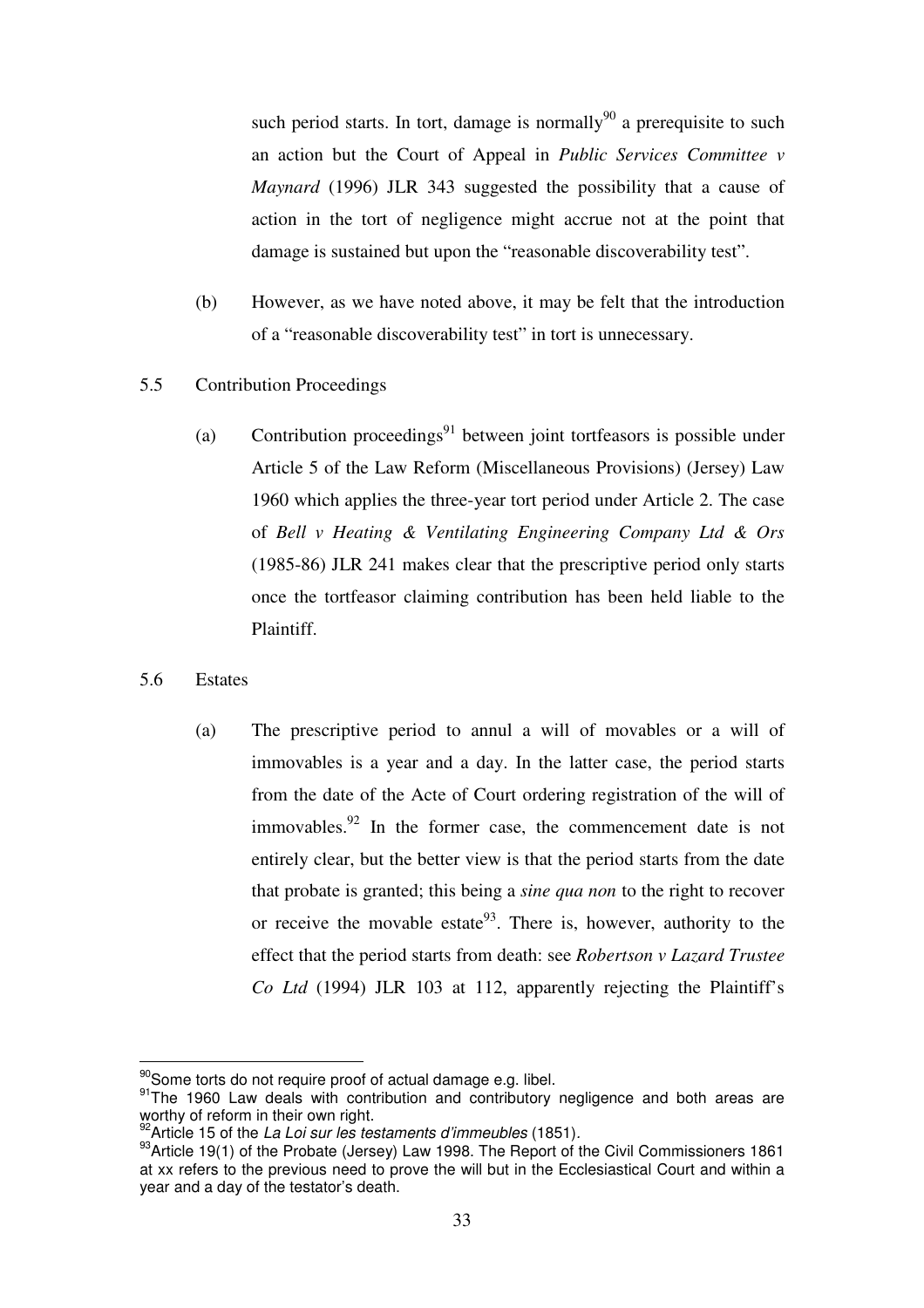argument that time ran from the grant of probate.<sup>94</sup> The period of a year and a day similarly applies to an action to reduce a will of movables so as to allow a child the right to his or her *légitime*. The date from which time runs in this instance has been stated to be the date of death.<sup>95</sup>

(b) Assuming that the appropriate trigger for the commencement of time can be identified, there is some authority as to how the period of a year and a day is to be calculated. In *Le* Sueur *v Piraulx* (1888) 48H. 402 the Royal Court stated that the prescriptive period relevant to the particular action in that case, commenced on 10 May, 1887 being the date of death of a particular person. The prescriptive period of a year and a day then expired at midnight on the day of 10 to 11 May, 1888. Interestingly, such a computation of time that includes the day of the triggering event itself, may be viewed as being at odds with the way in which time is computed in other areas of our law. For example, under Royal Court Rule 1/3(2) when an act is required to be done within a specified period after or from a specified date, the period begins immediately after that date. Clearly, consistency would be desirable when calculating time. Further, it is to be noted that when computing prescriptive periods in England, the day on which the cause of action accrued is excluded: *Marren v Dawson Bentley & Co. Ltd* [1961] 2 QB 135.

### 5.7 Trusts

(a) Article 57 of the Trusts (Jersey) Law 1984 sets out the circumstances in which a "*period of limitation or prescription*" cannot apply to an action against a trustee. In broad terms, these include matters of fraud and recovery of trust property. Otherwise, a beneficiary or enforcer must bring an action "founded on breach of trust" within three years from delivery of final accounts or from knowledge of a breach of trust

 $\overline{\phantom{a}}$ 

 $^{94}$ Argument recorded at 107.<br><sup>95</sup> Robertson v Lazard Trustee Co Ltd at 111, applying Le Geyt.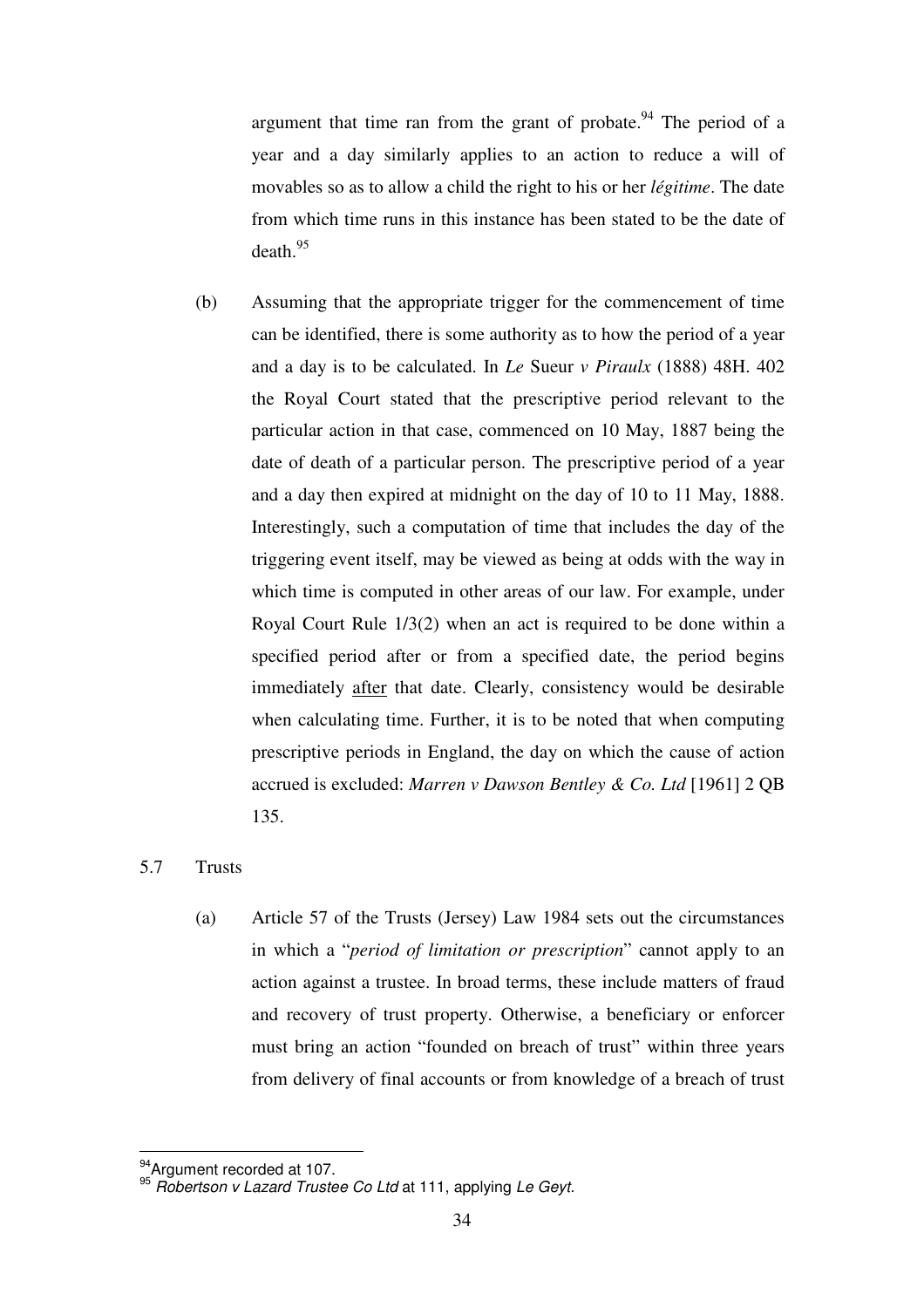whichever period shall first begin to run.<sup>96</sup> Where the beneficiary is a minor, such period does not run until majority, and it would appear that such provision extends time for an action by both beneficiary and enforcer, although the position is not clear.

(b) Because there are certain difficulties that arise from this article, it is necessary to set out its precise wording:

### "*Limitation of actions or prescription*

*(1) No period of limitation or prescription shall apply to an action brought against a trustee –* 

*(a) in respect of any fraud to which the trustee was a party or to which the trustee was privy; or* 

- *(b) to recover from the trustee trust property*
- *(i) in the trustee's possession,*
- *(ii) under the trustee's control, or*

*(iii) previously received by the trustee and converted to the trustee's use.* 

*(2) Save as provided in paragraph (1), the period within which an action founded on breach of trust may be brought against a trustee by a beneficiary or an enforcer is –* 

*(a) 3 years from the delivery of the final accounts of the trust to the beneficiary or the enforcer; or* 

*(b) 3 years from the date on which the beneficiary or the enforcer first has knowledge of the occurrence of a breach of trust,* 

*whichever period shall first begin to run.* 

*(3) Where the beneficiary is a minor the period referred to in paragraph (2) shall not begin to run before the day on which the beneficiary ceases to be a minor.* 

*(3)(a) Save as provided in paragraph (1), the period within which an action founded on breach of trust may be brought against a former trustee by a current trustee is 3 years from the date on which the former trustee ceased to be a trustee of the trust.*

<sup>&</sup>lt;sup>96</sup>See further *West v Lazard Brothers & Co (Jersey) Ltd,* 18 October 1993 (unreported).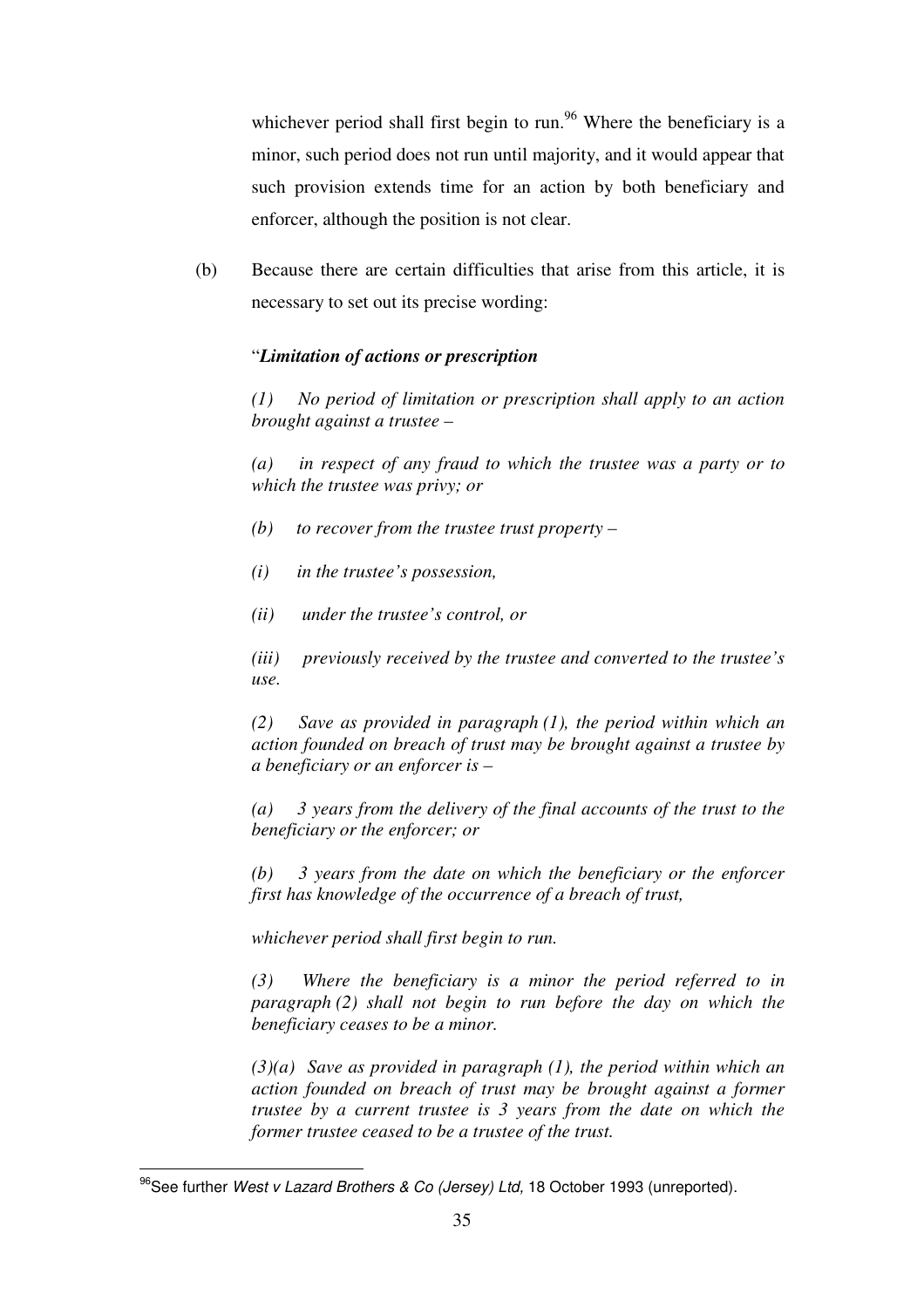*(4) This Article does not apply to a foreign trust whose proper law is the law of a jurisdiction to which the Convention on the law applicable to trusts and on their recognition, signed at The Hague on 20th October 1984, for the time being extends".*

- (c) Whilst the customary law principle of *empêchement d'agir* (see below) would have a potential application in an action for breach of trust that is outside Article57(2) (i.e. not brought by an enforcer or beneficiary) it is unclear whether or not this principle will also apply to an action that does fall within the (apparently exhaustive) terms of the article. Presumably, as the Law is not to be construed as a codification, the principle of *empêchement d'agir* should still have an application. Indeed, one can imagine circumstances where a beneficiary becomes aware of a breach of trust but, for instance, by reason of some impediment (let us assume is held hostage by terrorists the following day) is unable to prosecute its claim. In such circumstances, it would be reasonable for time not to run against the beneficiary and despite the apparently clear wording of Article 57(2) that time runs from the date of knowledge. The view that *empêchement d'agir* can operate in such circumstances is supported by Dawes in relation to comparable provisions found in the Trusts (Guernsey) Law 1989.<sup>97</sup>
- 5.8 Déception D'Outre Moitié De Juste Prix
	- (a) *Snell v Beadle* confirms that the prescriptive period for this action is 30 years. However, the public policy reasons for such a long period must seriously be questioned.
- 5.9 Prescription de Quarante ans (or Possession Quadragénaire)
	- (a) The Code of 1771 states the legal position as follows:

### "*A LA COUR DU SAMEDI*

*Les personnes qui ont possédé un immeuble paisiblement, et sans interruption, quarante ans, ou au-delà, ne pourront être inquiétés, ni molesté à l'égard de la propriété dans la chose possédée, la possession quadragenaire donnant un droit parfait, et incontrovertible, selon* 

 $^{97}$ G. Dawes, Laws of Guernsey (2003, Hart, Oxford) at 405.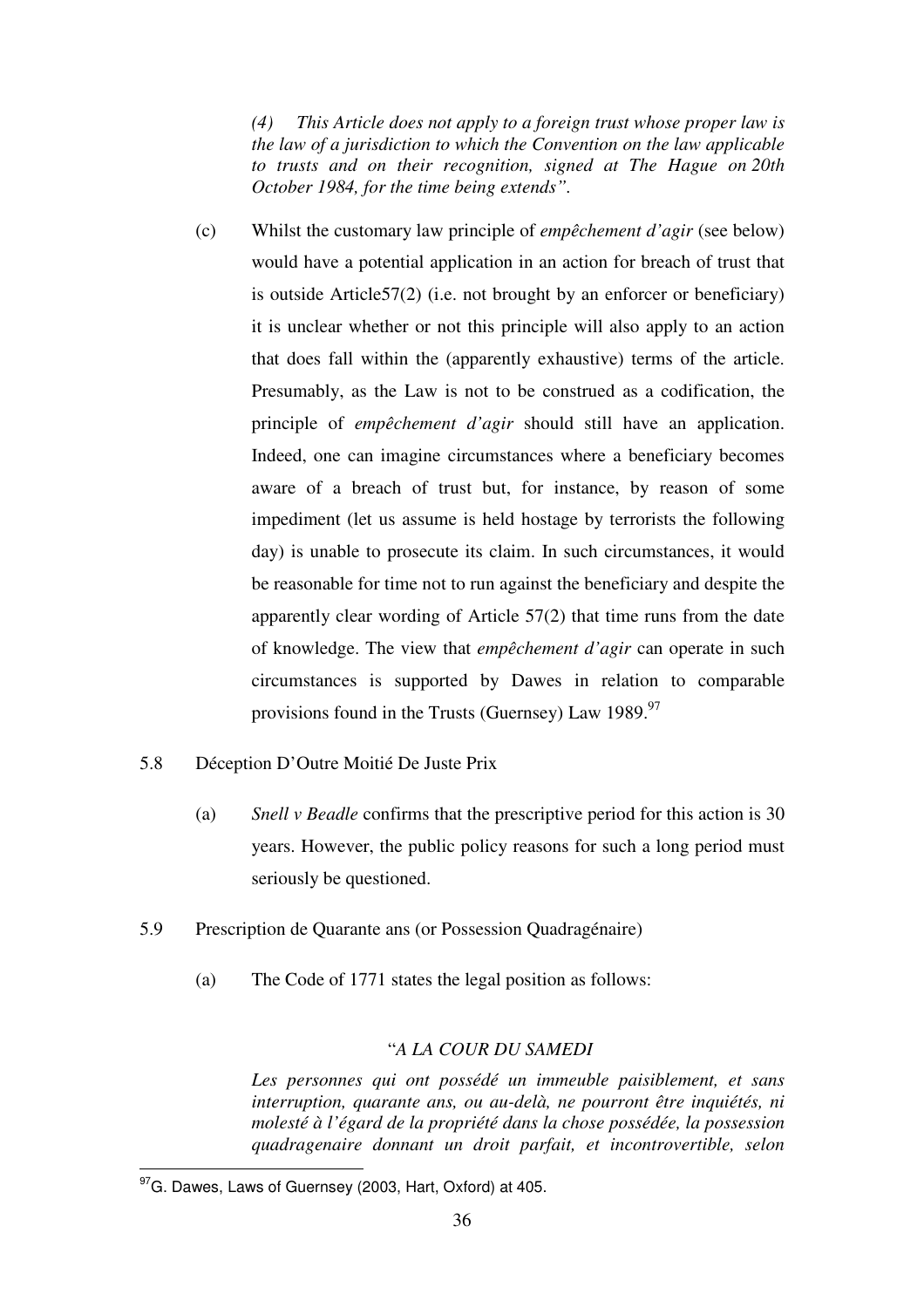*l'ancienne Coûtume de l'Isle, excepté en matière de servitude, laquelle ne peut s'acquérir par la prescription, fût-elle Centenaire: mais dont on peut se libérer, ou acquérir la liberté par la prescription, c'est-àdire, lorsque la servitude n'a point été exercée par quarante ans continuels".* 

- (b) In essence, 40 years' peaceable and uninterrupted possession of an immovable will extinguish the title of the previous owner, and will give a perfect title to the occupier. In respect of servitudes, however, this principle will not allow a servitude to be acquired, although a servitude can be extinguished by its non-exercise for 40 years. By way of contrast, it is of interest to note that in France, Article 690 of the *Code Civil* allows a servitude to be acquired after thirty years.
- (c) Despite the apparently clear wording of this provision in the Code, there remains some doubt as to the relevance of good faith in *possession quadragénaire*. Writers on Jersey Law prior to the Code, thought that good faith had a role to play. Poingdestre thought that it was an essential ingredient:

"*Et généralement tous les jurisconsultes tiennent pour une règle indubitable que la bonne foi est un ingrédient nécessaire pour fair que la prescription ait lieu, c'est-à-dire, qu'il faut que celui qui veut prescrire quelque chose la possède comme sienne et ait juste et raisonnable cause de croire qu'elle lui appartient, comme s'il l'avait acquise de quelqu'autre ou qu'elle lui ait été donnée à titre de succession".*

(d) Le Geyt, however, was of the opinion that 40 years possession gives a good title unless "*mauvaise foi*" is shown:

"*Possession quadragénaire et paisible, en toute matière d'héritage, vaut de titre se l'on ne montre qu'elle est de mauvaise foy".98*

(e) Advocate A.J. D'Allain said in evidence in the 1861 Commissioners' Report:

"... I wish to show that prescription can never give title to an usurper, though even that usurper may have been in a quiet peaceful possession for above 40 years, upon the maxim "*Contre usurpateur la revendication est eternelle*". That is, our law considers that with regard to realty prescription can only give title when the person actually prescribing had good reason to believe that the property he held was really his own and it follows that an usurper and his heirs holding

 $\overline{\phantom{a}}$ <sup>98</sup>Le Geyt, op. cit. at 63 (Article 1).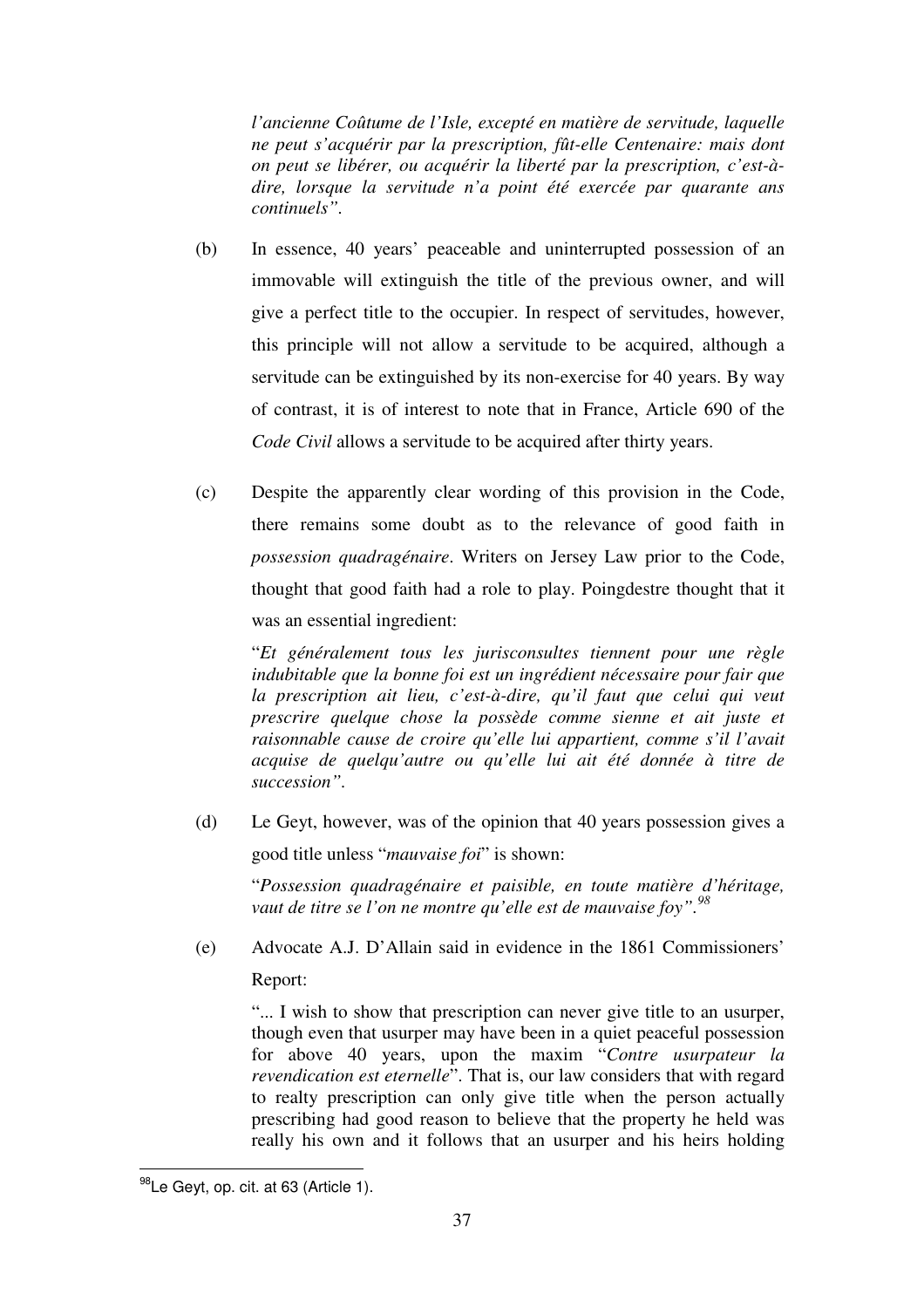under a vicious title, with knowledge of the fact of usurpation, could never obtain a title by his prescription, however long ..."<sup>99</sup>

(f) Le Gros considers the various arguments and casts doubt upon the role of good faith in *possession quadragénaire*:

"*En effet, ce serait porter atteinte à la stabilité des transactions héréditaires de dire que la bonne foi est une condition tacitement comprise dans les termes du Code. Ce serait apposer une condition trop dure à la prescription acquisitive. On pourrait dire à l'encontre de ce raisonnement que la bonne foi est présumée exister tant qu'on ne justifie pas le contraire. Mais Basnage n'est pas de cet avis. Selon lui, ce long espace de temps "purge tous les défauts réels*".

- (g) Given that the Code makes no requirement for good faith, but merely as le Gros states, refers to "*la possession paisible et sans interruption, et rien de plus*",<sup>100</sup> it seems unlikely that good faith has any role to play in *possession quadragénaire*, at least since 1771.
- (h) On this point, the position in Guernsey is different. There the claimant is required by statute to act in good faith and it was further argued in *Vaudin v Hamon* [1974] AC 569 that this had always been a requirement of Guernsey customary law. In France, the position is dealt with by varying prescription periods according to how innocently the prospective acquirer conducted him or herself. Thirty years is required for a squatter with no pretence of title but 10 years for someone who entered into possession with what was perceived as a "*juste titre".*
- (i) *Possession quadragénaire* has a well established pedigree in Jersey. Nevertheless, such a long period that further fails to distinguish between the different circumstances of possession justifies reconsideration in the 21st century.
- 5.10 Criminal Law
	- (a) By virtue of the Criminal Procedure (Prescription of Offences) (Jersey) Law 1999, the time within which proceedings may be instituted in

 $\overline{\phantom{a}}$ <sup>99</sup>At 10526.  $100$ At 232.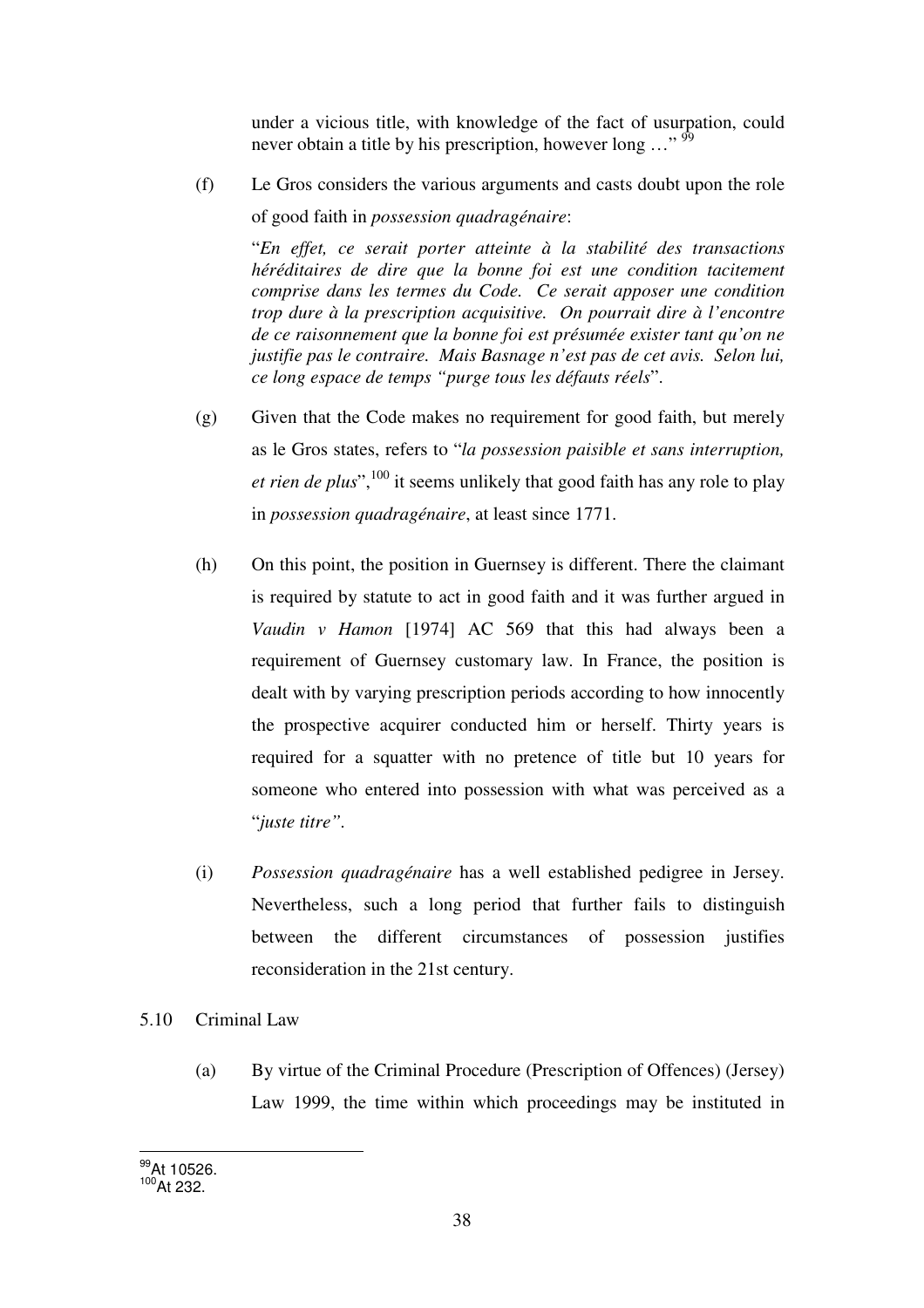respect of an offence is now (subject to any other enactment) without limit. The previous position was unclear. $101$ .

- 5.11 Periods in which Prescription does not run
	- (a) Empêchement d'agir
	- (b) This principle (which has a long established basis in customary law) provides that prescription will not run against a person who is subject to an impediment which prevents him from bringing a claim or otherwise acting in the prosecution or defence of his rights. Literally it means "impediment to action". In essence, there are two<sup>102</sup> types of impediment: (i) an *empêchement de fait* and (ii) an *empêchement de droit*.
	- (c) An *empêchement de droit* involves a legal disability. For example, where a party is a minor, time will not run unless the minor has a tuteur.<sup>103</sup>. A minor for whom a tuteur has been appointed will however have a right of action against the *tuteur* in cases of negligence.<sup>104</sup>. Similarly, where a person lacks mental capacity in circumstances where a curator has not been appointed, time will not run.
	- (d) An *empêchement de fait*, however, refers to the practical impossibility of commencing or continuing legal proceedings. Where a person is ignorant of the facts giving rise to the cause of action and such ignorance is objectively reasonable, such ignorance will amount to an *empêchement de fait*. 105. Other examples of potential impossibility include concealment as the result of another's fraud or bad faith, or

<sup>&</sup>lt;sup>101</sup>S. Pallot. 'The Limits (If Any) of "Prescription Criminelle" ' (1998) JL Review 159.

<sup>&</sup>lt;sup>102</sup> Public Services Committee v Maynard (1996) JLR 343 at 351<br><sup>103</sup> Letto v Stone (1890) 48H 473: "prescription ne court pas contre un mineur dépourvu de tuteur "

 $104$ Le Geyt, op. cit. at 65 (Article 13). At customary law, the prescriptive period for such an action was a year and a day but presumably this will now fall within the three year (statutory) tort period.

<sup>&</sup>lt;sup>105</sup>Per Beloff JA in *Boyd v Pickersgill & Le Cornu* (1999) JLR 284 at 291; Southwell and Sumption JA at 295, although Sumption JA made clear that once there was knowledge of the facts giving rise to the cause of action, ignorance that a cause of action arose in such circumstances was not enough.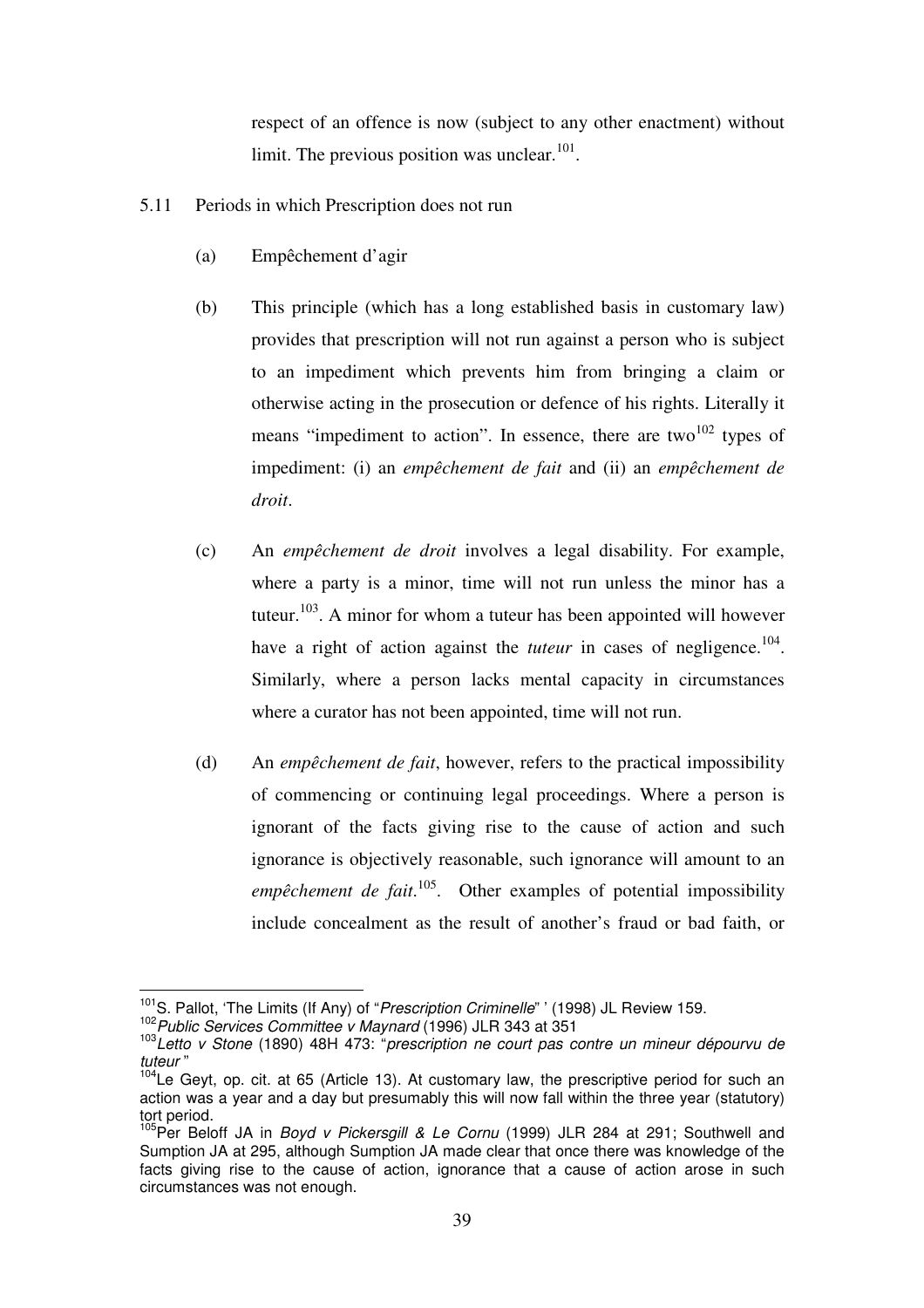times of war.<sup>106</sup> Fraud *per se* should not, it is submitted, stop time from running unless it also results in an *empêchement de fait*. However, *Perot v le Breton* (1891) 11 C.R. 29 is often cited for the contrary view that a party cannot plead prescription against a claim of fraud.

- (e) A number of recent authorities (both in Jersey and Guernsey) have considered the application of the principle of empêchement d'agir such that it can be seen to enjoy a modern day vitality.<sup>107</sup> Further, the inherent flexibility for a Court in determining whether or not a litigant suffered from a practical impossibility in pursuing his/her claims may be seen as a positive element to the application of this principle that still maintains well defined limits.
- (f) Finally, it is important to note that time will cease to run upon service of proceedings, or where leave to serve out of the jurisdiction has been obtained, on the making of such an order.<sup>108</sup> In the Royal Court, service of proceedings is frequently required to be made through the Viscount and time will only cease to run in the event that service is effected as is required by the Royal Court Rules: *Gale v Rockhampton Apartments Ltd* [2005] JRC 105.<sup>109</sup> As the Royal Court noted in this case, such service represents the issuing of proceedings, and the English regime is different: the sealing of the process by the Court *prior* to service represents its issue for prescription purposes.
- (g) Where the issuing and service of proceedings depends upon the agency (and availability) of the Viscount's staff, it may be more appropriate for any prescriptive period to cease upon the Viscount's receipt of the proceedings that are required to be served.

 <sup>106</sup> Public Services Committee v Maynard (1996) JLR 343 at 352; Robertson v Lazard Trustee Co Ltd 1994 JLR 103 at 112. Note that in Carson v Romeril (1946) 242 Ex. 295 the Royal Court refused to accept that the Plaintiff could not have brought his action in time because of the war: the Court observed that the Royal Court was still open for business as usual and the Plaintiff was in the Island.

<sup>107</sup>See, for example, the Guernsey case of Holdright Insurance Company Limited v Willis Corroon Management (Guernsey) Ltd (25 August 2000).<br><sup>108</sup>RCR 6/4: PDR 25.

<sup>109</sup>Query whether the proceedings (by way of Order of Justice) could have been saved had they been incorrectly served by post as a summons under RCR 6/2. RCR 10/6 may then have rescued the proceedings from being rendered "void".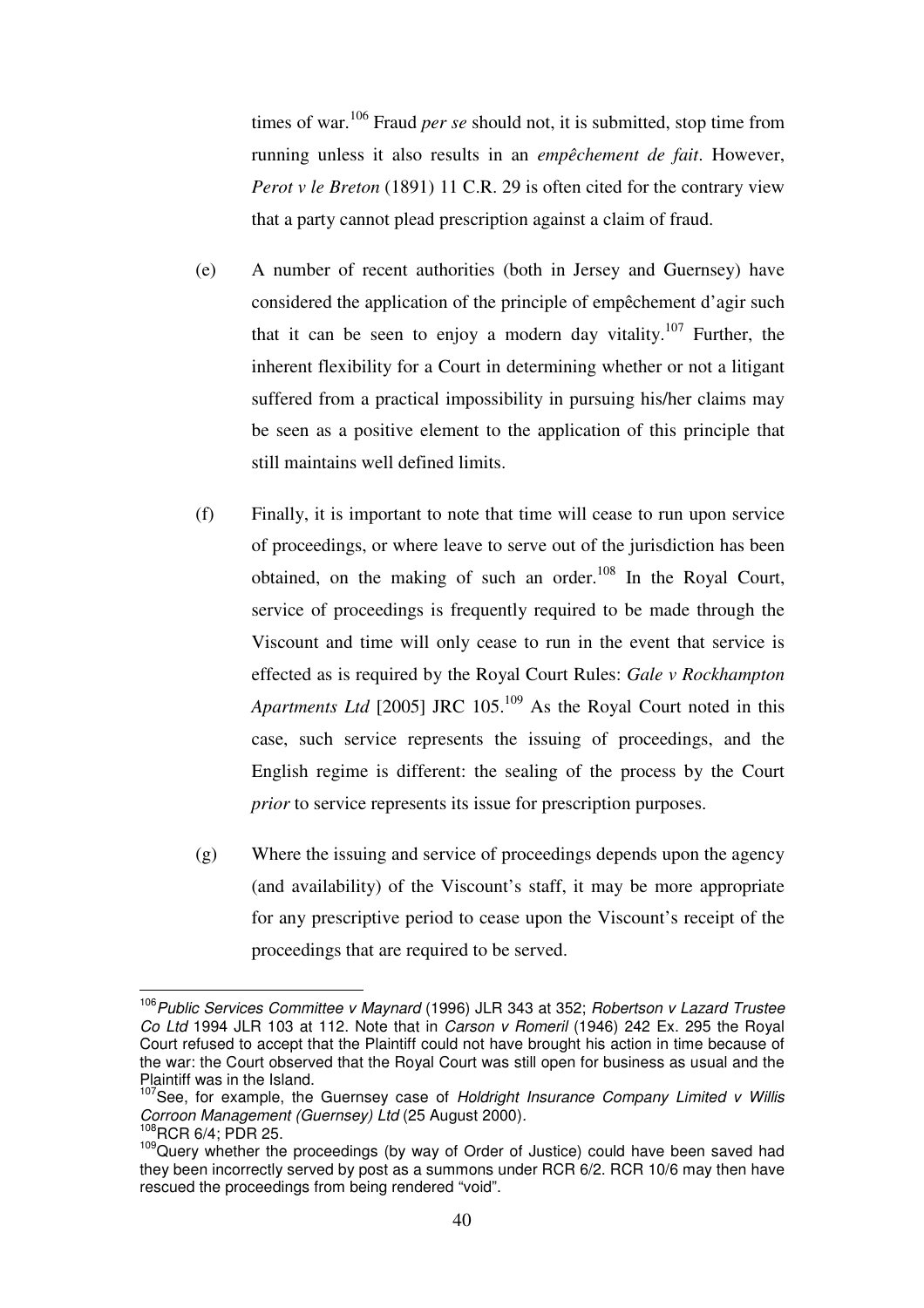### **6 Private and Public International Law Developments**

- 6.1 Private International Law
	- (a) Issues of a private international law nature are inevitable in an era of globalised commerce and movements of assets and claims. The rise of international commerce and the ease of setting up in more than one jurisdiction now mean that many individuals and companies have little difficulty in gearing their economic expansion to a global scale. Interaction between economic entities located in different countries, as a by-product of globalisation and the increasing dependence on new and powerful technologies that effectively "shrink" the world, has caused the delocalisation of business and the search for new markets to take business opportunities throughout the world. It is almost redundant to suggest that the transaction by an individual or business that crosses an international boundary will raise issues of conflict of laws and resolution of this conflict by reference to the rules of private international law. It may also be superfluous to note that successful transactions often raise no such questions for resolution. It is only in cases of dispute that an attempt must be made to ascertain the proper law to apply and what the consequences are on the claim and the manner in which it may be raised, resolved, satisfied or denied.
	- (b) Inevitably, the factor that most affects whether claims may be brought is the relevant period of prescription or limitation applying to the claim, which will in many instances differ from jurisdiction to jurisdiction. Furthermore, there is a question as to how the existence of a foreign limitation period, which in itself may reflect how that jurisdiction chooses to deal with balancing the rights and claims of plaintiffs and defendants, will have an impact on proceedings in Jersey. In this context, the balance between certainty and the right to pursue a claim was dealt with in *Cooper*, 110 where it was stated that where the

 $\overline{\phantom{a}}$ <sup>110</sup>Cooper v Cooper (née Resch) (1985-86) JLR Notes-6a (Royal Court) (21 October 1985).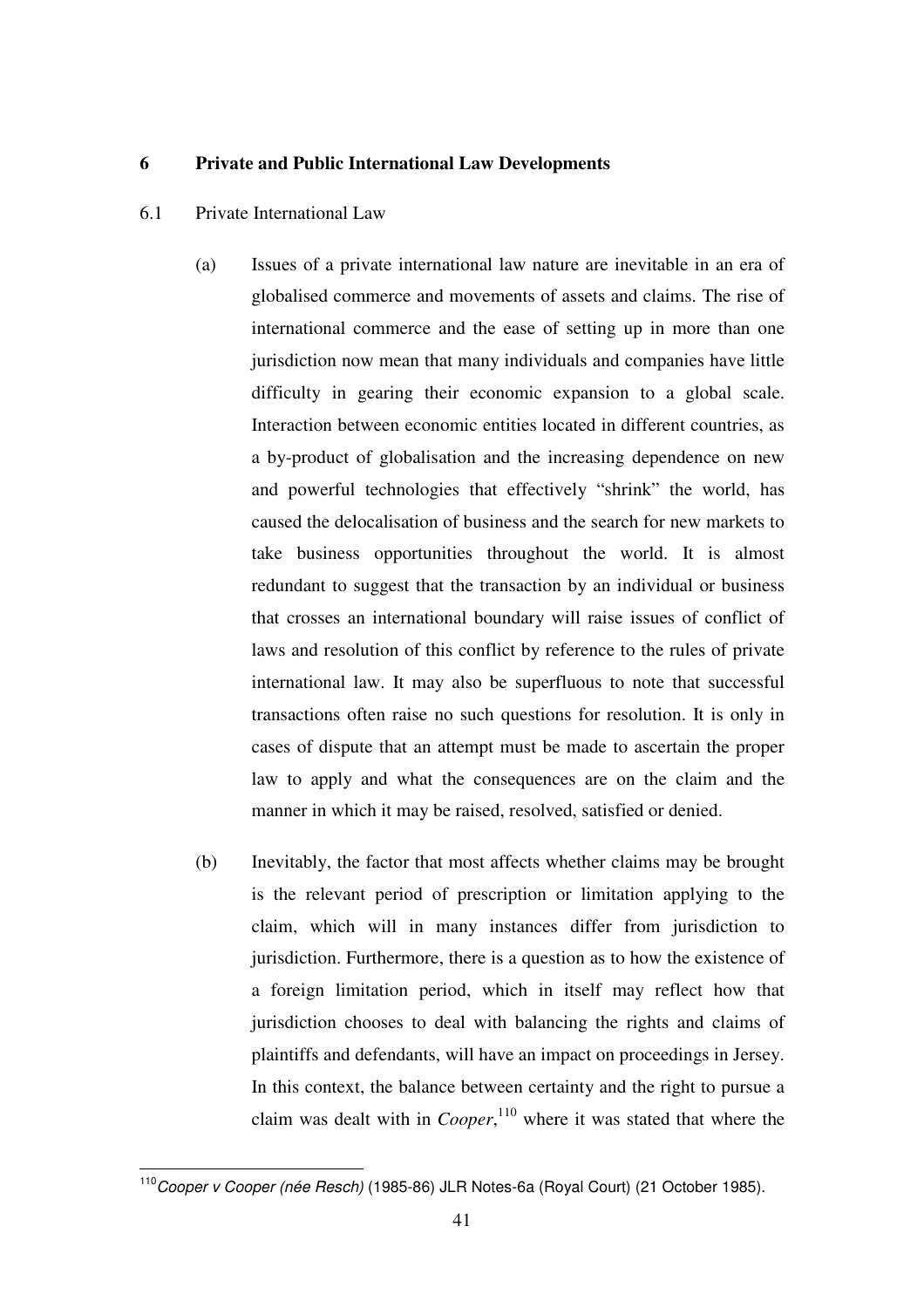prescriptive period in Jersey was longer than one in the United Kingdom and that Jersey was not, because of attachment factors present in the case, a *forum non conveniens*, it would be permissible to allow the plaintiff to pursue the case in Jersey.

- (c) Nonetheless, the potential application of a foreign limitation or prescription period may be problematic, in that it is generally regarded as a rule of procedure governing when claims may be brought and yet will have a substantive impact on whether the claim may be exercised. Because of this, the reasoning previously employed, in England and Wales, the courts treated limitation periods as procedural in nature and thus to be governed by the *lex fori* (law of the forum), often the foreign law. This meant that English courts could apply their own limitation periods to the exclusion of foreign limitation periods, occasionally permitting claims to proceed though barred elsewhere, but also potentially barring claims though still alive in other places. The ambiguity of this position was avoided by the introduction of the Foreign Limitation Periods Act 1984, which is said to have been inspired by the Rome Convention paradigm on limitation (see  $below)$ ,<sup>111</sup> and which introduced succinctly the rule that foreign periods of prescription or limitation were now to be treated as substantive matters, irrespective of whether the same period would be regarded by the law of the jurisdiction it emanates from as procedural. $^{112}$
- (d) It may be opportune, as part of overall consideration of reforms in the area of prescription, to enact a rule similar to that contained in the United Kingdom legislation.
- 6.2 Public International Law
	- (a) The United Kingdom's present position with respect to what treaties or international agreements may extend to Jersey is contained in a

 $\overline{1}$ <sup>111</sup>PM. North and JJ. Fawcett, Cheshire and North's Private International Law (1999, Butterworths, London) at 599.

 $112$ Section 1(1)(a) of the Foreign Limitation Periods Act 1984. For a detailed discussion of this Act, see McGee, op. cit. in Chapter 25 (in extenso).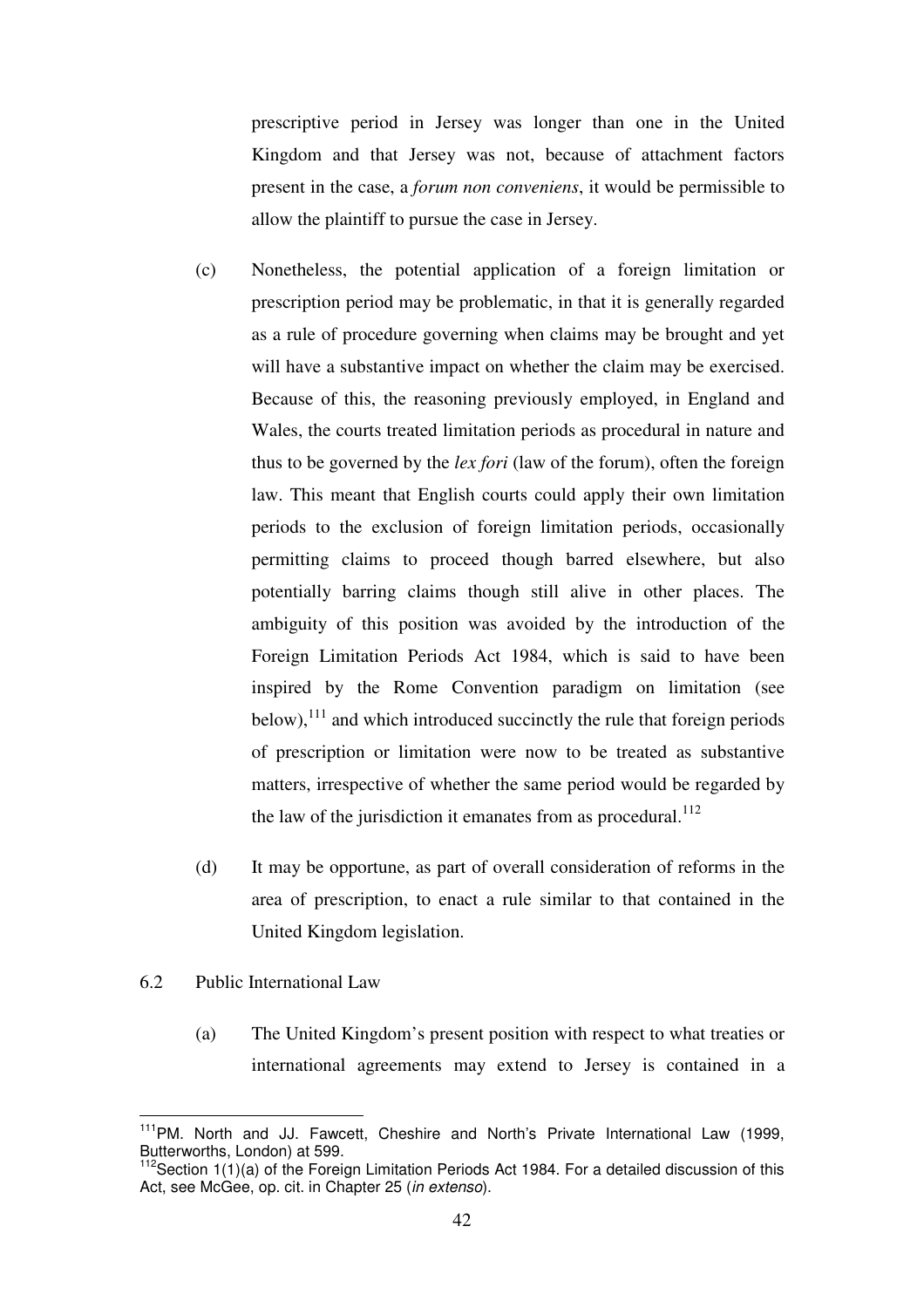statement on the Department of Constitutional Affairs' website.<sup>113</sup> According to this, the international understanding that "unless a different intention appears from the treaty or is otherwise established, a treaty is binding upon each party in respect of its entire territory", a practice reflected in Article 29 of the Vienna Convention  $1969$ ,  $^{114}$  is also reflected in the United Kingdom's long-standing practice when ratifying a treaty "to do so on behalf of the United Kingdom of Great Britain and Northern Ireland and such (if any) of its overseas territories as wish the treaty to apply to them".<sup>115</sup> If the instrument of ratification does not permit the inclusion of Crown Dependencies or overseas territories, the scope of the ratification can be extended later to include these.

- (b) The United Kingdom's practice has apparently been acquiesced in by other states and, for the purposes of Article 29, is treated as establishing the "different intention" permitted by that article for variation of the extent of ratification. In relation to the European Union, there is a facility to make Orders under Section 1(3) of the European Communities Act 1972 specifying any community treaties that may apply either wholly or in part to the Channel Islands under Protocol 3 of the Treaty of Accession.<sup>116</sup> The scope of this facility is, however, extremely limited and is applicable only in the context of customs matters, quantitative restrictions, freedom of trade and antidiscrimination matters.
- (c) Despite the exclusion of general European Union law, there are a number of European Union texts dealing with private international law matters, which may worth considering in the context of any reform to the private international law position, particularly where the issue of any foreign limitation period is concerned.

<sup>&</sup>lt;sup>113</sup>See DCA Statement on <www.dca.gov.uk/constitution/crown/govguide.htm> (last viewed 15 November 2005).

<sup>&</sup>lt;sup>114</sup>This Treaty may be viewed at: <www.un.org/law/ilc/texts/treatfra.htm> (last viewed 15 November 2005).

 $115$ Paragraph 34 of the DCA Statement.<br> $116$ Ibid., at paragraph 35.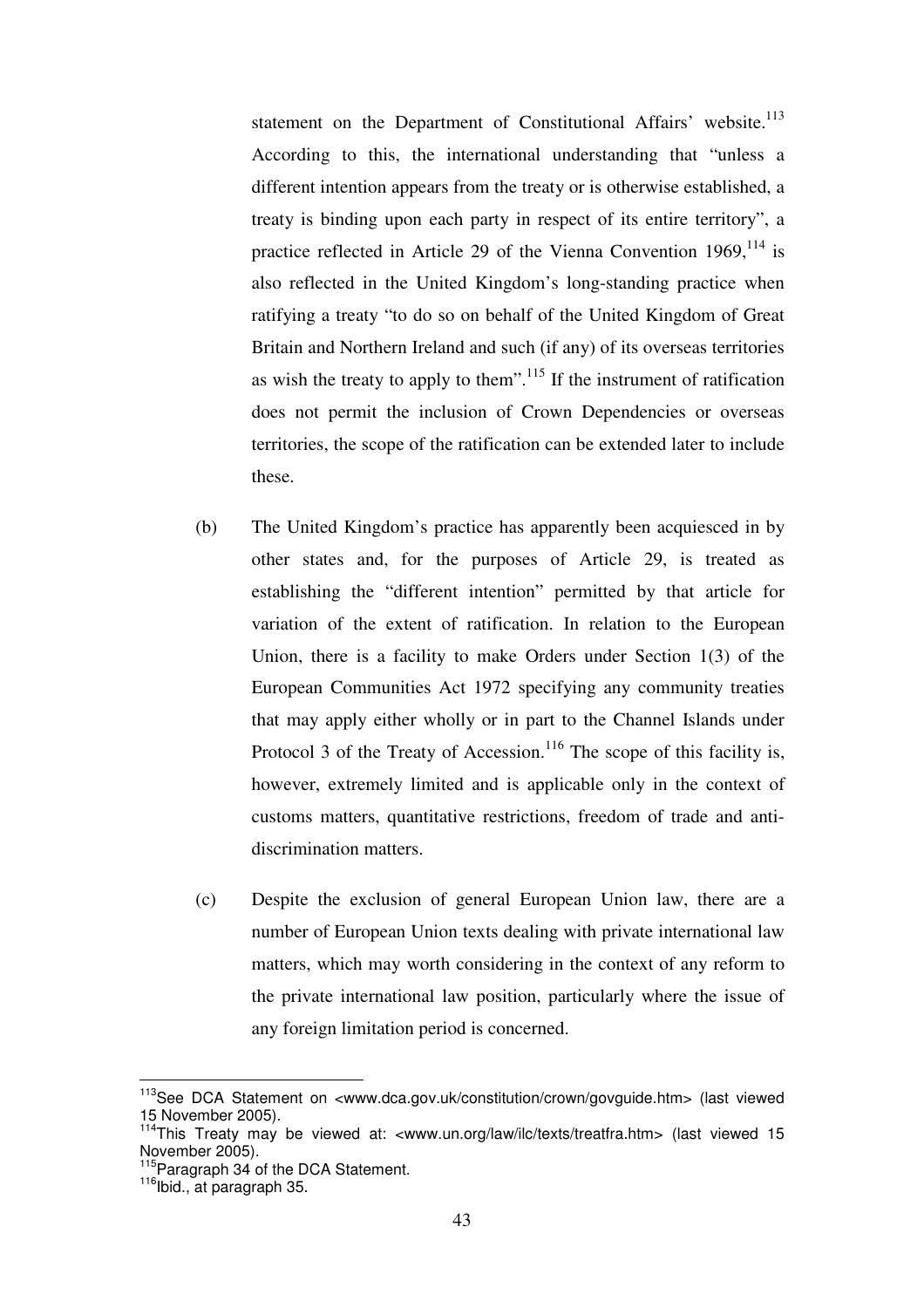- (i) Convention on the Law applicable to Contractual Obligations of 19 June 1980 (80/934/EEC) ("Rome Convention")<sup>117</sup>
	- (A) The Rome Convention is potentially relevant in that, by determining the appropriate choice of law for contracts, it indirectly stipulates the application of the relevant law to limitation periods for claims. Article  $10(1)(d)$  of the convention states that the law found to be applicable to the contract will govern the issue of prescription or limitation. Nevertheless, Article 27(2)(b) of this convention states that it is not to apply to any European territory situated outside the United Kingdom for the international relations of which the United Kingdom is responsible, unless the United Kingdom makes a declaration to the contrary in respect of any such territory. Thus far, there is no evidence of any call for extension of the convention to Jersey, although section 8(2)(b) of the Contracts (Applicable Law) Act 1990 permits the extension of the Act to Jersey by means of an Order in Council.
	- (B) A recommendation may be made here that, in the context of a reform of prescription periods, the benefit of extending this convention to Jersey may be slight, in that it deals incidentally with the issue of the limitation periods that may apply to cases involving issues of private international law. Nevertheless, this is not to say that, in the context of a wider reassessment of contract law in Jersey, this convention may not receive due consideration for extension, given the consensus of commentators of the utility of this text. $118$

 $\overline{1}$ 

<sup>&</sup>lt;sup>117</sup>Given force in the United Kingdom by the Contracts (Applicable Law) Act 1990.<br><sup>118</sup>North and Fawcett, op. cit. in Chapter 18 (*in extenso*).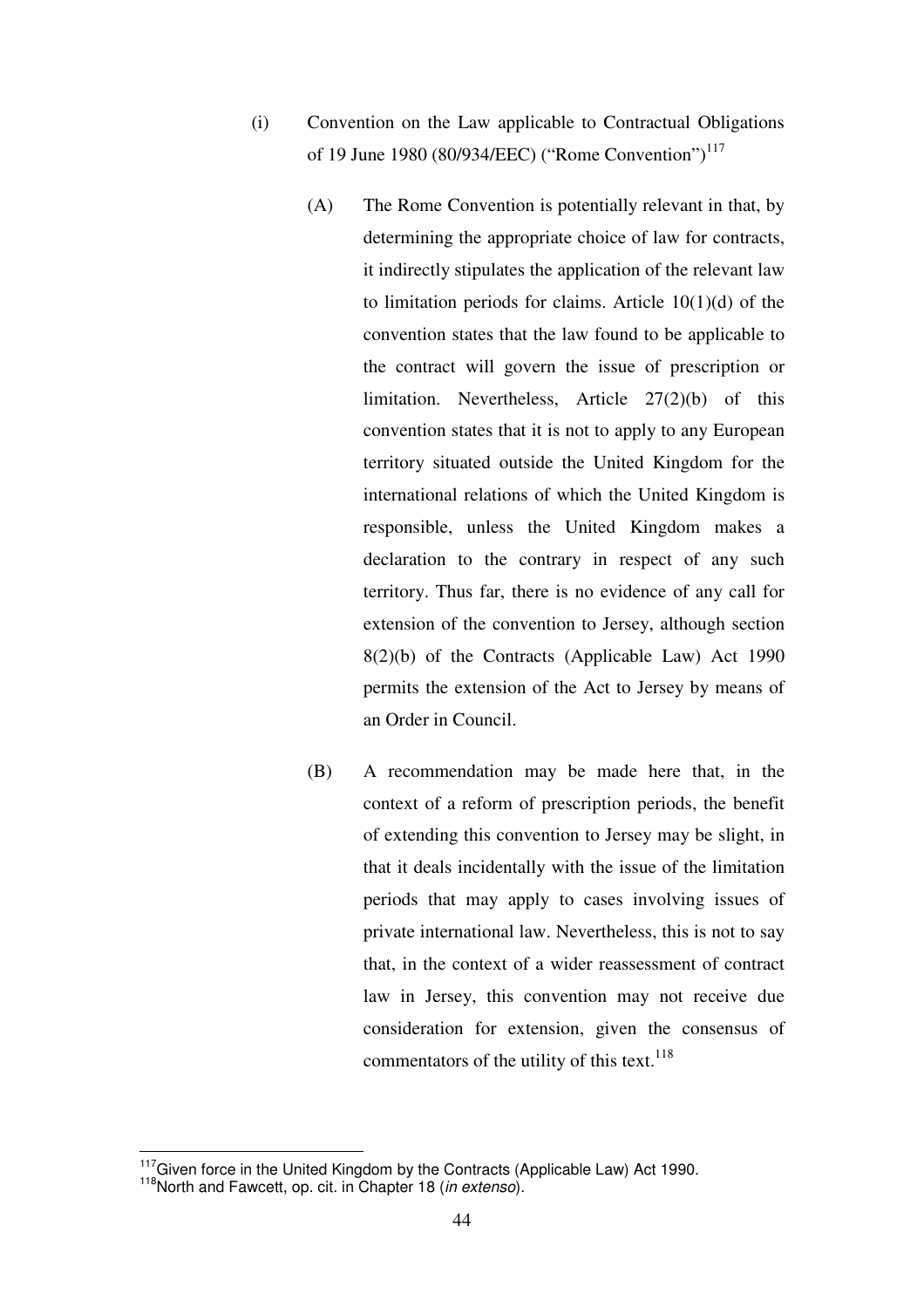- (ii) Conventions on Jurisdiction and the Enforcement of Judgments in Civil and Commercial Matters 1968 and 1988 ("Brussels Convention" and "Lugano Convention" respectively) $^{119}$ 
	- (A) The Brussels and Lugano Conventions are potentially relevant in that, by determining the appropriate choice of court for a wide number of issues, including contracts, torts, other civil claims, insurance and consumer matters as well as matters affecting land, trusts, companies and intellectual property, it indirectly stipulates the application of the relevant law to limitation periods for claims. Nevertheless, Article 60(2) of the Brussels Convention states that it is not to apply to any European territory situated outside the United Kingdom for the international relations of which the United Kingdom is responsible, unless the United Kingdom makes a declaration to the contrary in respect of any such territory.
	- (B) The Brussels Convention remains, despite the enactment of Council Regulation (EC) 44/2001, of potential application to relations between other European Union member states and Denmark, where it was excluded by the application of the terms of that country's accession protocol to the Treaty of Maastricht. However, it is understood that Denmark has signed an agreement with the European Union extending the terms of the Regulation. The Lugano Convention remains potentially of application to relations between European Union member states and Norway, Iceland, Switzerland and Liechtenstein. It is also open to states outside Europe to accede to the

<sup>&</sup>lt;sup>119</sup>Given force in the United Kingdom by the Civil Jurisdiction and Judgments Act 1982.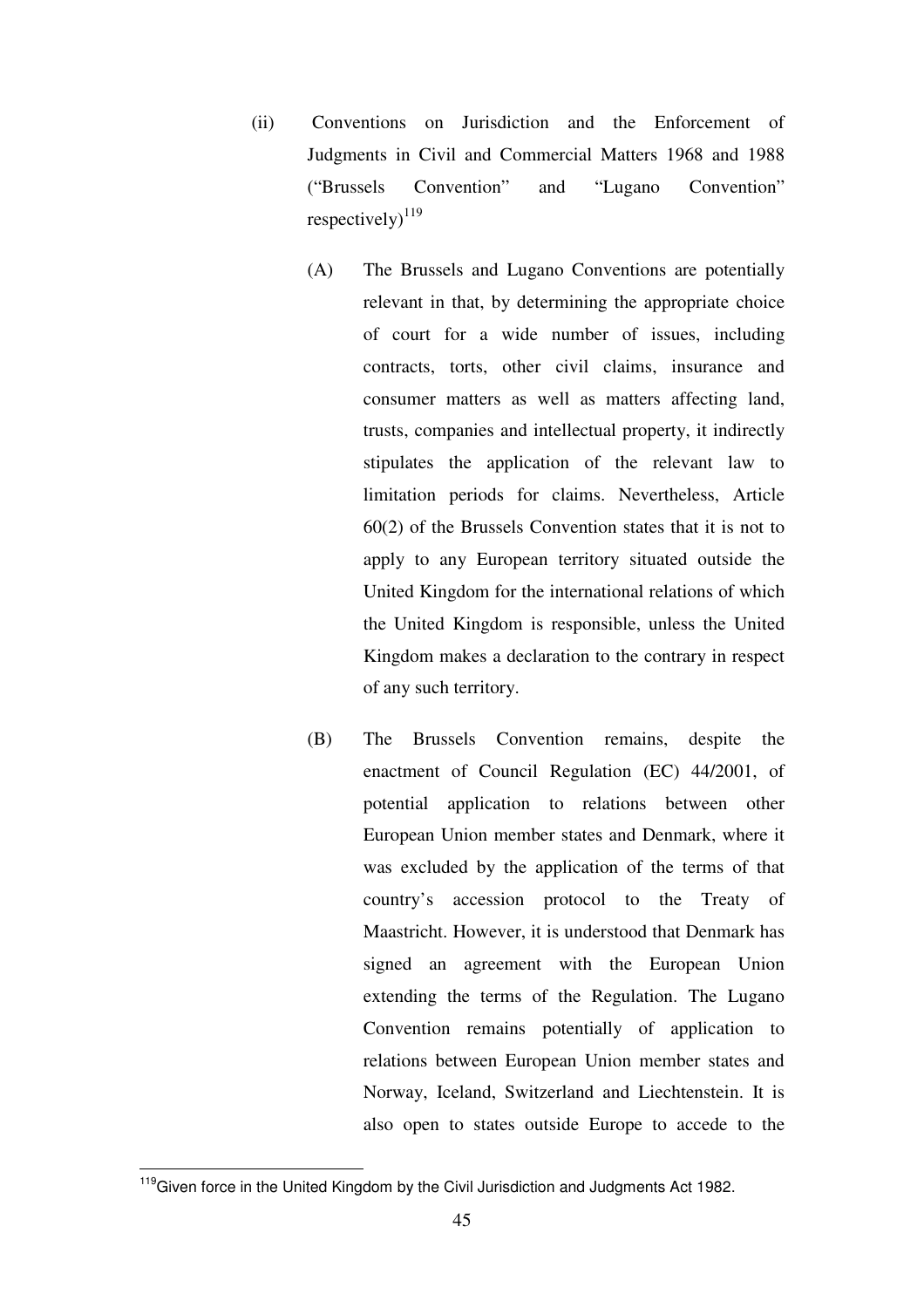Lugano Convention and Australia was reported to be considering this option.<sup>120</sup>

- (C) Given the limitations now attendant on the use of the Brussels Convention, as a result of moves within the European Union towards enacting private international law instruments as Regulations under Title IV of the EC Treaty, $^{121}$  there is perhaps now no call for Jersey to request the extension of this convention, although the power is contained in section 52(2)(b) of the Civil Jurisdiction and Judgments Act 1982 to permit the extension of any provisions of the Act to Jersey by means of an Order in Council. In any event, the issue would be moot as to whether the extension of the Brussels Convention would enable Jersey to have the benefit of what hitherto would have been the position of the United Kingdom vis-à-vis the other member states of the European Union. However, the same provision, which would authorise an extension of the Lugano Convention, may be of some use given the existence of other states to which it could apply.
- (d) A number of diverse international instruments deal with individualised limitation periods applicable to their subject matter. Some of these are potentially of application to Jersey and in fact have received attention by Jersey authorities in connexion with their proposed application to the island.
	- (i) Conventions on Stolen or Illegally Exported Cultural Objects

<sup>&</sup>lt;sup>120</sup>See Australian Law Reform Commission Report 80 on Legal Risk in International Transactions in Chapter 9, available at: <www.austlii.edu.au/au/other/alrc/publications/reports/80/ALRC80Ch9.html> (last viewed 17 November 2005).

 $121$ This move may be regrettable as a number of later instruments, including the European Insolvency Regulation (1346/2000), include choice of law rules, in this instance Article 4 potentially governing limitation periods in the context of insolvency procedures and claims.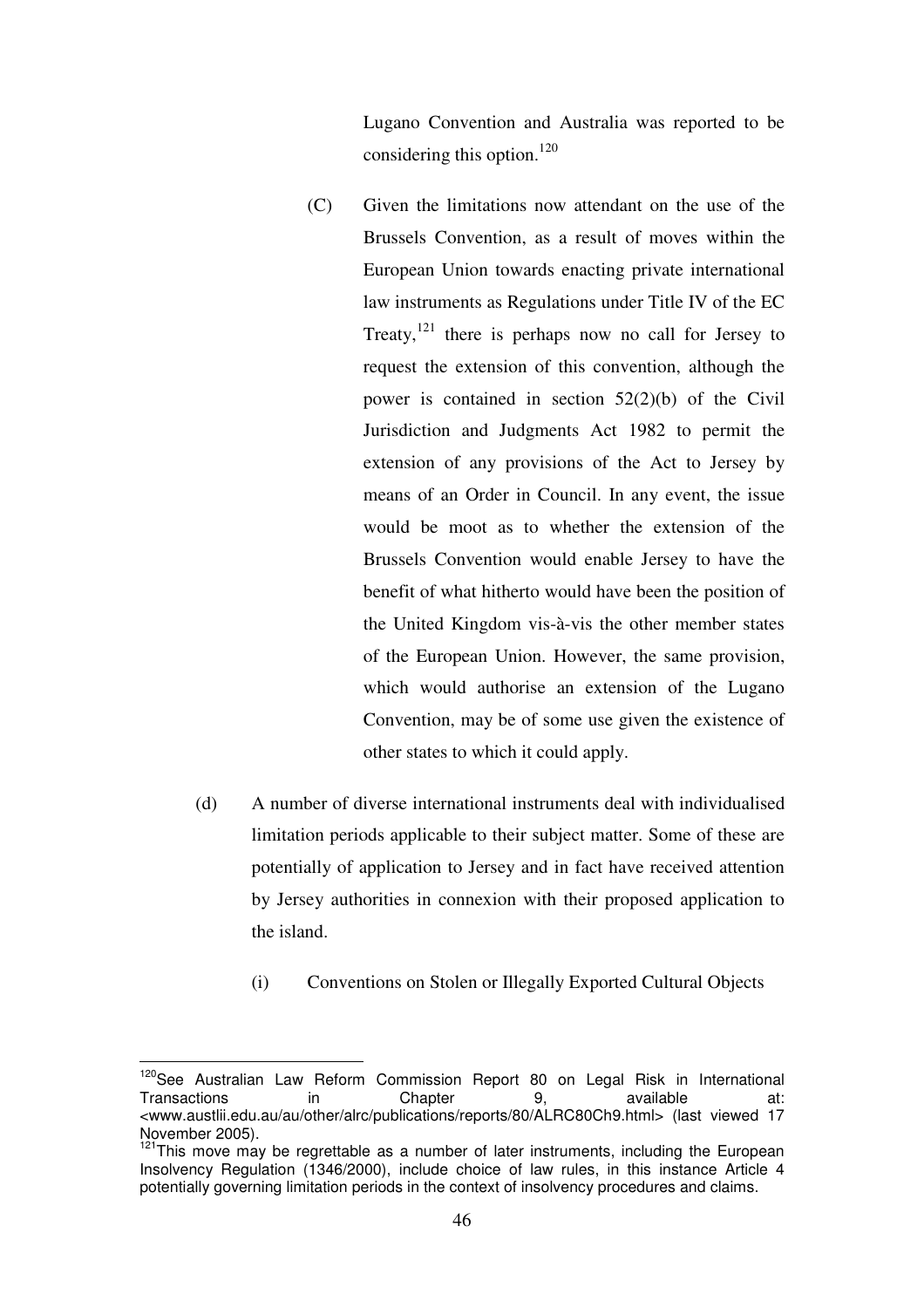- (A) Two conventions deal with limitation periods in respect of claims of this type, the first being the UNESCO Convention on the Means of Prohibiting and Preventing the Illicit Import, Export and Transfer of Ownership of Cultural Property 1970, whose Article 13(c) requires states to "admit actions for recovery of lost or stolen items of cultural property brought by or on behalf of the rightful owners" without any limitation of time.
- (B) The second UNIDROIT Convention on Stolen or Illegally Exported Cultural Objects 1995 stipulates in Article 3(3) that "any claim for restitution [of a stolen object] shall be brought within a period of three years from the time when the claimant knew the location of the cultural object and the identity of its possessor, and in any case within a period of fifty years from the time of the theft" subject to the possibility in Article 3(5) for "any contracting state [to] declare that a claim is subject to a time limitation of 75 years or such longer period as is provided in its law." The convention further states in Article 5(5) that "any request for return [of an illegally exported cultural object] shall be brought within a period of three years from the time when the requesting state knew the location of the cultural object and the identity of its possessor, and in any case within a period of fifty years from the date of the export or from the date on which the object should have been returned under a *[temporary export]* permit."
- (C) Report 22/1999 to the States of Jersey, dated 8 June 1999, deals with the second of these conventions. The recommended action was, as the Jersey authorities were of the view that it would be in Jersey's best interests to be included in the United Kingdom's ratification of this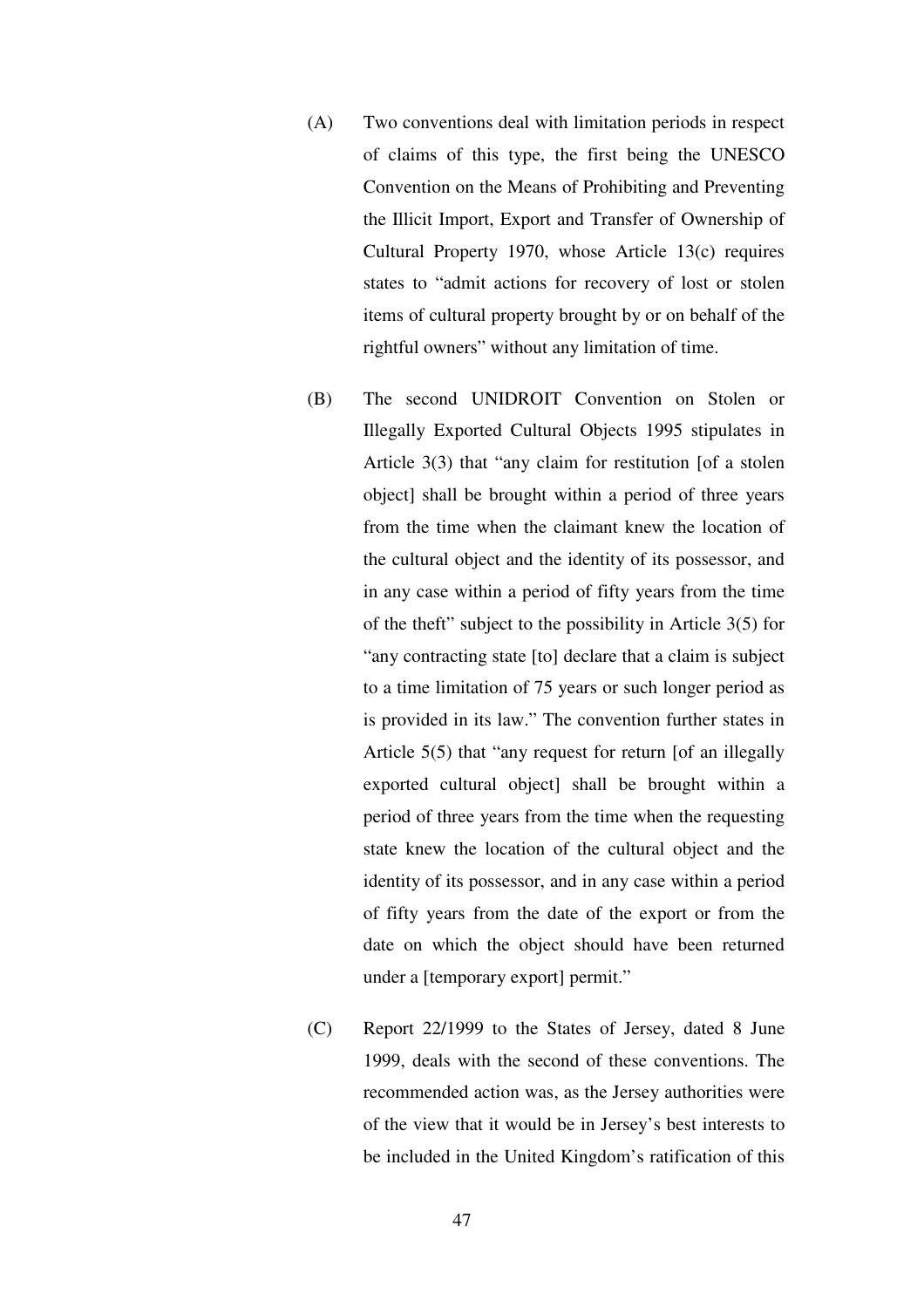convention, that Jersey awaited the United Kingdom's decision on the form of legislation it proposes to introduce, before making a final decision on the form of the domestic legislation in order to implement the convention. A subsequent Report 54/2004, dated 21 December 2004, dealt with the matter of the first convention, but was less sanguine, although noting the United Kingdom's intention to ratify the convention, preferring instead to postpone any request for extension of ratification to Jersey on grounds of insufficient resources, particularly those required to comply with the convention's requirements for a cultural inventory.

### (ii) Carriage and Transport Conventions

- (A) The United Kingdom Carriage by Air Act 1961, which transposes the Convention for the Unification of Certain Rules relating to International Carriage by Air 1929 ("Warsaw Convention") was extended to Jersey by the Carriage by Air (Jersey) Order  $1967$ .<sup>122</sup> The time limit for bringing an action, under Article 29 of this convention, is two years from the date of actual or intended arrival at the destination or from the date on which carriage stopped.
- (B) Report 20/2000, dated 23 May 2000, to the States of Jersey deals with the International Convention for the Unification of Certain Rules for International Carriage by Air ("Montreal Convention"), which is intended to supersede the Warsaw Convention (above) and the modifications to Article 22 relating to the liability of the carrier for persons when involved in the carriage of persons. The Jersey authorities have asked that the United Kingdom's ratification be extended to Jersey

 $\overline{\phantom{a}}$ <sup>122</sup>Jersey Order in Council 8/1967.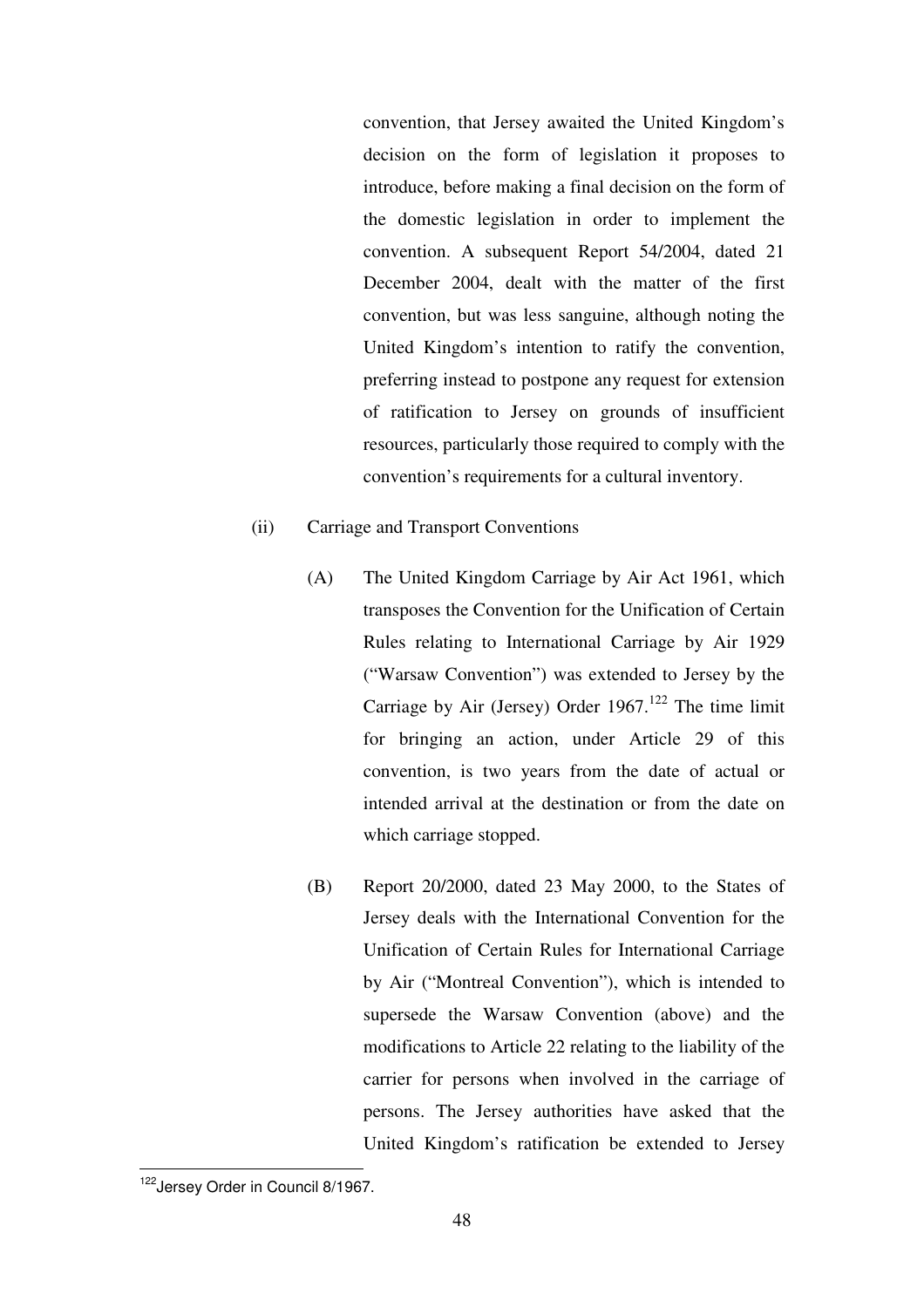subject to enactment of the necessary legislation to give effect to it. Report 35/2002, dated 24 September 2002, confirmed that the Jersey authorities had been asked to confirm the adequacy of Jersey legislation for the proposed extension of the convention and that the Law Officers, having had sight of the United Kingdom's draft statutory instruments, had provided drafting instructions for an Order in Council. The subsequent Report 54/2004, dated 21 December 2004, confirms that drafting has occurred and the instrument was awaiting Privy Council approval. It should be noted that, under Article 35 of this convention, the time limit for bringing an action will remain two years calculated under the same terms as in the Warsaw Convention (above).

(iii) A summary of this section might conclude that, in reforming the general prescription periods, attention should be paid to the possibility that limitation periods applied by international law may intervene to vary the period applicable to particular claims. Therefore, care should be taken not to unduly complicate matters by simplifying, as far as possible, the variation in limitation periods that may apply in particular areas of law.

#### **7 How is reform best implemented?**

7.1 At present, the lack of a comprehensive system for prescription in Jersey is a disadvantage. It leaves lacunae, which are only partially resolved by the case law evolving to take into account new forms of action and new types of claims, as well as by occasional legislative initiatives dealing with discrete issues. This creates a great deal of uncertainty and militates against the promotion of efficiency, speed and fairness within the legal system.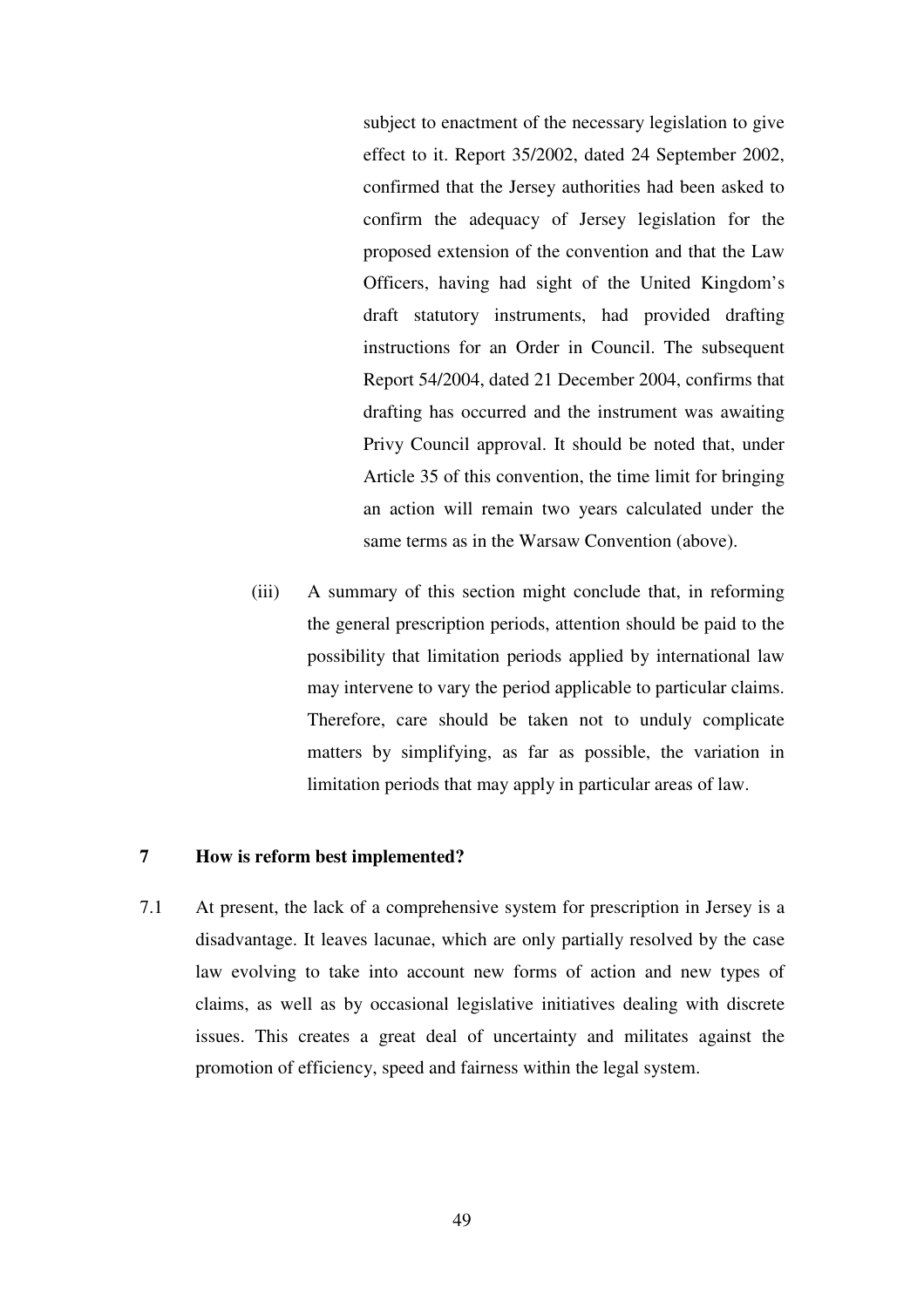- 7.2 Reform may best be implemented by statute.<sup>123</sup> This would present a coherent statutory scheme in the law in Jersey, which would be a clear advantage. This may be wholly justified by reference to the policy, procedural and economic reasons outlined above in section 2.
- 7.3 Currently, there are two broad schemes that may be conveniently emulated or considered in any proposed reforms. The first would be to take a civilian code and tailor it to the specifications of the law in Jersey. Arguably, this would be consonant with the roots of Jersey law and would respect the customary source and origins of many of the prescription periods that are also reflected in codifications in Western Europe. In this context, the French law of prescription bears many close resemblances and could be adapted specifically for use in Jersey.
- 7.4 Alternatively, the English model of a Limitation Act may be considered. Many of the models used at present in the Commonwealth, including in Australia and Singapore, share common origins, being derived from the United Kingdom Limitation Act 1939 or predecessor texts. The position in the United Kingdom itself derives from the later enactment of the Limitation Act 1980, which itself has been amended in the United Kingdom a number of times since. It is however, in the words of some commentators, in need of major reform.<sup>124</sup>
- 7.5 The position in Guernsey, which bears a close analogy to that in Jersey, by reason of common origins of customary laws, albeit diverging in some material respects over the centuries, appears to take a mid-point by being inspired by the approach in the Limitation Acts as respects some areas of law.125 Nevertheless, here too, there is a lack of an overall statute dealing comprehensively with all aspects of prescription.
- 7.6 In summary, the diversity of legislative examples may require closer consideration and may depend on a policy decision being taken by those

<sup>&</sup>lt;sup>123</sup>See Editorial Miscellany: Prescription Problems [2003] JL Review 1.

<sup>124</sup> Prime and Scanlan, op. cit. at 40-41, referring warmly to Law Commission proposals issued in 1998.

<sup>&</sup>lt;sup>125</sup>E.g. Torts through the Law Reform (Tort) (Guernsey) Law 1979.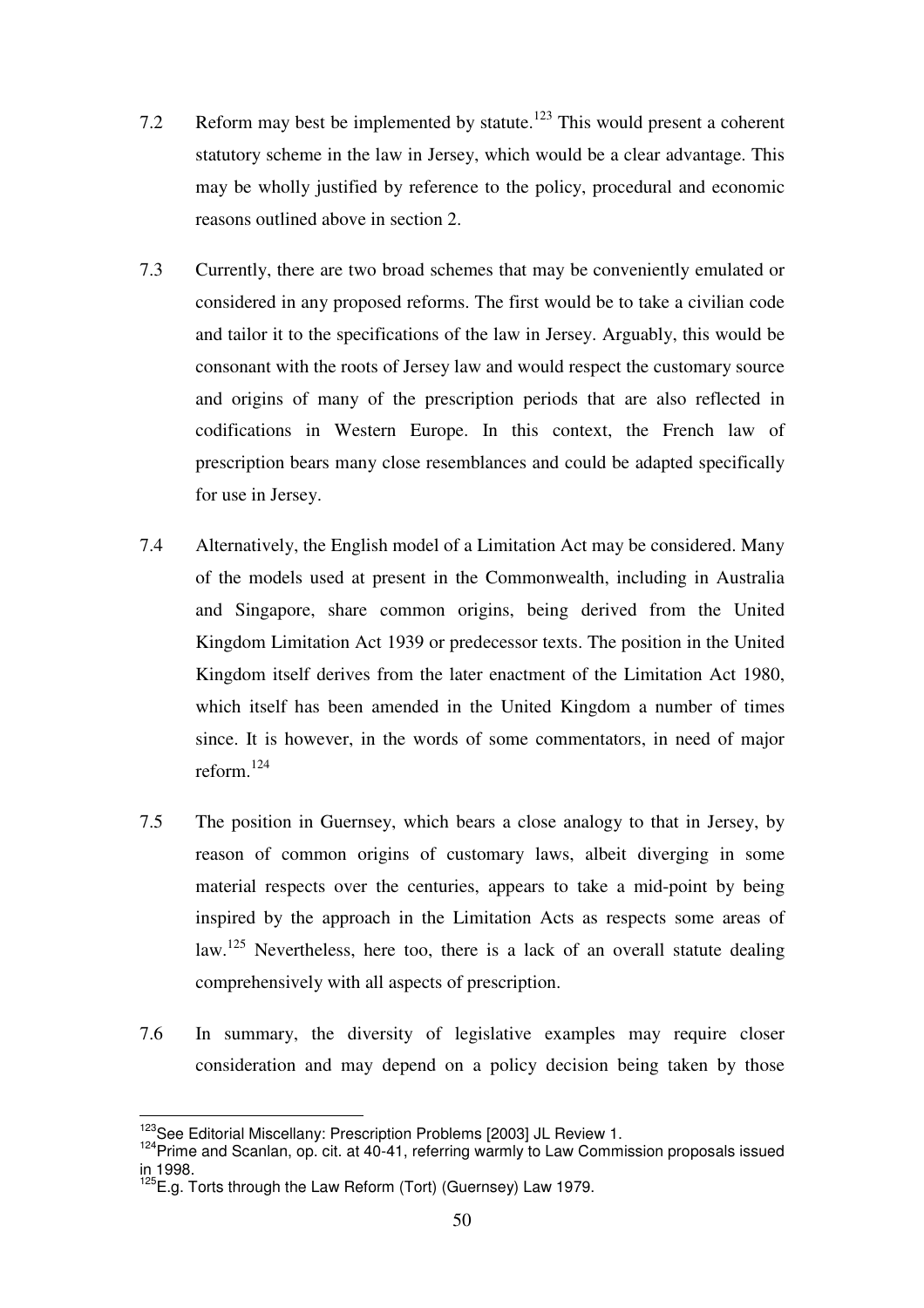responsible in Jersey for law reform consonant with the overall thrust of views solicited as part of the reform process. Annex Two provides a comparison between the law in Jersey and that of a number of other civil and common law jurisdictions, which may be a useful reference for a number of policy decisions, particularly in respect of arguments for the reduction of certain prescription periods.

### **8 Summary of Recommendations**

- 8.1 On the issue of terminology and the choice between limitation or prescription, prescription is preferred as being truer to the roots of the law in Jersey.
- 8.2 Reforms should take place by a consolidating statute, gathering together and reforming existing periods of prescription contained in general and customary law as well as statute. A French or English model may be considered apt for tailoring to the needs of Jersey.
- 8.3 There should be a definition of prescription within any text adopted and the impact of prescription on rights and claims should be mentioned. If felt necessary, the rationale for the system of prescription may be noted in a preambular text or initial statement of purposes within the law.
- 8.4 The reforms should add clarity to any new law and remove doubt in the current law and specifically in the respects that have been considered in this consultation document. Furthermore, with respect to any future developments in the field, there should be a presumption that there is a prescription period for all matters unless statute says otherwise.
- 8.5 Consideration must be given to periods generally and to the public policy interests they serve. In particular where there are different periods, differences have to be justified especially where concurrent remedies lead to the application of different periods of prescription depending on classification of the action.
- 8.6 A case may be made for a uniform period of prescription, subject to limited exceptions. This is especially cogent given the potential proliferation of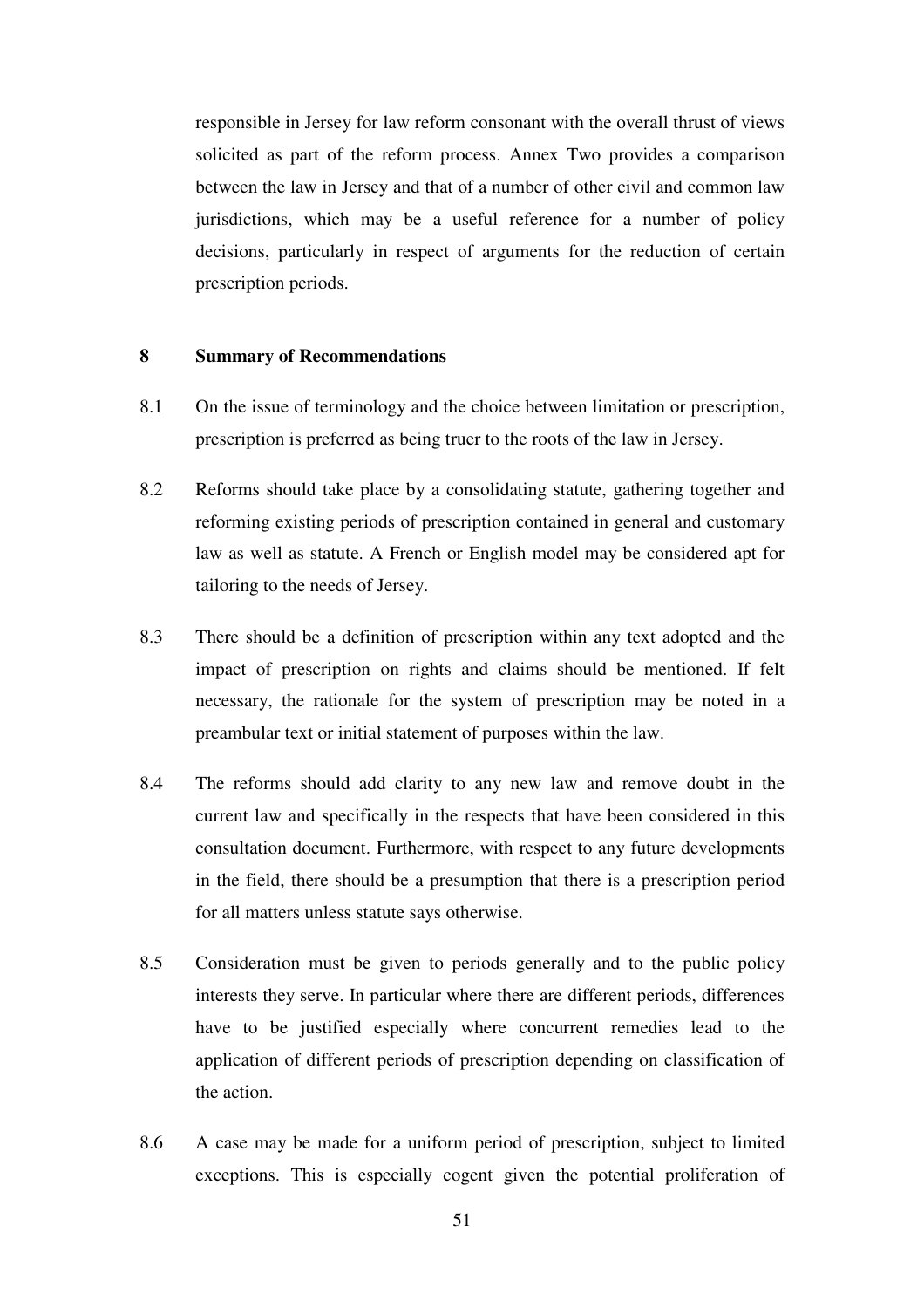exceptions to general periods introduced by particular statutes and by the impact of private and public international law measures.

- 8.7 Nevertheless, if there is no desire for uniformity, the length of each prescriptive period should be considered. Overall reductions may be sustainable, for example from 10 years to 6 years as per the reforms in Guernsey and the United Kingdom. Similarly, the longer periods of 30 or 40 years may be reduced to 20 years or according to particular circumstances that merit different treatment. However, in this context particularly, adequate protection for interests and safeguards may be deemed desirable, for example through a requirement for good faith so as to justify a shorter prescriptive period than is currently provided by *possession quadragénaire*.
- 8.8 An overall revision of customary law may be undertaken with the above in mind. Nevertheless it remains legitimate to continue aspects that have a modern vitality, for example the principle of *empêchement d'agir* which would allow an extension in prescriptive periods, *inter alios,* in cases of disability, fraud and concealment. However, consideration would need to be given as to how this principle operates in such respects and to what extent reform or clarification is required.
- 8.9 In a similar light, consideration may also be given to a determination of when prescriptive periods should begin and how the periods are to be computed. Different tests, notably the accrual of the cause of action or the date of discoverability are used in general law. Prescription better matches the first test, while the second is geared towards the limitation of actions.
- 8.10 Were the continuance of the principle of *empêchement d'agir* to be rejected, an argument may legitimately be made for allowing the date of discoverability to govern the ability of the plaintiff to bring a claim as representing a fairer test or burden on the plaintiff, who has to show that he knows or ought reasonably to have known that a cause of action exists. This could be accompanied, as in many jurisdictions, by a long-stop provision running from the date of accrual of the cause of action, which reflects the interest of potential defendants for an upper time limit on their liability.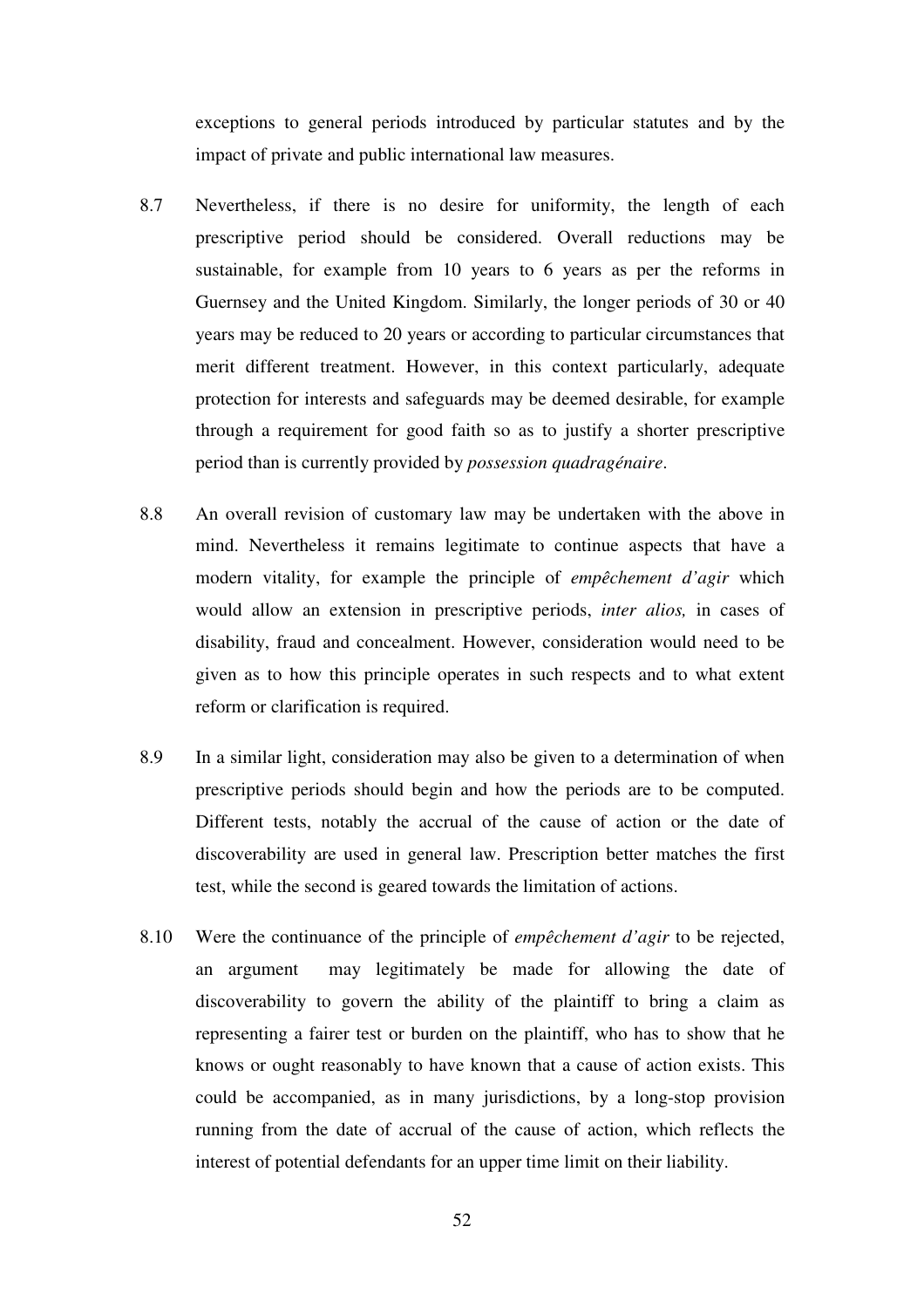- 8.11 In such circumstances, it may also be necessary to allow for courts to be given some additional discretion. While a long-stop prescription period might not require courts to be given much latitude, the courts may still need some discretion in exceptional cases.
- 8.12 An argument may be made that, within the bounds set by the requirements for certainty, efficiency, and good faith, parties to arrangements should continue to be permitted to vary the periods of prescription applicable to their situation.
- 8.13 Finally, the reforms must take the opportunity to deal with both domestic periods of prescription and the treatment at private international law of foreign limitation or prescription periods. Consideration may also be given, perhaps separately, to whether it would be opportune for Jersey to request the extension to the Island of the United Kingdom Contracts (Applicable Law) Act 1990.

The Commissioners wish to express their thanks to the Topic Practitioners who assisted in researching and drafting this paper, namely Advocate Timothy V.R. Hanson and Paul Johann Omar, Barrister, Advocate and Solicitor of the High Court of Malaysia.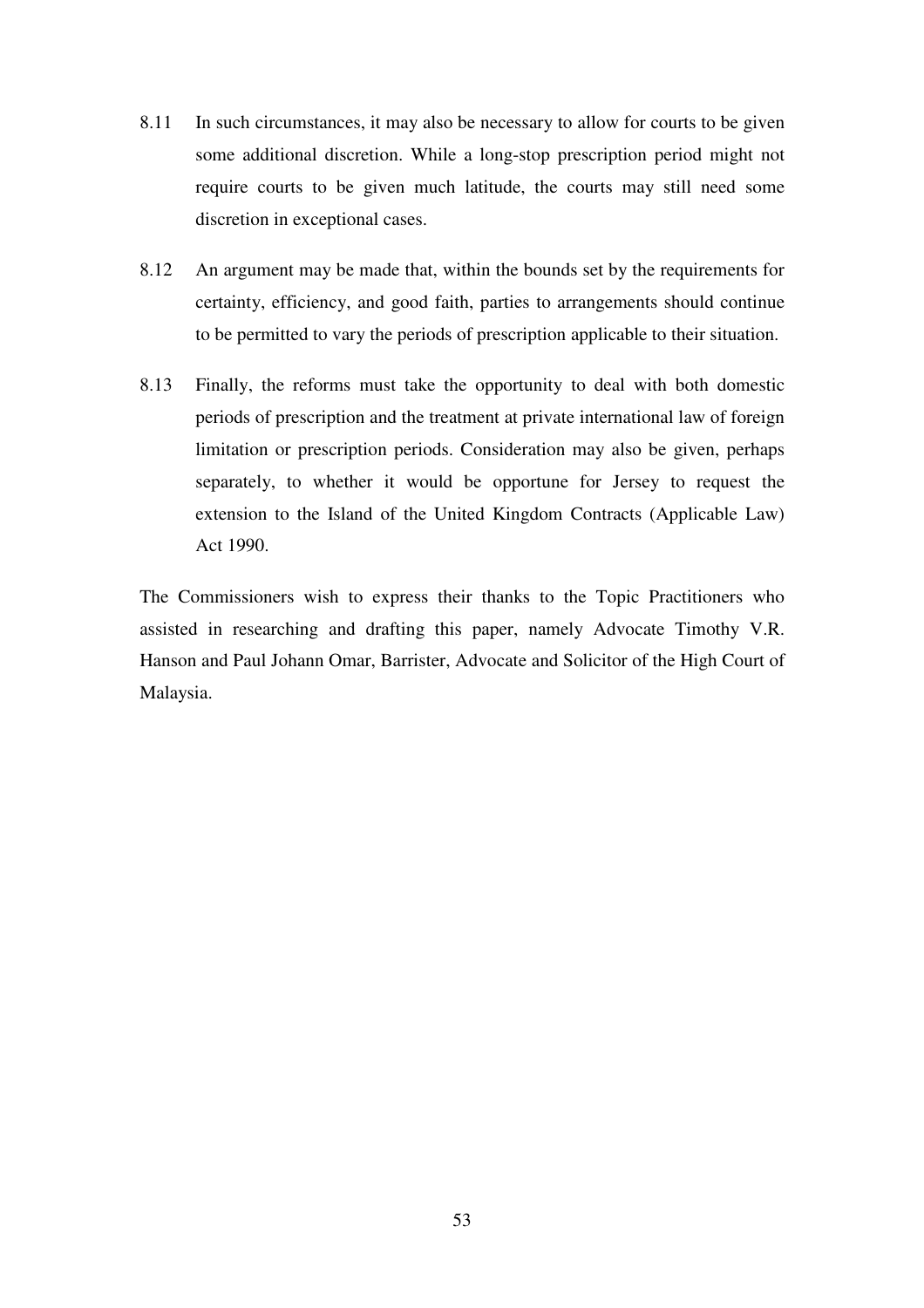## **Annex One: Main Prescriptive Periods in Jersey**

| <b>Period</b>               | <b>Application</b>                                                                                                                                                                 | <b>Comments</b>                                                                                                                |
|-----------------------------|------------------------------------------------------------------------------------------------------------------------------------------------------------------------------------|--------------------------------------------------------------------------------------------------------------------------------|
| 40 Years<br>(quadragenaire) | <b>Rentes</b> if not claimed<br>(Holloway v. Le Sueur 1833)                                                                                                                        | Can be interrupted e.g. by<br>contract or acte: Payn<br>Prouings (1863) 8 CR 383; De<br>Gruchy v Le Neveu (1901) 77<br>Ex 153. |
|                             | <b>Servitude</b> extinguished if not exercised<br>(Code 1771)                                                                                                                      |                                                                                                                                |
|                             | Acquisition of title to land by virtue of<br>possession quadragénaire (Code 1771)<br>& owner's loss of action petitoire pour<br>exhibiter titre (Vardon v Holland 1964<br>JJ 375.) |                                                                                                                                |

| 30 Years | Deception d'outre moitie<br>(Snell v Beadle 2001 JLR 118)                     |  |
|----------|-------------------------------------------------------------------------------|--|
|          | <b>Guarantees:</b> Article 44, Loi (1880) sur   From date stipulated or arose |  |
|          | la Propriété Foncière.)                                                       |  |

|          | <b>Contract</b> (but see 4.2.8 above) &<br>specifically actions personelles<br>mobilières: Albright v. Harrison (née<br>Wailes) 1952 JJ 31. Re Esteem<br>Settlement (2002) JLR 53 | The ten year period does not<br>apply to an <i>action personnelle</i><br><i>immobilière</i> whether or not the<br>action originates from a breach<br>of contract. |
|----------|-----------------------------------------------------------------------------------------------------------------------------------------------------------------------------------|-------------------------------------------------------------------------------------------------------------------------------------------------------------------|
| 10 Years | <b>Droit de suite</b> in respect of a<br>hypothéque judiciaire or légale: Article<br>29, Loi (1880) sur la Propriété Foncière.                                                    | &<br>Exception<br>dower<br>hypothéque conventionnelle.                                                                                                            |
|          | <b>Restitution de meubles</b><br>(Drummond – Hay v. Godfray (1905)<br>223 Ex 494                                                                                                  |                                                                                                                                                                   |
|          | Voisinage<br>(Gale and Clarke v. Rockhampton and<br>Antler [2007]JCA117B)                                                                                                         |                                                                                                                                                                   |
|          | Judgments of Royal Court and Petty<br>Debts Court: Article 7, Law Reform<br>(Miscellaneous Provisions) (Jersey)<br>Law 1967.                                                      | From date judgment becomes<br>enforceable.                                                                                                                        |

|         | Torts                                                        | From date action accrued or |
|---------|--------------------------------------------------------------|-----------------------------|
|         | Article 2(1), Law Reform (Miscellaneous   from date of death |                             |
| 3 Years | Provisions) (Jersey) Law 1967, Article                       |                             |
|         | 5, Fatal Accidents (Jersey) Law 1962                         |                             |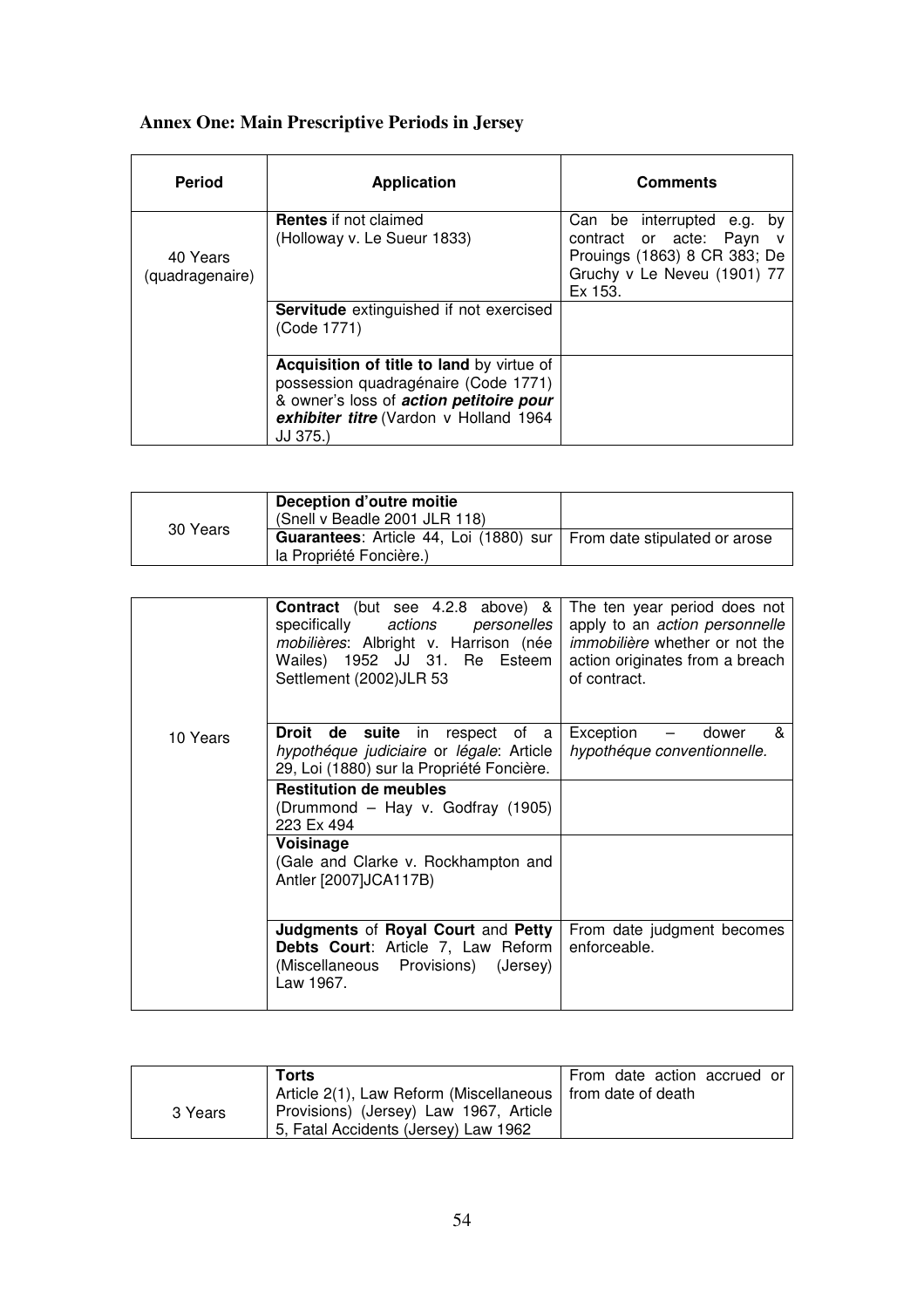|                | <b>Breach of Trust</b><br>Action by beneficiary or enforcer<br>founded on breach of trust: Article 57,<br>Trusts (Jersey) Law 1984                                                         | From delivery of final accounts<br>or from date of knowledge.<br>Note lacunae and provision for<br>extension in time. |  |  |  |
|----------------|--------------------------------------------------------------------------------------------------------------------------------------------------------------------------------------------|-----------------------------------------------------------------------------------------------------------------------|--|--|--|
| Year and 1 Day | An action personnelle immobilière<br>including an action to enforce an<br>agreement to sell land (Giot v Giot<br>1876); & rectification of a contract of<br>partage (Rive v. Bichard 1875) |                                                                                                                       |  |  |  |
|                | Action against former tuteur by former<br>infant unless is "founded on tort" in<br>which case 3 years                                                                                      | From date of majority<br>(Le Geyt)                                                                                    |  |  |  |
|                | Action en suite par hypothèque                                                                                                                                                             | of<br>close<br>décret<br>From<br>or<br>degrèvement:Article 104, Loi<br>(1880)<br>la Propriété<br>sur<br>Foncière.     |  |  |  |
|                | Action to annul will of realty<br>(Article 15, Loi (1851)<br>les<br>sur<br>testaments. d'immeubles)                                                                                        | From date of registration                                                                                             |  |  |  |
|                | Action to annul will of personalty<br>(Bertram v. Bree 1894)                                                                                                                               | From death or arguably now<br>from date of grant of probate                                                           |  |  |  |
|                | Actions <b>possessoires</b><br>(nouvelles<br>dessaine) (Vardon v. Holland1964 JJ<br>375                                                                                                    | From date of demand                                                                                                   |  |  |  |
|                | Action en rapport a la masse                                                                                                                                                               | From date of death: Robertson<br>v Lazard Trustee Ltd (1994)<br>JLR 103 at 111                                        |  |  |  |
|                | bénéfice<br>Recordement<br>d'un<br>d'inventaire<br>(Hilgrove v. Lempiere 1745)                                                                                                             |                                                                                                                       |  |  |  |

| against deceased's estate<br>6 Months<br>Law 1948) | Proceedings in tort maintainable   Unless pending death or taken<br>not less than six months after<br>(Customary Law Amendment (Jersey) personal representatives. took<br>out representation |
|----------------------------------------------------|----------------------------------------------------------------------------------------------------------------------------------------------------------------------------------------------|
|----------------------------------------------------|----------------------------------------------------------------------------------------------------------------------------------------------------------------------------------------------|

|         | Landlord's right to follow movables   May not be exercised against a |                                 |
|---------|----------------------------------------------------------------------|---------------------------------|
| 40 Days | for rent into the hands of third party                               | bona fide purchaser after forty |
|         | (Le Gresley v. Bourne 1886)                                          | days                            |

| Application<br>bv<br>Date of death<br>d'inventaire<br>News of death | heir | for | <b>bénéfice</b>   From date of death if de cujus<br>died in the Island, otherwise<br>from date of receiving news |
|---------------------------------------------------------------------|------|-----|------------------------------------------------------------------------------------------------------------------|
|---------------------------------------------------------------------|------|-----|------------------------------------------------------------------------------------------------------------------|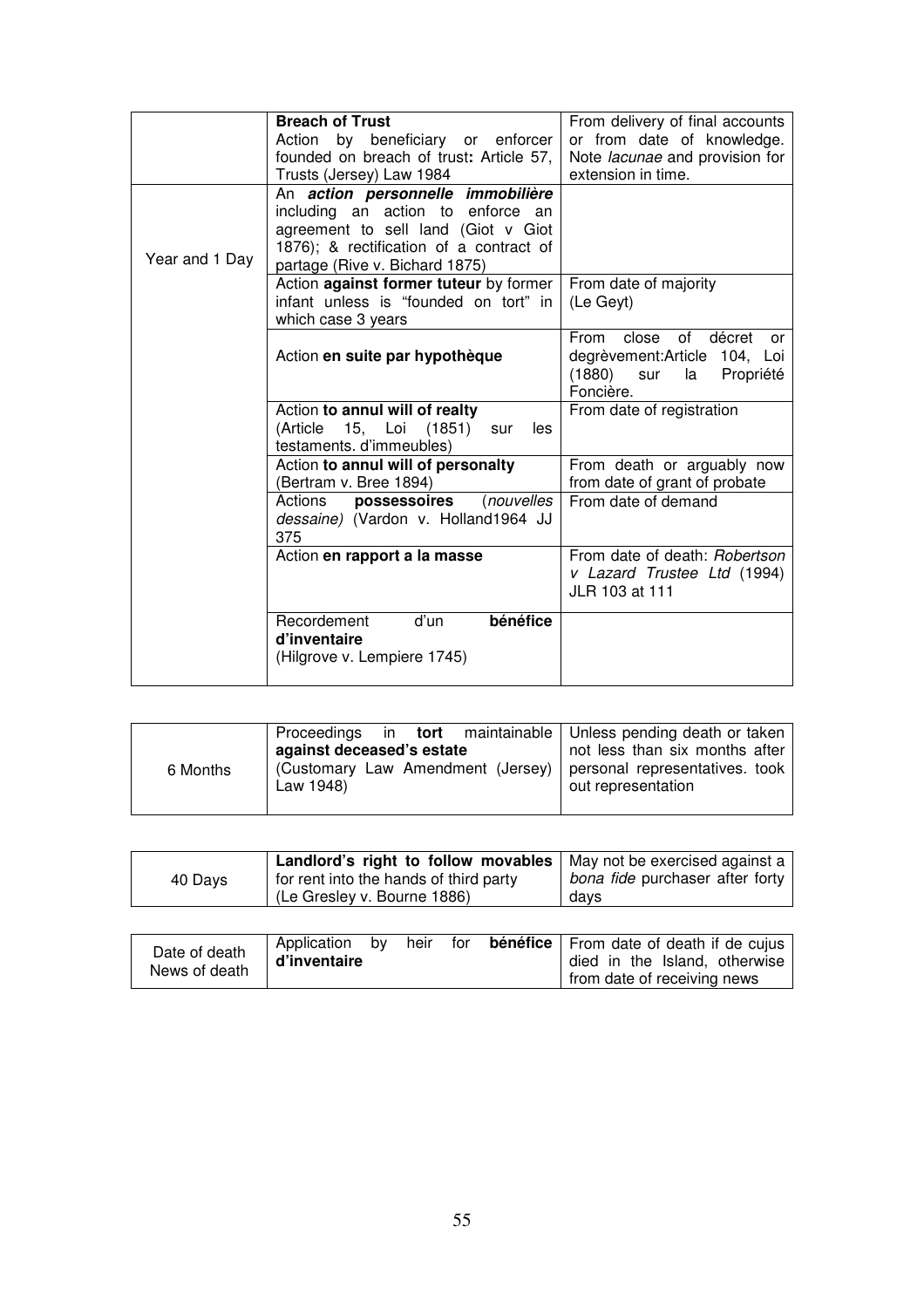### **Annex Two: Prescription Periods/Limitation Acts Contrasted**

|          | Contract                                                                                                                                                                                                                                                                                                                             | Tort                                                                                                                                                                                                                                                                                                                                                                                                                                             | Land                                                                                                                                                                                                                                               | Latent<br>Damage | Consumer<br>Protection                                                                                                                                                                                                                             | Special<br>Periods                                                                                                                                                                                                                                                                                                                                                          |
|----------|--------------------------------------------------------------------------------------------------------------------------------------------------------------------------------------------------------------------------------------------------------------------------------------------------------------------------------------|--------------------------------------------------------------------------------------------------------------------------------------------------------------------------------------------------------------------------------------------------------------------------------------------------------------------------------------------------------------------------------------------------------------------------------------------------|----------------------------------------------------------------------------------------------------------------------------------------------------------------------------------------------------------------------------------------------------|------------------|----------------------------------------------------------------------------------------------------------------------------------------------------------------------------------------------------------------------------------------------------|-----------------------------------------------------------------------------------------------------------------------------------------------------------------------------------------------------------------------------------------------------------------------------------------------------------------------------------------------------------------------------|
| Guernsey | 6Y: Art. 1, Loi<br>rélative<br>aux<br>prescriptions<br>1889                                                                                                                                                                                                                                                                          | 6Y: Art. 1, Loi<br>rélative<br>aux<br>prescriptions<br>1889<br>and<br>s4(1),<br>Law<br>Reform (Tort)<br>(Guernsey)<br>Law<br>1979<br>(general torts);<br>3Y:<br>s5.<br>LR(T)(G)L<br>1979 (personal<br>injury based on<br>negligence,<br>nuisance<br>or<br>breach<br>οf<br>duty);<br>3Y:<br>s6,<br>LR(T)(G)L<br>1979<br>(claims<br>under<br>Fatal<br>Accidents Law<br>1900);<br>2Y:<br>s10,<br>LR(T)(G)L<br>1979<br>(contribution<br>proceedings) | 20Y: Art.1, Loi<br>rélative à la<br>prescription<br>immobilière<br>1909                                                                                                                                                                            |                  |                                                                                                                                                                                                                                                    | limit:<br>no<br>s71(1),<br><b>Trusts</b><br>(Guernsey)<br>1989<br>Law<br>(trust claims:<br>fraudulent<br>breach<br>of<br>trust<br>or<br>conversion);<br>3Y: s71(2),<br>T(G)L 1989<br>(trust claims:<br>breach<br>of<br>trust)                                                                                                                                               |
| France   | 30Y:<br>Art.<br>2262, C. civ.<br>(actions<br>réelles<br>et<br>personnelles);<br>10Y: Art.<br>L.<br>$110-4-1$ ,<br>C.<br>entre<br>commerçants<br>et<br>entre<br>commerçants<br>et<br>non-<br>commerçants);<br>5: Art. 2277,<br>C. civ. (claims<br>for<br>wages,<br>rents,<br>pensions,<br>family support<br>and interest<br>on loans) | 10Y: Art. 2270-<br>1, C. civ. (from<br>harm occurring<br>being<br>or<br>aggravated);<br>20Y: Art. 2270-<br>C.<br>1,<br>civ.<br>com. (actions   (where harm  <br>caused<br>by<br>torture,<br>barbarous<br>acts, violence<br>or<br>sexual<br>abuse against<br>a minor)                                                                                                                                                                             | 10Y:<br>Art.<br>2265, C. civ.<br>(immoveables<br>where<br>true<br>owner in same<br>ressort);<br>20Y:<br>Art.<br>2265, C. civ.<br><i>(immoveables)</i><br>where<br>true<br>owner<br>elsewhere);<br>10Y:<br>Art.<br>2270, C. civ.<br>(constructions) |                  | Art.<br>3Y:<br>1386-17,<br>C.<br>civ.:<br>calculated<br>from date<br>οf<br>awareness<br>or when   ouvrages);<br>reasonable<br>awareness<br>ought<br>to<br>have<br>intervened;<br>10Y:<br>Art.<br>1386-16,<br>civ<br>C.<br>(longstop)<br>provision) | 1Y: Art. L.<br>$110 - 4 - 11,$<br>C.<br>com.<br>(sailors'<br>victuals,<br>ships'<br>equipment,<br>5Y: Art. L.<br>110-4-III, C.<br>com (sailors'<br>wages)<br>1 month: Art.<br>2271, C. civ.<br>(teachers'<br>wages);<br>6 months:<br>Art. 2271, C.<br>civ.<br>(hotel<br>rooms and<br>supplies);<br>1Y:<br>Art.<br>2272, C. civ.<br>(huissiers'<br>acts,<br>students'<br>and |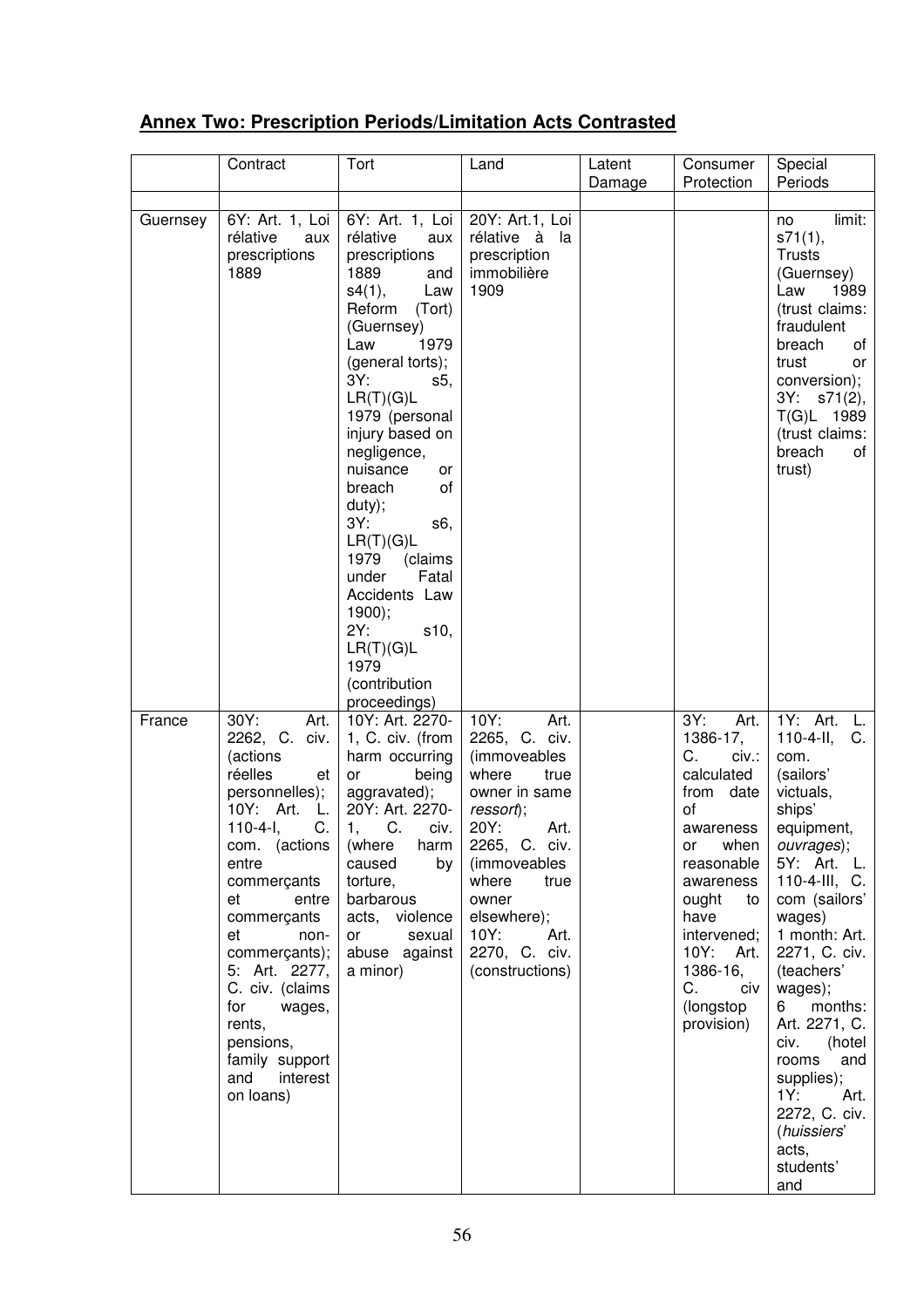|                         |                                                                                                                        |                                                                                                                                        |                                                                                                                                                                                                                                                                                                                                                                                                                           |                                                                                                                                                                                                                                                                                                                                                                                                                                                                                                         |                                                                                                                                     | apprentices'<br>pensions);<br>2Y:<br>Art.<br>2272, C. civ.<br>(doctors'<br>and<br>surgeons'<br>services and<br>medicines,<br>merchant's<br>sales);<br>2Y or 5Y:<br>Art. 2273, C.<br>civ. (lawyers'<br>fees<br>for                                                                                                         |
|-------------------------|------------------------------------------------------------------------------------------------------------------------|----------------------------------------------------------------------------------------------------------------------------------------|---------------------------------------------------------------------------------------------------------------------------------------------------------------------------------------------------------------------------------------------------------------------------------------------------------------------------------------------------------------------------------------------------------------------------|---------------------------------------------------------------------------------------------------------------------------------------------------------------------------------------------------------------------------------------------------------------------------------------------------------------------------------------------------------------------------------------------------------------------------------------------------------------------------------------------------------|-------------------------------------------------------------------------------------------------------------------------------------|---------------------------------------------------------------------------------------------------------------------------------------------------------------------------------------------------------------------------------------------------------------------------------------------------------------------------|
|                         |                                                                                                                        |                                                                                                                                        |                                                                                                                                                                                                                                                                                                                                                                                                                           |                                                                                                                                                                                                                                                                                                                                                                                                                                                                                                         |                                                                                                                                     | finished<br>or<br>unfinished<br>cases);<br>10Y:<br>Art.<br>$2277-1,$<br>C.<br>civ. (claims<br>against<br>lawyers)                                                                                                                                                                                                         |
| England<br>and<br>Wales | 6Y:<br>s5,<br>Limitation Act<br>(simple<br>1980<br>contract);<br>6Y:<br>s8,<br>LA<br>1980 (contract<br>on a specialty) | 6Y:<br>s2,<br>LA<br>1980<br>(torts<br>general);<br>1Y: s4A, LA<br>1980<br>(defamation);<br>3Y: s11(2), LA<br>1980 (personal<br>injury) | 12Y:<br>s15(1),<br>LA<br>1980<br>(recovery:<br>unregistered<br>land);<br>$10Y+2Y$ :<br>s96<br>and Sch. 6,<br>$9(1)$ -<br>paras.<br>(3),<br>Land<br>Registration<br>2002<br>Act<br>(recovery:<br>registered<br>land);<br>12Y: s16, LA<br>1980<br>(mortgage<br>redemption);<br>6Y: s19, LA<br>1980 (rent);<br>12Y:<br>s20(1),<br>LA<br>1980<br>(mortgage<br>principal);<br>6Y: s20(5), LA<br>1980<br>(mortgage<br>interest) | 6Y:<br>$s14A(4)(a)$ ,<br>LA<br>1980:<br>from<br>accrual<br>0f<br>οf<br>cause<br>action;<br>3Y:<br>$s14A(5)$ ,<br>LA<br>1980:<br>alternative<br>period<br>οt<br>claim<br>begins<br>at:<br>'the<br>earliest<br>date<br>on<br>which<br>the<br>plaintiff or<br>any person<br>whom<br>in<br>the<br>cause<br>of<br>action<br>was vested<br>before him<br>first<br>had<br>the<br>both<br>knowledge<br>required<br>and a right<br>to bring an<br>action';<br>15: s14B,<br>LA<br>1980<br>(longstop<br>provision) | 3Y:<br>s11A(4),<br>LA 1980:<br>damage to<br>person<br>and<br>property;<br>10Y:<br>s11A(3),<br>LA<br>1980<br>(longstop<br>provision) | 6Y:<br>s9(1),<br>LA<br>1980<br>(claims<br>under<br>a<br>statute<br>for<br>sums due);<br>6Y:<br>s21(3),<br>LA<br>1980<br>(trust claims:<br>property<br>recovery<br>or<br>breach<br>of<br>trust);<br>limit:<br>no<br>s21(1),<br>LA<br>1980<br>(trust<br>claims:<br>fraudulent<br>breach<br>of<br>trust<br>or<br>conversion) |
| Ireland                 | 6Y:<br>$11(1)(a)$ ,                                                                                                    | 6Y: s11(2), SLA                                                                                                                        | 12Y: s13, SLA                                                                                                                                                                                                                                                                                                                                                                                                             |                                                                                                                                                                                                                                                                                                                                                                                                                                                                                                         | 3Y:<br>s7,                                                                                                                          | 6Y:<br>s43,                                                                                                                                                                                                                                                                                                               |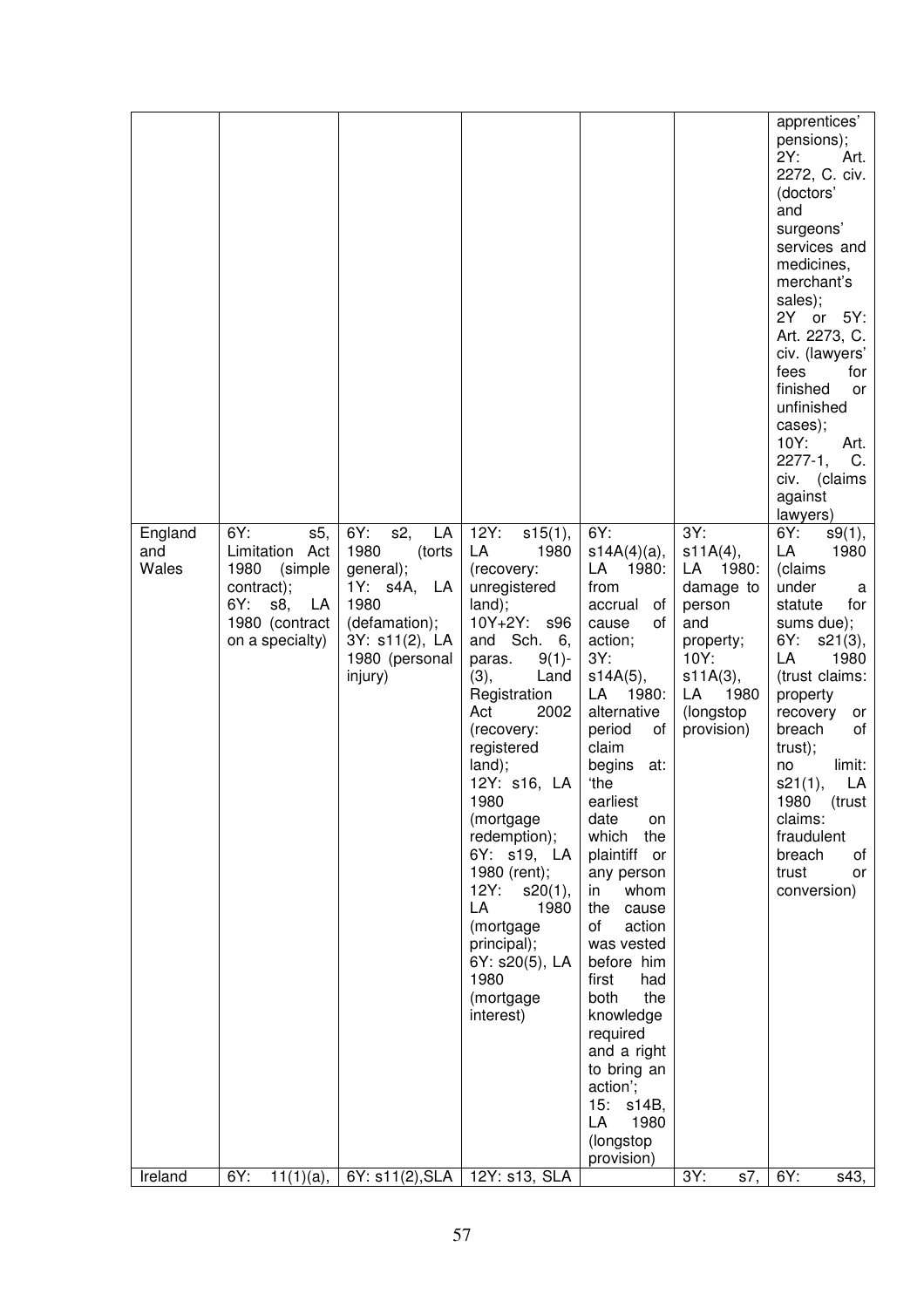|                          | <b>Statute</b><br>of l<br>Limitations Act<br>1957 (but not<br>equitable<br>relief)                                                                              | 1957 (but not<br>equitable relief)<br>3Y: s3, Statute<br>of Limitations<br>(Amendment)<br>Act<br>1991:<br>slander;<br>personal injury<br>caused<br>by<br>negligence,<br>nuisance<br>or<br>breach of duty | 1957<br>(land<br>claims);<br>12Y: s34, SLA<br>1957 (actions<br>for<br>redemption);<br>12Y: s36, SLA<br>1957<br>(mortgage<br>principal);<br>6Y: s37, SLA<br>1957<br>(mortgage<br>interest)          | Liability for<br>Defective<br>Products<br>Act 1991:<br>calculated<br>from date<br>οf<br>awareness<br>when<br>or<br>reasonable<br>awareness<br>ought<br>to<br>have<br>intervened<br>10Y:<br>section<br>$7(2)(a)$ ,<br><b>LDPA</b><br>1991<br>(longstop<br>provision) | SLA 1957<br>(trust claims:<br>property<br>recovery or<br>of<br>breach<br>trust);<br>no limit: s44,<br><b>SLA</b><br>1957<br>(trust claims:<br>fraudulent<br>breach<br>of<br>trust<br>or<br>conversion)                                                              |
|--------------------------|-----------------------------------------------------------------------------------------------------------------------------------------------------------------|----------------------------------------------------------------------------------------------------------------------------------------------------------------------------------------------------------|----------------------------------------------------------------------------------------------------------------------------------------------------------------------------------------------------|---------------------------------------------------------------------------------------------------------------------------------------------------------------------------------------------------------------------------------------------------------------------|---------------------------------------------------------------------------------------------------------------------------------------------------------------------------------------------------------------------------------------------------------------------|
| Australia:<br><b>ACT</b> | 6Y:<br>s11,<br>Limitation Act<br>1985 (general<br>claims);<br>12Y: s13, LA<br>1985 (claim on<br>a deed)                                                         | 6Y: s11, LA<br>1985 (general<br>claims);<br>3Y: s16A, LA<br>1985 (workers'<br>compensation);<br>3Y: s16B, LA<br>1985 (personal<br>injury);<br>1Y: s21B, LA<br>1985<br>(defamation)                       | 12Y: s13, LA<br>1985 (claim on<br>a deed);<br>12Y: s24, LA<br>1985<br>(mortgage<br>principal);<br>6Y: s25, LA<br>1985<br>(mortgage<br>interest)                                                    |                                                                                                                                                                                                                                                                     | 12Y: s14 LA<br>1985 (claim<br>on<br>a<br>judgment);<br>12Y: s27, LA<br>1985 (fraud<br>or<br>conversion<br>of<br>trust<br>property)                                                                                                                                  |
| Australia:<br><b>NSW</b> | 6Y:<br>\$14,<br>Limitation Act<br>1969 (general<br>claims)<br>6Y: s14A, LA<br>1969<br>(frustrated<br>contracts);<br>12Y: s16, LA<br>1969 (action<br>on a deed); | 6Y: s14, LA<br>1969 (general<br>claims);<br>1Y: s14B, LA<br>1969<br>(defamation);<br>3Y: s18A, LA<br>1969 (personal<br>injury);<br>12Y: s62A, LA<br>1969 (longstop<br>provision)                         | 12Y: s27, LA<br>1969 (claim to<br>land);<br>12Y: s41, LA<br>1969<br>(mortgage<br>redemption);<br>12Y: s42, LA<br>1969<br>(mortgage<br>principal);<br>6Y: s43, LA<br>1969<br>(mortgage<br>interest) |                                                                                                                                                                                                                                                                     | 12Y: s17, LA<br>1969 (action<br>on<br>a<br>judgment);<br>6Y: s48, LA<br>1969<br>(trust<br>claims:<br>property<br>recovery<br>or<br>breach<br>of<br>trust);<br>12Y: s47, LA<br>1969<br>(trust<br>claims:<br>fraudulent<br>breach<br>οf<br>trust<br>or<br>conversion) |
| Singapore                | 6Y:<br>s6(1),<br>Limitation Act<br>163)<br>(Cap.<br>(contracts)                                                                                                 | 6Y: s6(1), LA<br>(general torts);<br>6Y:<br>s24A(3),<br>LA<br>(negligence,<br>nuisance,<br>breach<br>of<br>duty);<br>3Y: s24A(2),                                                                        | 12Y: s9(1), LA<br>(claim to land);<br>12Y: S21(1),<br>LA (mortgage<br>principal);<br>6Y: s21(6), LA<br>(mortgage<br>interest)                                                                      |                                                                                                                                                                                                                                                                     | 12Y: S6(3),<br>LA (claim on<br>a judgment);<br>6Y: s7, LA<br>(conversion);<br>6Y: s22(2),<br>LA<br>(trust<br>claims:<br>property                                                                                                                                    |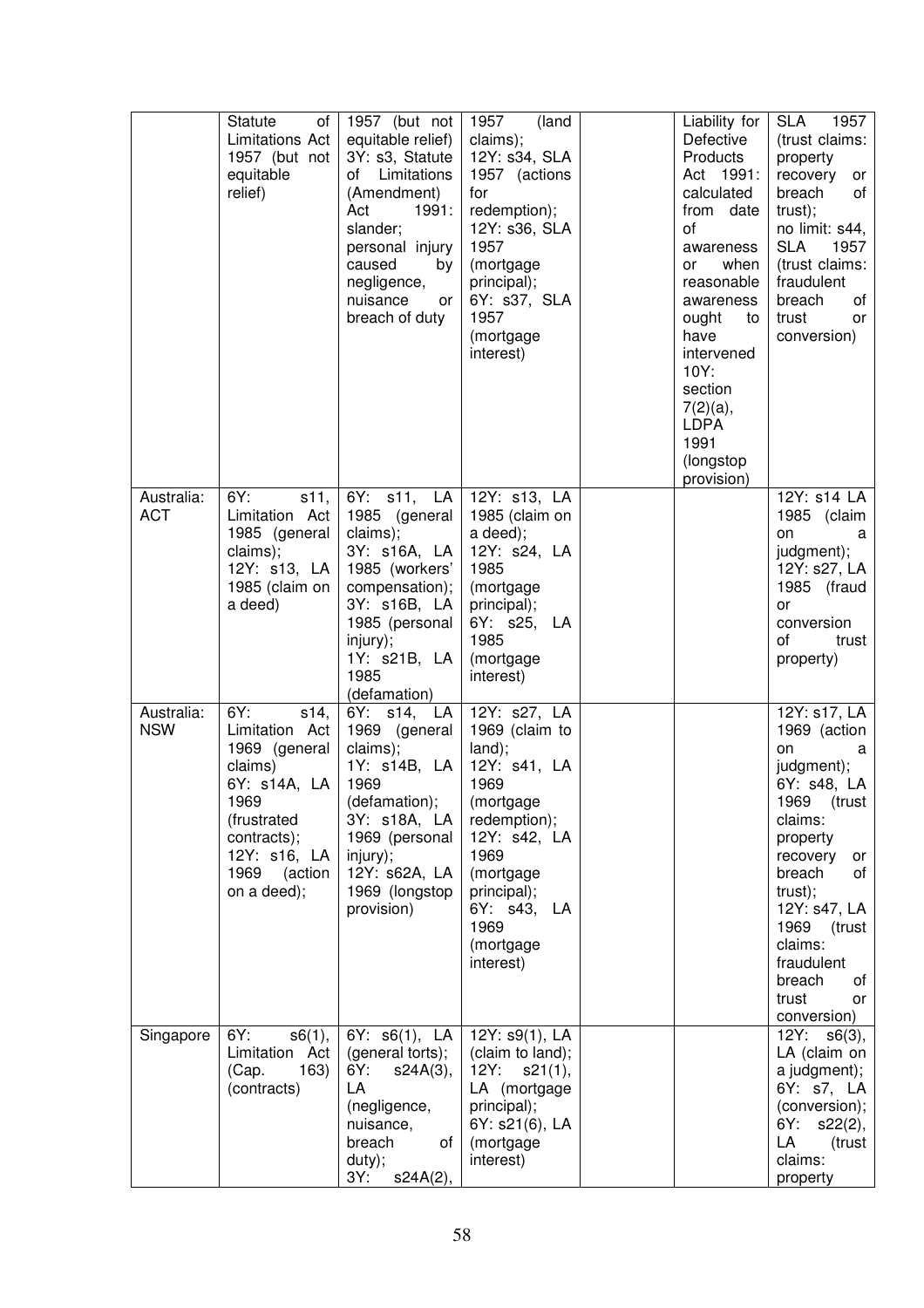|  | (personal<br>LA.<br>injury);<br>15: s24B, LA<br>(longstop<br>provision<br>for<br>claims<br>under<br>s24A) |  |  |  | recovery<br>breach<br>trust);<br>no<br>s22(1),<br>(trust claims:<br>fraudulent<br>breach<br>trust<br>conversion) | or<br>of<br>limit:<br>LA<br>of<br>or |
|--|-----------------------------------------------------------------------------------------------------------|--|--|--|------------------------------------------------------------------------------------------------------------------|--------------------------------------|
|--|-----------------------------------------------------------------------------------------------------------|--|--|--|------------------------------------------------------------------------------------------------------------------|--------------------------------------|